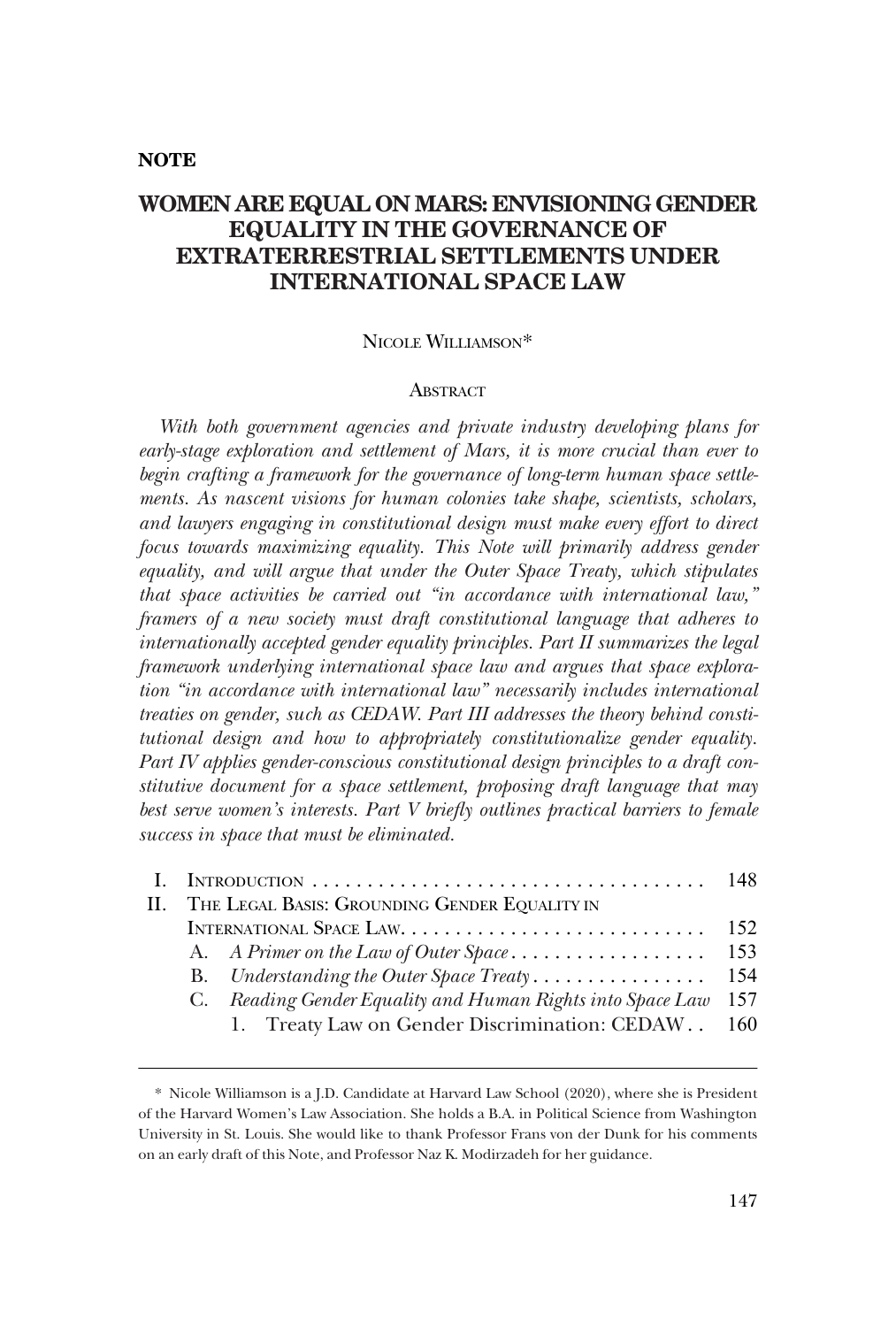<span id="page-1-0"></span>

|                                                            | Additional Treaty Law Protecting Women's Rights:<br>2.                                         |                                                                                                                                                                                                                                                     |  |  |
|------------------------------------------------------------|------------------------------------------------------------------------------------------------|-----------------------------------------------------------------------------------------------------------------------------------------------------------------------------------------------------------------------------------------------------|--|--|
|                                                            |                                                                                                | 161                                                                                                                                                                                                                                                 |  |  |
|                                                            | Beyond Treaty Law: UDHR as a Standard for<br>3.                                                |                                                                                                                                                                                                                                                     |  |  |
|                                                            |                                                                                                | 162                                                                                                                                                                                                                                                 |  |  |
|                                                            | Limitations to Gender Equality Under<br>4.                                                     |                                                                                                                                                                                                                                                     |  |  |
|                                                            |                                                                                                | 164                                                                                                                                                                                                                                                 |  |  |
|                                                            | A Foundation for Gender Equality in Space<br>5.                                                | 165                                                                                                                                                                                                                                                 |  |  |
|                                                            |                                                                                                |                                                                                                                                                                                                                                                     |  |  |
| SETTLEMENT: CONSTITUTIONAL DESIGN, EQUALITY, AND GENDER. . |                                                                                                |                                                                                                                                                                                                                                                     |  |  |
| A <sub>1</sub>                                             | General Exercises in Constitutional Design                                                     | 166                                                                                                                                                                                                                                                 |  |  |
| <b>B.</b>                                                  | Gender and Constitutionalism                                                                   | 169                                                                                                                                                                                                                                                 |  |  |
| $C_{\cdot}$                                                | Feminist Framers: Sullivan's Framework for                                                     |                                                                                                                                                                                                                                                     |  |  |
|                                                            | Constitutionalizing Women's Equality                                                           | 171                                                                                                                                                                                                                                                 |  |  |
|                                                            | 1.                                                                                             |                                                                                                                                                                                                                                                     |  |  |
|                                                            | Settlement: General or Specific Language                                                       | 172                                                                                                                                                                                                                                                 |  |  |
|                                                            | Symmetrical vs. Asymmetrical Language<br>2.                                                    | 174                                                                                                                                                                                                                                                 |  |  |
|                                                            | 3.<br>Private Action vs. State Action                                                          | 175                                                                                                                                                                                                                                                 |  |  |
|                                                            | 4.                                                                                             | 176                                                                                                                                                                                                                                                 |  |  |
|                                                            | Judicially Enforceable Standards vs. Hortatory<br>5.                                           |                                                                                                                                                                                                                                                     |  |  |
|                                                            |                                                                                                | 177                                                                                                                                                                                                                                                 |  |  |
| WHERE NO CONSTITUTION HAS GONE BEFORE: FORMULATING A       |                                                                                                |                                                                                                                                                                                                                                                     |  |  |
|                                                            |                                                                                                | 177                                                                                                                                                                                                                                                 |  |  |
| А.                                                         | Issues with Traditional Forms of Government                                                    | 178                                                                                                                                                                                                                                                 |  |  |
|                                                            | Departure from Existing International Space Law<br>1.                                          | 179                                                                                                                                                                                                                                                 |  |  |
|                                                            | Involvement of Private Actors<br>2.                                                            | 180                                                                                                                                                                                                                                                 |  |  |
| В.                                                         | Re-Conceptualizing the Mars Settlement as an International                                     |                                                                                                                                                                                                                                                     |  |  |
|                                                            |                                                                                                | 182                                                                                                                                                                                                                                                 |  |  |
| C.                                                         | Draft Language on Gender Equality for a Mars Constitutive                                      |                                                                                                                                                                                                                                                     |  |  |
|                                                            | $Document \dots \dots \dots \dots \dots \dots \dots \dots \dots \dots \dots \dots \dots \dots$ | 185                                                                                                                                                                                                                                                 |  |  |
|                                                            |                                                                                                | 187                                                                                                                                                                                                                                                 |  |  |
| A.                                                         | Conditions on Earth that Hinder Women's Equality                                               | 188                                                                                                                                                                                                                                                 |  |  |
|                                                            |                                                                                                | 192                                                                                                                                                                                                                                                 |  |  |
|                                                            |                                                                                                | THEORETICAL UNDERPINNINGS FOR THE DESIGN OF A SPACE<br>The Sullivan Framework's Applicability to a Space<br>Negative Rights vs. Positive Rights<br>GOVERNMENT DESIGNED FOR THE UNIQUE NEEDS OF SPACE<br>CHALLENGES TO FULL GENDER EQUALITY IN SPACE |  |  |

# I. INTRODUCTION

Mars has long been a bright object in the night sky, and the planet has enchanted both ancient cultures and well-known astronomers.<sup>1</sup> Our current culture remains similarly transfxed, yet, unlike earlier explorers, we have been able to launch landers and rovers to actually

*All About Mars*, NASA, <https://mars.nasa.gov/allaboutmars/mystique/history/>(last visited 1. Jan. 17, 2019).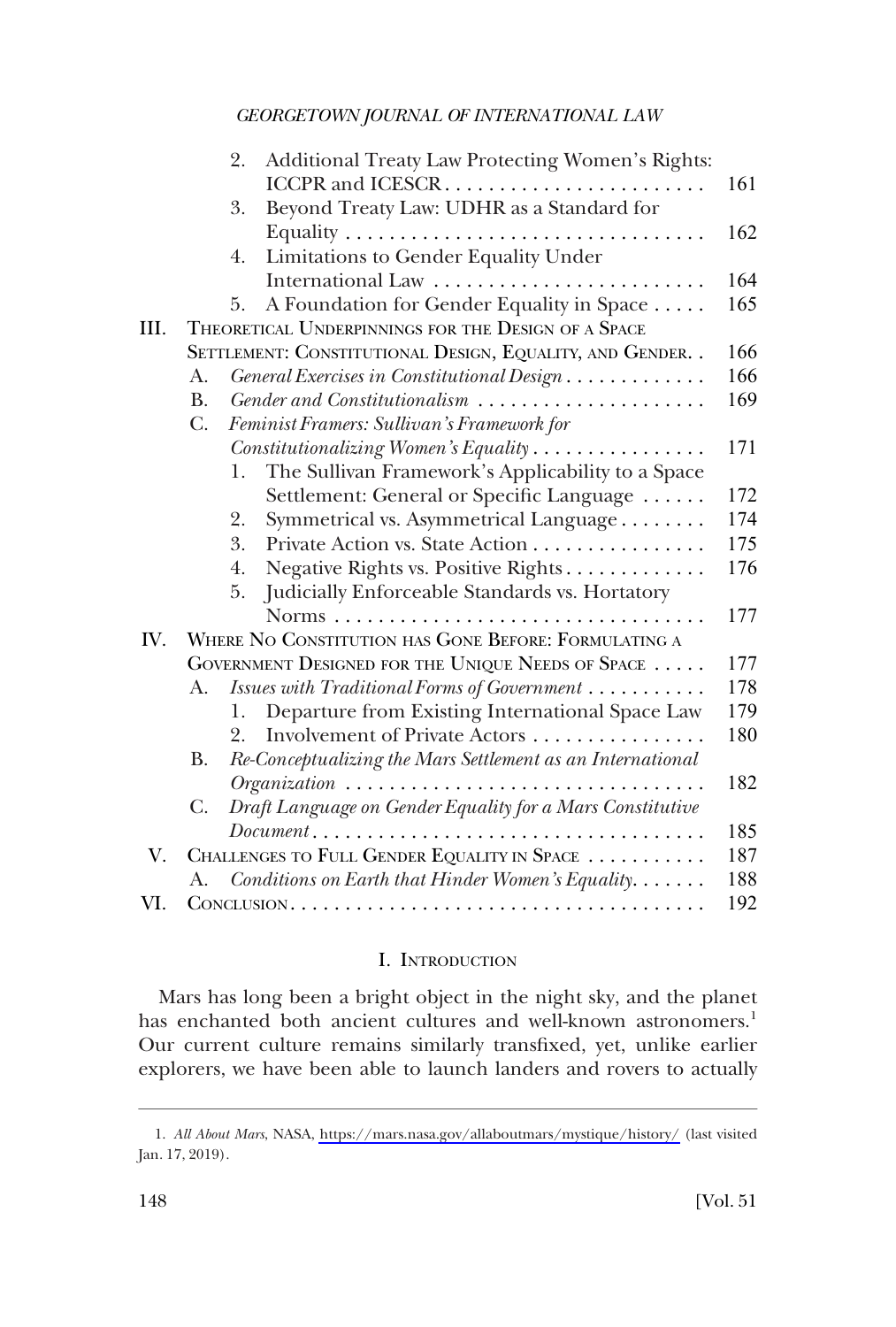touch down and explore the planet's dusty red surface.<sup>2</sup> Now, we stand at a new precipice: human exploration, and eventual habitation, of Mars.<sup>3</sup>

NASA anticipates that, after developing the capability to send humans to an asteroid by 2025, it will place human feet on the surface of Mars by the 2030s.<sup>4</sup> While that timeline itself may seem soon, it is fully possible that humans may touch down on the red planet even earlier. Robust efforts by private companies to design, test, and launch space vehicles demonstrate a rapidly growing industry and an advanced space exploration capability. In what is perhaps the most advanced private effort, Elon Musk's SpaceX anticipates designing an Interplanetary Transport System (ITS) that could launch humans to Mars as early as 2023.<sup>5</sup> Given the efforts of both global space powers and their private industry counterparts, human exploration of Mars may not be far off.

Mars, at an average of 142 million miles away from the Sun, is slightly further out in our solar system than our home planet's 93 million miles from the Sun.<sup>6</sup> To live on the red planet requires significant advanced planning: Mars is much colder than Earth at an average of negative 81 degrees Fahrenheit, has about a third of Earth's gravity (meaning humans would experience 62.5 percent less gravity than usual), and has an atmosphere composed mostly of carbon dioxide with some water vapor.<sup>7</sup> In other words, the conditions on Mars are by no means an analog to those on Earth. Moreover, to get there from Earth requires balancing an ever-changing distance between the Earth and Mars, as the two planets each orbit the Sun at different rates—making for an average trip of around 162 days, but potentially requiring as long as 300

*Missions*, MARS EXPLORATION PROGRAM, NASA, [https://mars.nasa.gov/mars-exploration/](https://mars.nasa.gov/mars-exploration/missions/?page=0&per_page=99&order=date+desc&search=&category=167) 2. [missions/?page=0&per\\_page=99&order=date](https://mars.nasa.gov/mars-exploration/missions/?page=0&per_page=99&order=date+desc&search=&category=167)+desc&search=&category=167 (last visited Jan. 23, 2019).

*See, e.g*., *The Global Exploration Roadmap*, INTERNATIONAL SPACE EXPLORATION COORDINATION 3. GROUP (Jan. 2018)[, https://www.nasa.gov/sites/default/fles/atoms/fles/ger\\_2018\\_small\\_mobile.pdf.](https://www.nasa.gov/sites/default/files/atoms/files/ger_2018_small_mobile.pdf)  The International Space Exploration Coordination Group (ISECG), a forum that brings together global space agencies to advance long-range human space exploration strategy, has outlined a plan that begins with the ISS and subsequently leads to Mars.

*NASA's Journey to Mars*, NASA, <https://www.nasa.gov/content/nasas-journey-to-mars>(last 4. visited Jan. 17, 2019).

<sup>5.</sup> Katie E. Lee, *Colonizing the Final Frontier: Why Space Exploration Beyond Low-Earth Orbit is Central to U.S. Foreign Policy, and the Legal Challenges it May Pose*, 27 S. CAL. INTERDISC. L.J. 231, 244 (2017).

*All About Mars: Mars Facts*, NASA,<https://mars.nasa.gov/all-about-mars/facts/> (last visited 6. Aug. 9, 2019).

<sup>7.</sup> *Id*.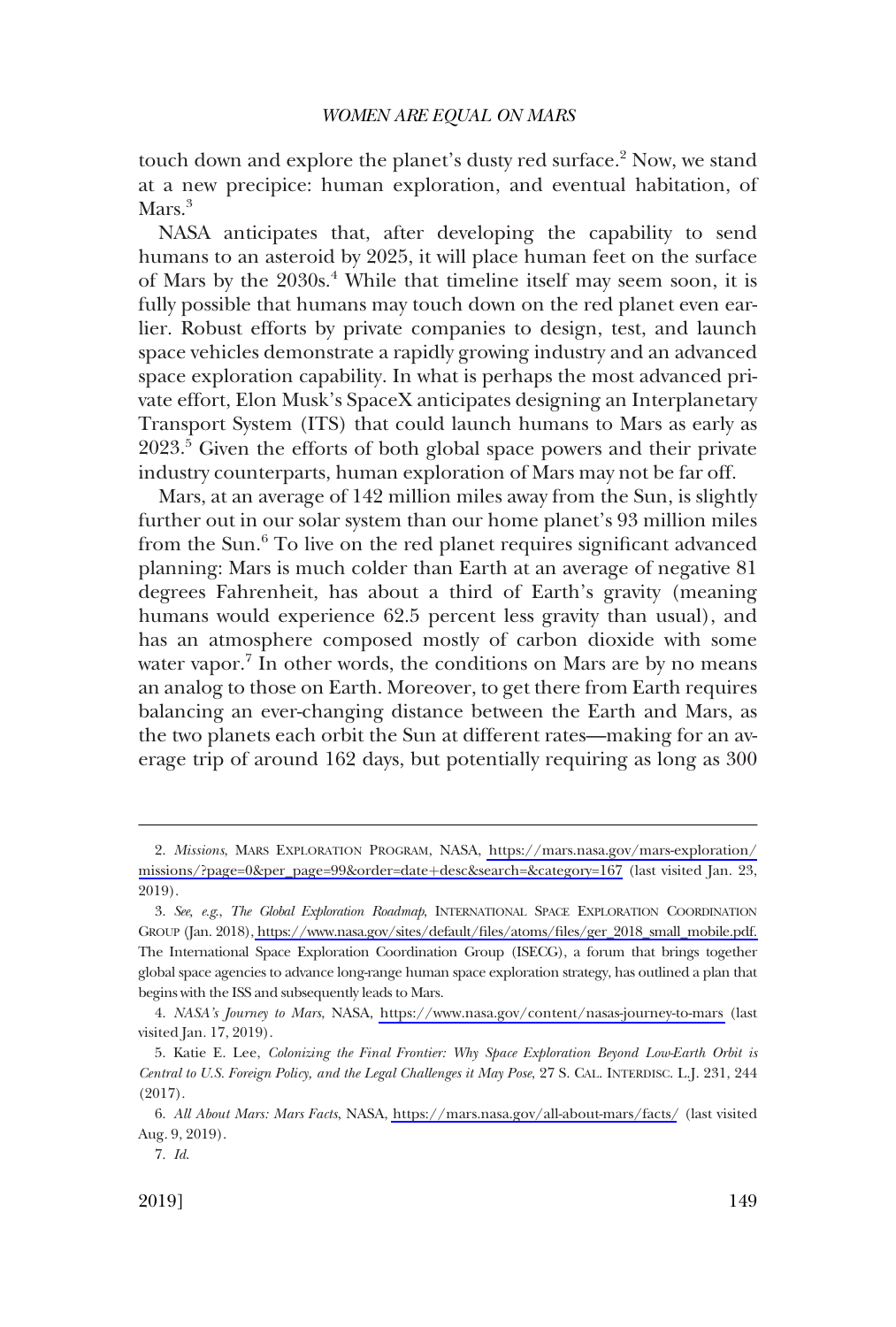days.8 Though rendering precise plans and calculations are all the more crucial, these scientifc barriers have hardly stymied the spirit of human exploration.

If science fction tells us anything at all, it is that the frst brushes with Mars will no doubt rapidly expand from initial exploration to an established human settlement—in other words, the development of a Mars habitat, and perhaps even a civilization.<sup>9</sup> Before this happens, humans must be proactive and intentional by envisioning the ultimate by-product of a settlement of this sort—a multinational group of human beings far from their home planet, in need of stability and governance.<sup>10</sup> A Mars settlement is unlike any prior space frontier: while our world space powers have sent forth astronaut crews into the unknown, these groups were small in number and completing short-term missions; in the future, missions may be large in size, long in duration, farther from Earth, and may potentially involve non-professional participants.<sup>11</sup> This requires highly detailed planning for living structures that more closely adhere to social life as we know it on Earth.<sup>12</sup>

Indeed, while the technology to reach Mars has been thoroughly discussed and debated,<sup>13</sup> what a Mars settlement most needs is government a topic that has received far less attention.<sup>14</sup> Establishing a government requires identifying core values<sup>15</sup> and fostering a sense of purpose and shared culture<sup>16</sup> to establish a solid foundation for a cohesive colony. In identifying such core values, our current civilization has the chance to establish a new and improved world order, putting forth the best

Nola Taylor Redd, *How Long Does It Take to Get to Mars*, SPACE.COM (Nov. 14, 2017) [https://](https://www.space.com/24701-how-long-does-it-take-to-get-to-mars.html)  8. [www.space.com/24701-how-long-does-it-take-to-get-to-mars.html.](https://www.space.com/24701-how-long-does-it-take-to-get-to-mars.html)

<sup>9.</sup> For science fction depictions of human activity and settlement on Mars, see, e.g., KIM STANLEY ROBINSON, RED MARS (1993); GEOFFREY A. LANDIS, MARS CROSSING (2000); ANDY WEIR, THE MARTIAN (2014). For an early discussion of the potential to colonize Mars, see GEORGE S. ROBINSON, *No Space Colonies: Creating a Space Civilization and the Need for a Defning Constitution*, 30 J. SPACE L. 169, 169–73 (2004).

<sup>10.</sup> Lee, *supra* note 5, at 251–52.

<sup>11.</sup> *See* Jim Pass, *The Astrosociology of Space Colonies: Or the Social Construction of Societies in Space*, AIP CONF. PROC. 1153, 1156 (2006).

<sup>12.</sup> *Id*.

<sup>13.</sup> *See generally* ROBERT ZUBRIN, THE CASE FOR MARS (2011).

<sup>14.</sup> George S. Robinson, *No Space Colonies: Creating a Space Civilization and the Need for a Defning Constitution*, 30 J. SPACE L. 169, 172–73 (2004) ("We seem to be giving no signifcant and meaningful time to investigating and assessing in a systematic and disciplined fashion the underlying values of the 'why' and the 'how' of humankind space migration . . . focusing only on the fact that our technology has allowed us access to a near and deep space.").

<sup>15.</sup> *Id*. at 176.

<sup>16.</sup> Pass, *supra* note 11, at 1158.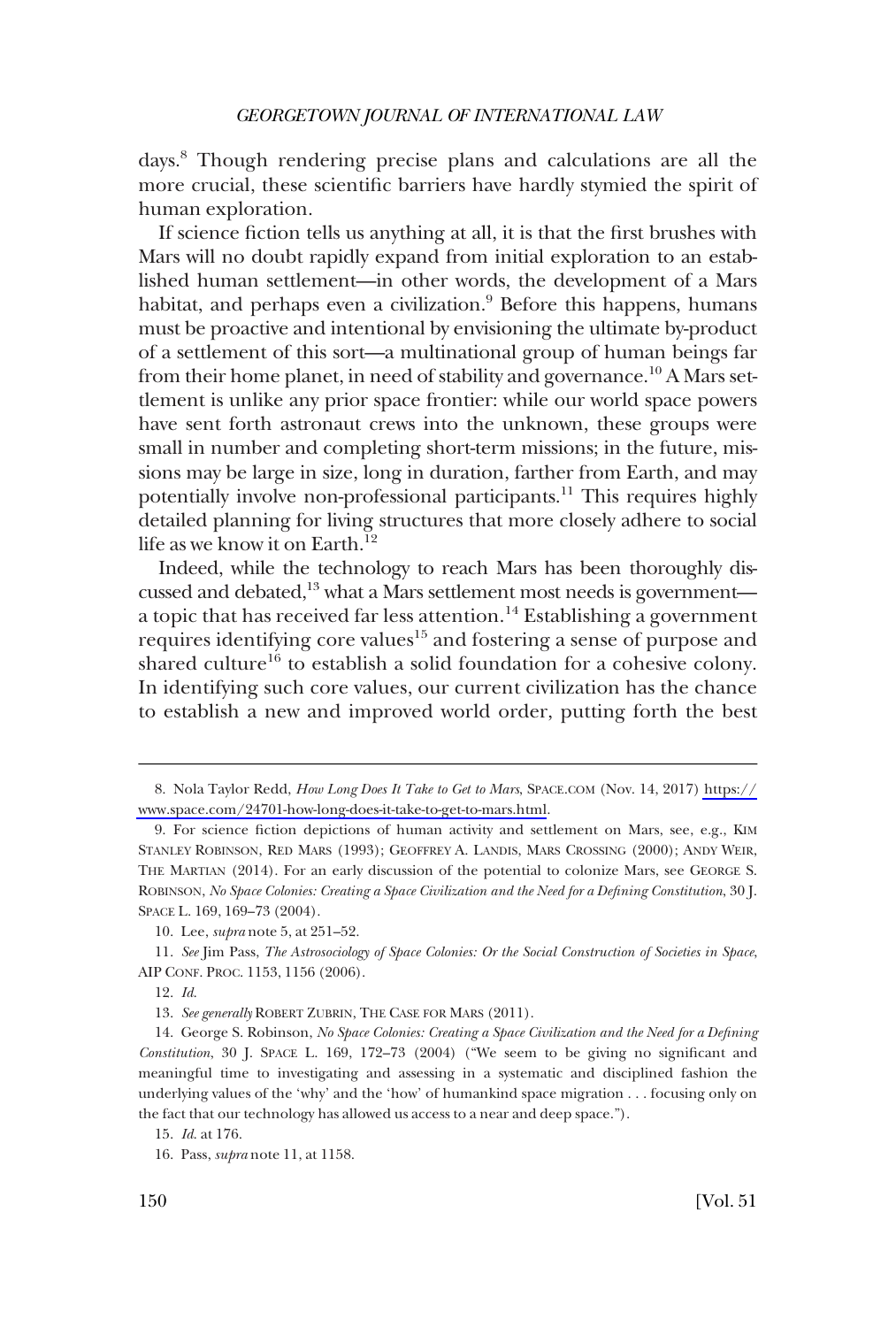aspects of humanity and incorporating them into a government overseeing a vast, faraway land. Mars therefore presents an opportunity to start from scratch, and to incorporate our most valued tenets from the start—principles like freedom, peace, and equality.

This Note will focus on equality, and how the principle may be extended to human activities in space, including Mars and its potential governance. Even on Earth, states have come together to avow a commitment to such a principle. For example, the preamble of the Universal Declaration of Human Rights recognizes that "the inherent dignity and. . . the equal and inalienable rights of all members of the human family is the foundation of freedom, justice and peace in the world,"17 demonstrating a general global commitment to equal human rights for all. Specifcally, this Note will address gender equality: the furnishing of equal rights, responsibilities, and opportunities regardless of sex,<sup>18</sup> and a specific concern for the interests, needs, and priorities of women as a historically disadvantaged class. Gender equality is not merely symbolic; it is "the foundation of a politics of inclusion,"19 and the law, which has historically been a tool produced and used by men at the expense of the female perspective, can also be used to promote female autonomy and power.<sup>20</sup>

In focusing on gender equality, this Note will argue that because the Outer Space Treaty (OST)—widely considered to be the "constitution" of space—mandates that outer space activities be conducted "in accordance with international law," any future human settlement on another planet must be governed in compliance with the requirements set out by international gender treaties. Part II will examine Article I of the Outer Space Treaty's call for space exploration in accordance with international law. The argument follows that international law includes international treaties promoting gender equality, such as the Convention on the Elimination of Discrimination Against Women (CEDAW), and therefore requires that the drafters of any foundational agreement for a space settlement consider gender equality in drafting constitutional language. Part III discusses the theory behind such constitutional design, with special attention paid to scholarship on gender and constitutionalism,

<sup>17.</sup> G.A. Res. 217 (A) (III), Universal Declaration of Human Rights, U.N. Doc A/810 at 71 (1948) [hereinafter UDHR].

*Gender Equality: Glossary of Concepts and Terms*, UNICEF 3 (2017), [https://www.unicef.org/](https://www.unicef.org/rosa/media/1761/file/Gender%20glossary%20of%20terms%20and%20concepts%20.pdf)  18. [rosa/media/1761/fle/Gender%20glossary%20of%20terms%20and%20concepts%20.pdf.](https://www.unicef.org/rosa/media/1761/file/Gender%20glossary%20of%20terms%20and%20concepts%20.pdf)

<sup>19.</sup> HELEN IRVING, GENDER AND THE CONSTITUTION: EQUITY AND AGENCY IN COMPARATIVE CONSTITUTIONAL DESIGN 36 (2008).

<sup>20.</sup> Vicki C. Jackson, *Gender Equality, Interpretation, and Feminist Pluralism, in* CONST. AND GENDER 221, 225 (Helen Irving ed., 2017).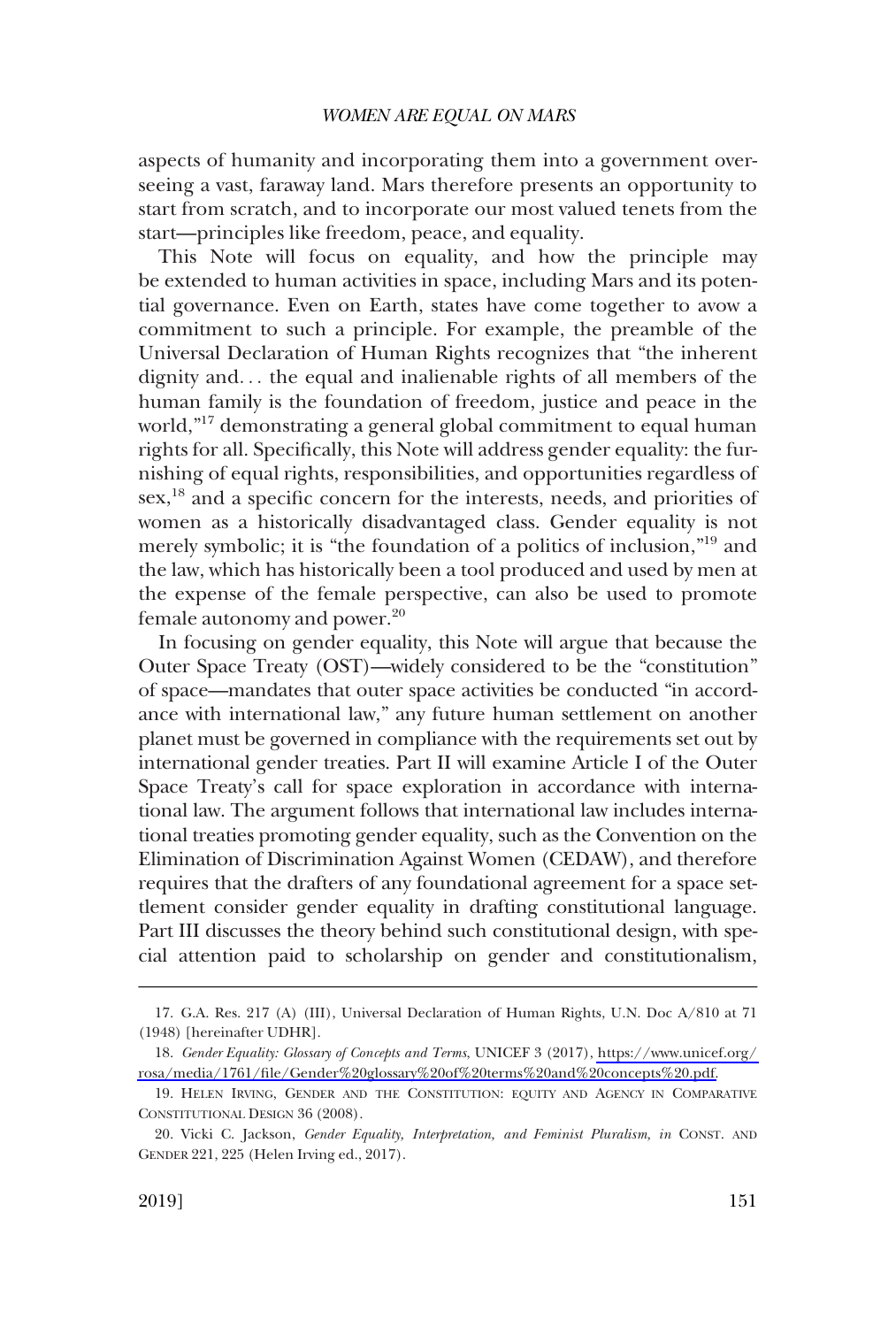<span id="page-5-0"></span>envisioning principles that might best support women. Part IV will apply the prior section's discussion of constitutional design to the unique landscape of space. Finally, the Note will briefy examine barriers to full gender equality in a space settlement, such as ongoing domestic gender discrimination within science felds and amongst decision makers.

This Note breaks new ground in several ways. First, it envisions human activity beyond the initial rights and ownership stage, and instead goes further in questioning how these new rights will be enforced through effcient and organized government. It therefore departs from the existing, robust subset of space law literature exploring the need for new legal approaches to property rights or liability issues in space by considering next steps. Second, it looks for approaches to government outside the current framework under the Outer Space Treaty, instead offering a constitutive document for space settlement that is not premised on state sovereignty. Along gender lines, while there has been some attention to gender discrimination in domestic space programs, no literature yet provides effective solutions to such discrimination. The present Note's novel, constitution-based approach offers large-scale legal protection by reading gender into the Outer Space Treaty's provisions and by constitutionalizing gender into the governing document of a space settlement. The discussion below therefore contributes to the study of space law by thinking further ahead in considering longer-term challenges to space exploration and governance, and by introducing creative approaches to conducting exploration with inclusivity and equality in mind.

# II. THE LEGAL BASIS: GROUNDING GENDER EQUALITY IN INTERNATIONAL SPACE LAW

While outer space may to some seem to be a lawless sea of unexplored phenomena, this conception is far from the truth—both scientifcally and legally. As the frantic furry of activity that was the space race first began,<sup>21</sup> lawyers started to think about the legal ramifications of space travel and exploration.22 Today, a robust body of hard and soft law principles under international law governs outer space activities, in

*A Brief History of NASA*, NASA,<https://history.nasa.gov/factsheet.htm>(last visited Jan. 19, 21. 2020) ("After World War II, the United States and the Soviet Union were engaged in the Cold War, a broad contest over the ideologies and allegiances of the nonaligned nations. During this period, space exploration emerged as a major area of contest and became known as the space race.").

<sup>22.</sup> *See, e.g*., Howard J. Taubenfeld, *Regime for Outer Space*, 56 NW. U. L. REV. 129, 129 (1961– 1962).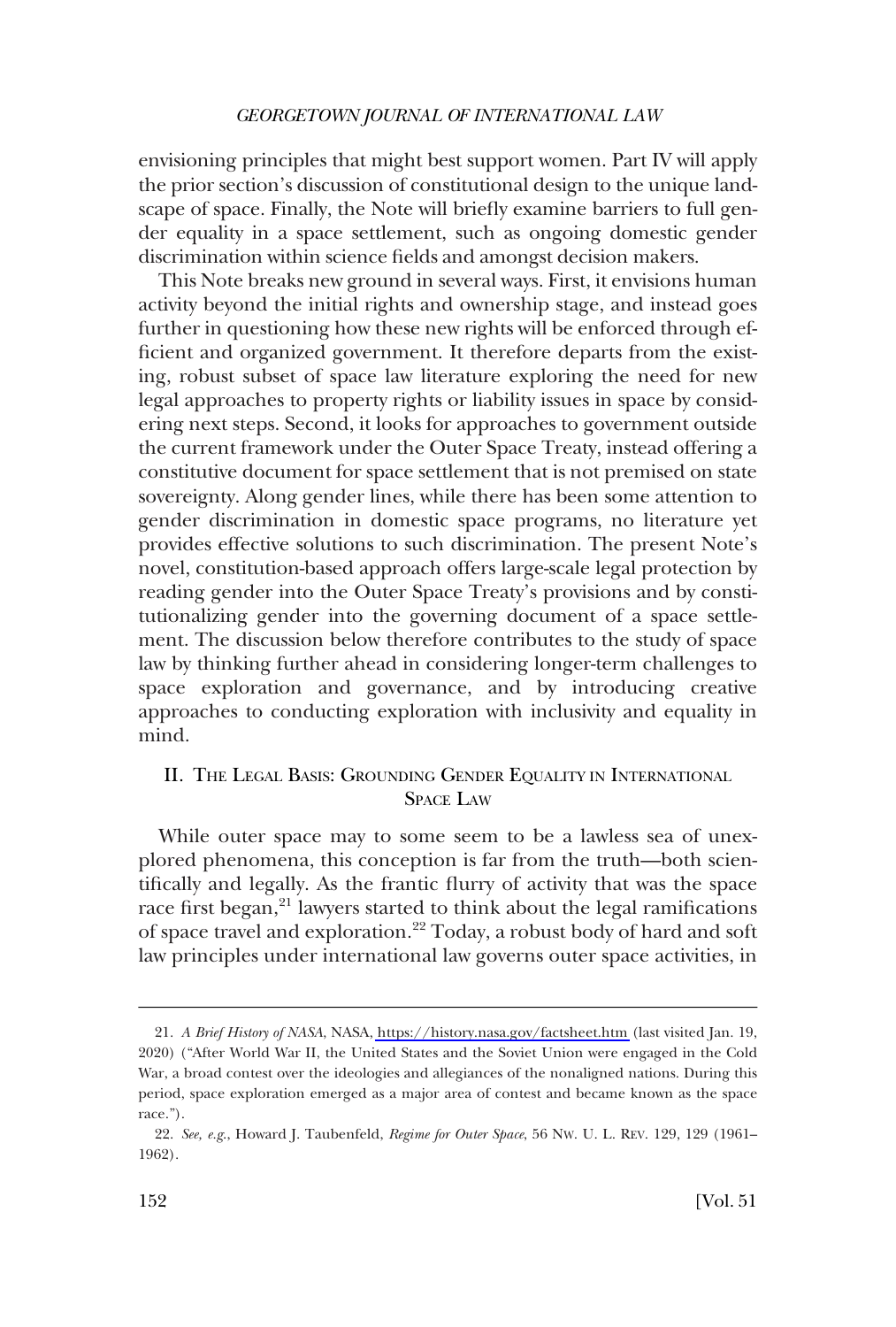<span id="page-6-0"></span>addition to an array of domestic laws. This section will explore international space law treaties and will opine on how provisions of the Outer Space Treaty (OST) may provide an opening to draw agreements on gender equality and human rights into the feld of space law.

### A. *A Primer on the Law of Outer Space*

Our modern system of international regulation of space activities began in the early 1960s.<sup>23</sup> The framework for international space law lies primarily in fve dominant treaties that govern outer space, commonly known as the Outer Space Treaty, the Rescue Agreement, the Liability Convention, the Registration Convention, and the Moon Agreement.<sup>24</sup> All fve treaties, with the legal status of General Assembly resolutions, are legally binding upon the states that have ratifed them, and provide the widely accepted rules, standards, and governing provisions for spacerelated activities.<sup>25</sup> Additionally, like other hard law principles, the United Nations Space Law Treaties are subject to traditional treaty interpretation under the Vienna Convention on the Law of Treaties.<sup>26</sup>

Of the fve leading space treaties, the Outer Space Treaty (OST) is the main governing treaty, $27$  and is widely considered to be a constitution or *magna carta* for outer space activities.<sup>28</sup> This overarching document spawned the four additional agreements that provide further clarity on its provisions. The Rescue Agreement of 1968 solidifes the duties described in the OST that direct states to provide "all possible assistance to astronauts ... and [to] return objects launched into outer space."29 The Liability Convention of 1972 clarifes the rules in the OST on a state's liability for its extraterrestrial activities.<sup>30</sup> The Registration Convention of 1974 requires that states launching into space register

<sup>23.</sup> *See, e.g*., UNITED NATIONS, INTERNATIONAL AGREEMENTS AND OTHER AVAILABLE LEGAL DOCUMENTS RELEVANT TO SPACE-RELATED ACTIVITIES (1999).

*Space Law Treaties and Principles*, UNITED NATIONS OFF. FOR OUTER SPACE AFF., [http://www.](http://www.unoosa.org/oosa/en/ourwork/spacelaw/treaties.html)  24. [unoosa.org/oosa/en/ourwork/spacelaw/treaties.html](http://www.unoosa.org/oosa/en/ourwork/spacelaw/treaties.html) (last visited Jan. 19, 2020).

UNITED NATIONS OFF. FOR OUTER SPACE AFF., [http://www.unoosa.org/oosa/en/](http://www.unoosa.org/oosa/en/informationfor/faqs.html)  25. [informationfor/faqs.html](http://www.unoosa.org/oosa/en/informationfor/faqs.html) (last visited Jan. 19, 2020).

<sup>26.</sup> Steven Freeland, *The Use of Soft Law Within the International Legal Regulation of Outer Space*, 36 ANNALS AIR & SPACE L. 409, 416 (2011).

<sup>27.</sup> Treaty on Principles Governing the Activities of States in the Exploration and Use of Outer Space, including the Moon and Other Celestial Bodies, Jan. 27, 1967, 18 U.S.T. 2410, 610 U.N.T.S. 205 [hereinafter Outer Space Treaty].

<sup>28.</sup> FRANCIS LYALL & PAUL B. LARSEN, SPACE LAW: A TREATISE 53-54 (2009).

<sup>29.</sup> Brian Abrams, *First Contact: Establishing Jurisdiction over Activities in Outer Space*, 42 GA. J. INT'L & COMP. L. 797, 801 (2014) (internal quotations omitted).

<sup>30.</sup> *Id*. at 805.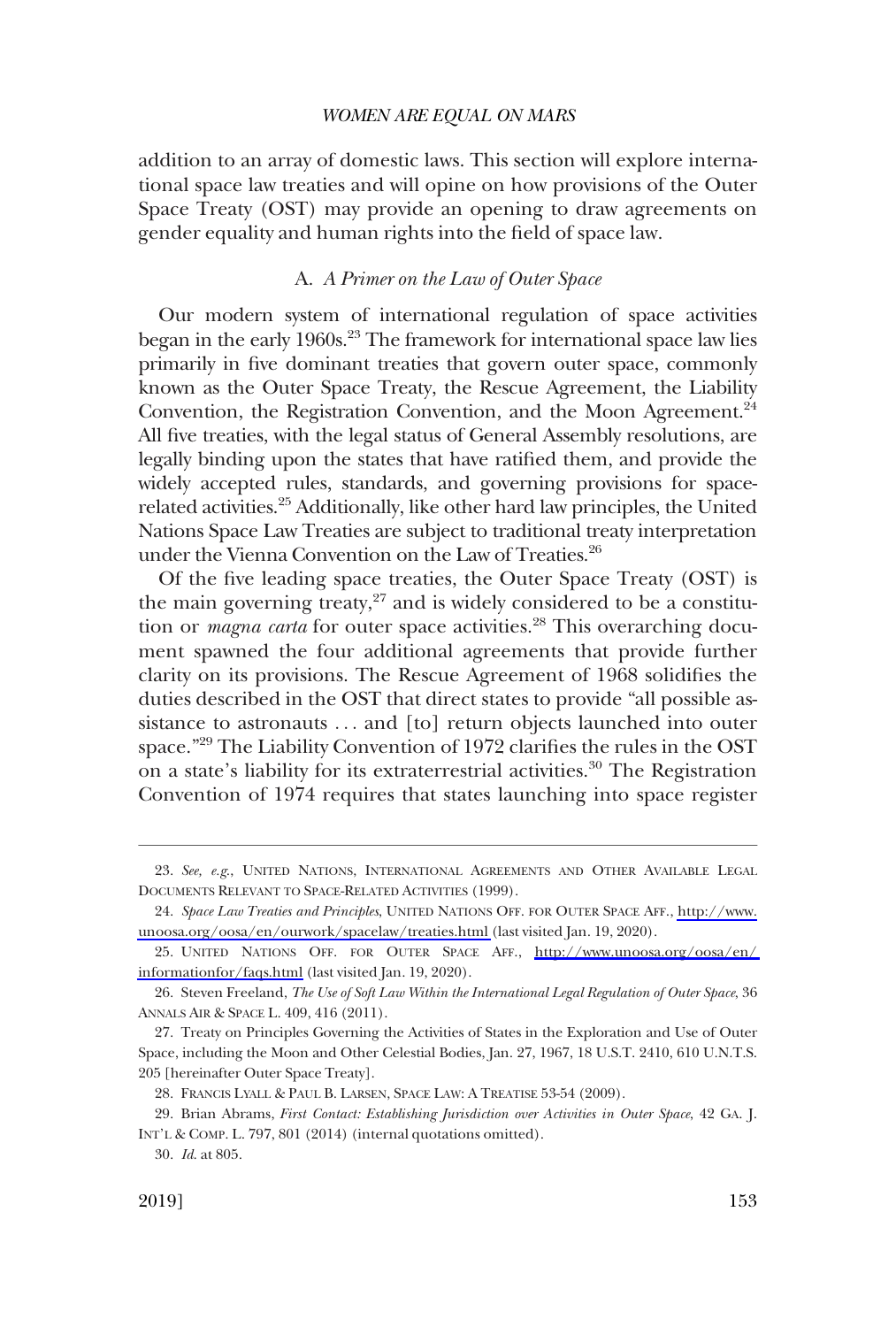<span id="page-7-0"></span>their space objects in a central registry maintained by the Secretary-General of the  $U.N.^{31}$  Finally, the most recent agreement, the Moon Agreement of 1979, provides general principles for activities on the moon; however, given that only ffteen countries are party to the Moon Agreement, it is not binding international law for most states.<sup>32</sup> In contrast, the remaining four treaties have been ratifed by many states, including the major space-faring nations, and many of the principles contained within them represent customary international law that binds states and non-states alike.<sup>33</sup>

The formulation and ratifcation of these treaties have occurred under the auspices of international space organizations. The early and current leader in space law has been the U.N. Committee on the Peaceful Uses of Outer Space (UNCOPUOS), which was converted from an ad hoc committee to a permanent U.N. body in 1959.34 It has led the charge in the formulation of space policy, and as such, all fve U.N. Space Law Treaties were drafted and fnalized through the organization.<sup>35</sup> Looking forward, space scholars anticipate that UNCOPUOS will remain at the forefront of the development of space law as the principal multilateral forum in which treaties will be finalized. $36$  A subsidiary organization, the U.N. Office for Outer Space Affairs, was initially created to service the committee, and since 1992, has existed as UNOOSA within the Department of Political Affairs.<sup>37</sup>

# B. *Understanding the Outer Space Treaty*

This Note will focus almost exclusively on the OST. Adopted by the General Assembly of the U.N. in Resolution 2222 (XXI) and entering into force on October 10, 1967, the OST features broad, sweeping language of general applicability.<sup>38</sup> As of January 1, 2018, the OST has been ratified by 107 countries,<sup>39</sup> including states with space launch capabilities, such as China, France, India, Japan, Russia, South Korea,

<sup>31.</sup> *Id*. at 801.

<sup>32.</sup> *Id*.

<sup>33.</sup> Freeland, *supra* note 26, at 427.

<sup>34.</sup> *Id*. at 425.

<sup>35.</sup> *Id*.

<sup>36.</sup> *Id*.

*History*, UNITED NATIONS OFF. FOR OUTER SPACE AFF., [http://www.unoosa.org/oosa/en/](http://www.unoosa.org/oosa/en/aboutus/history/index.html)  37. [aboutus/history/index.html](http://www.unoosa.org/oosa/en/aboutus/history/index.html) (last visited Jan. 19, 2020).

<sup>38.</sup> Outer Space Treaty, *supra* note 27.

<sup>39.</sup> Comm. on the Peaceful Use of Outer Space, *Status of International Agreements Relating to Activities in Outer Space as at 1 January 2018*, U.N. Doc. A/AC.105/C.2/20/2018/RP.3 (Jan. 2018).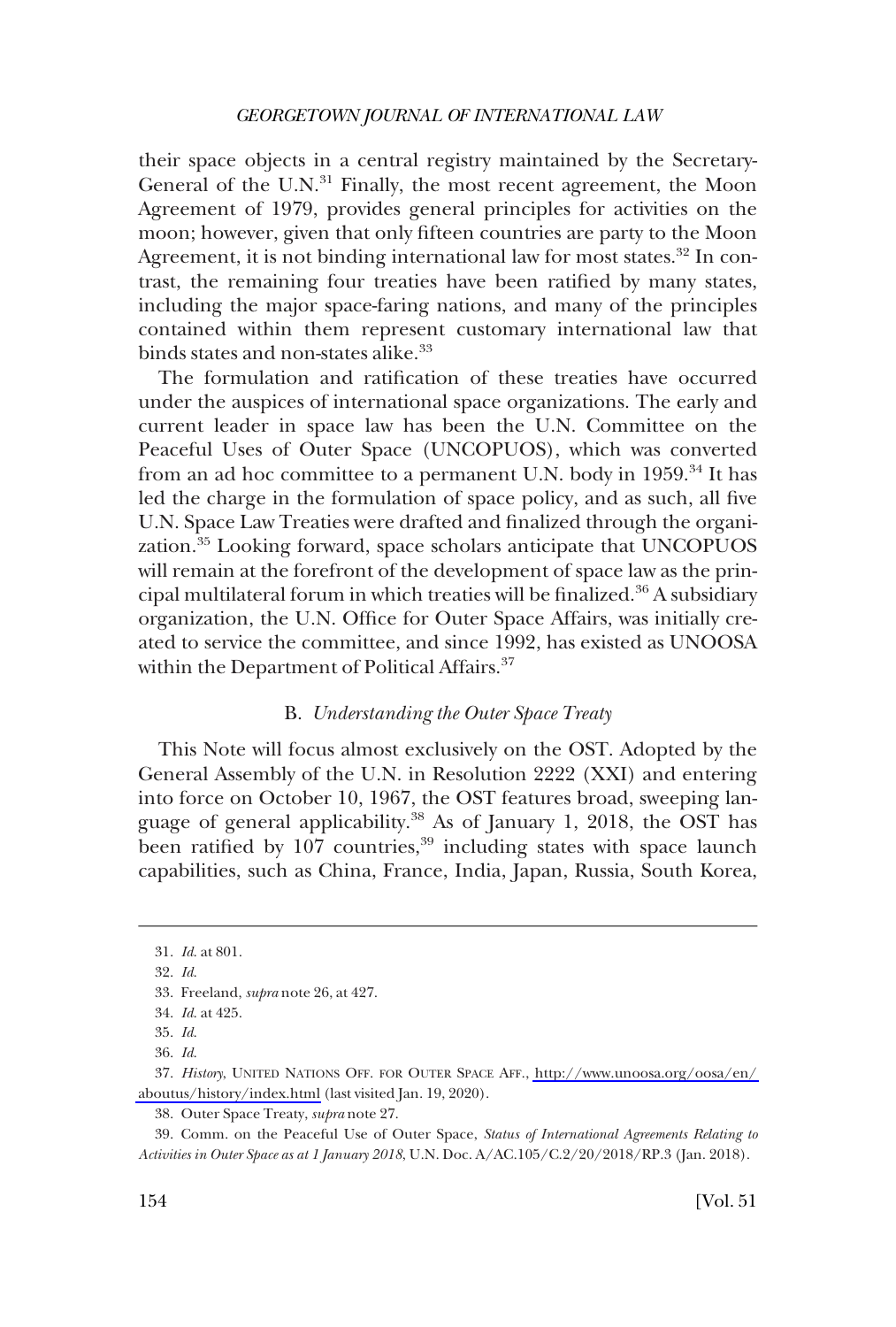and the United States.<sup>40</sup> Given the general nature of its almost entirely undefned terms, many consider the treaty to be a sort of constitution for space—the open-ended legal background governing all space activities.41

The OST is composed of seventeen articles.<sup>42</sup> The first thirteen articles contain the substantial provisions of the treaty, which span issues such as establishing space as the province of all mankind; provisions for the rescue of astronauts; state responsibility for national activities in space; environmental provisions; and the promise of co-operation and mutual assistance.43 The fnal four provisions concern administrative matters such as its entry into force.<sup>44</sup> The majority of OST's provisions apply to the moon and other celestial bodies.<sup>45</sup> While the term "celestial bodies" is not defned, which has led to some debate regarding non-planetary physical objects, $46$  the term most certainly applies to a planet like Mars.<sup>47</sup>

Article I, of principal concern for this Note, states in paragraph 1 that "[t]he exploration and use of outer space . . . shall be the province of all mankind."48 Paragraph 2 makes clear that:

Outer space, including the moon and other celestial bodies, shall be free for exploration and use by all States without discrimination of any kind, on a basis of equality and *in accordance with international law*, and there shall be free access to all areas of celestial bodies.<sup>49</sup>

Article I, paragraph 2 is of the utmost importance for several reasons. It states quite broadly that space exploration shall be conducted "on a

47. *See id*. at 804-05.

49. *Id*. (emphasis added).

<sup>40.</sup> At present, states with launch capability include: China, France, India, Iran, Israel, Italy, Japan, North Korea, Russia, South Korea, Ukraine, and the United States. *See* Steve Lambakis, *Foreign Space Capabilities: Implications for U.S. National Security*, NAT'L INST. FOR PUB. POL'Y 12 (2017) (describing launch capabilities as of 2017). It is worth noting that some space activities are conducted through space agencies comprised of multiple states, such as the European Space Agency.

<sup>41.</sup> *See* LYALL & LARSEN, *supra* note 28.

<sup>42.</sup> Outer Space Treaty, *supra* note 27.

<sup>43.</sup> *See id*. arts. 1, 5, 6, 9.

<sup>44.</sup> Julia Neumann, *An Interpretation of the Outer Space Treaty After 40 Years*, 50 PROC. ON L. OUTER SPACE 431, 435 (2007).

<sup>45.</sup> Abrams, *supra* note 29, at 804.

<sup>46.</sup> *Id*.

<sup>48.</sup> Outer Space Treaty, *supra* note 27, art. 1.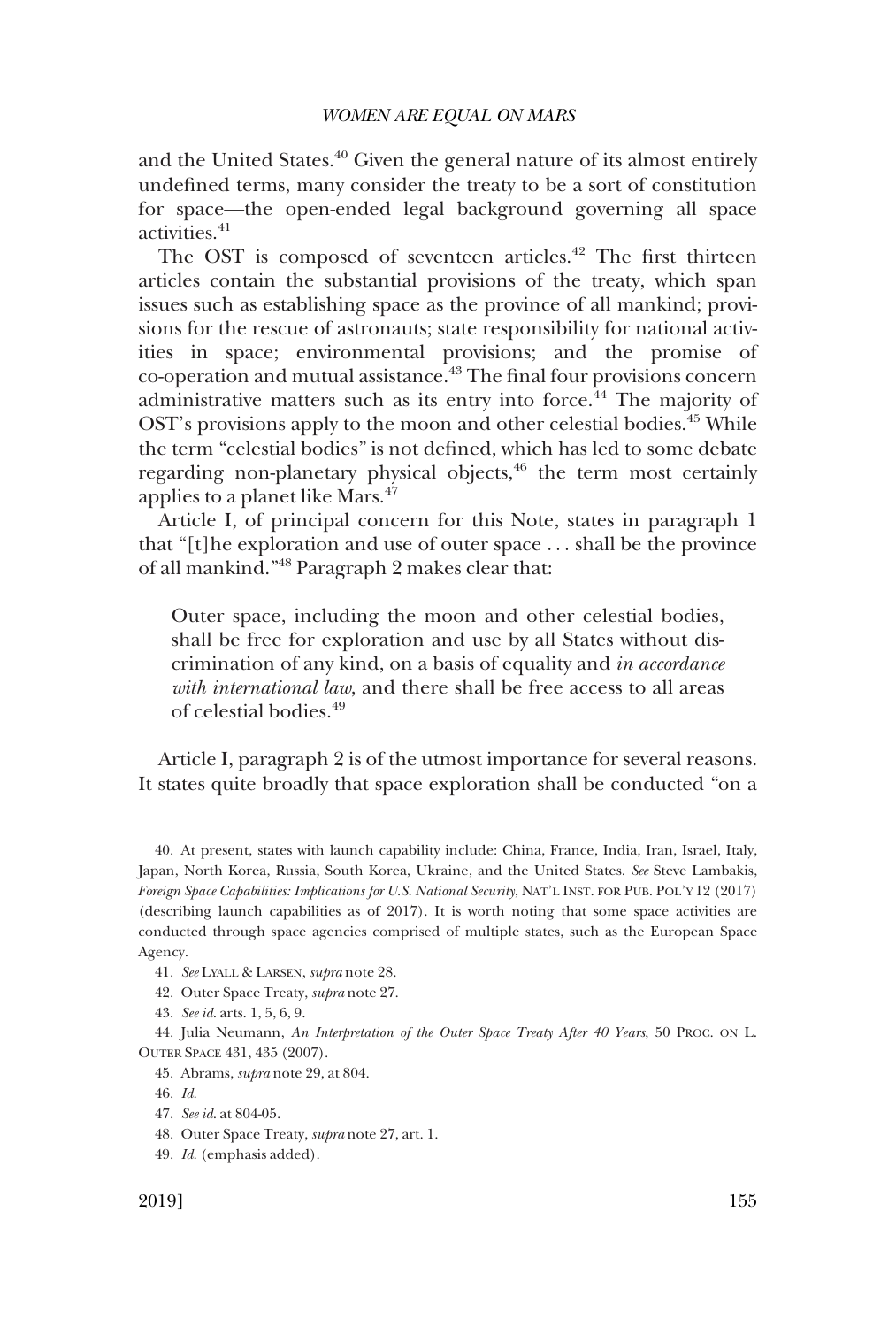basis of equality."50 Importantly, this key language applies solely to relationships among states; in other words, a state cannot unduly discriminate against another state while engaging in space exploration.<sup>51</sup> Though not applying on an individual level, the language demonstrates that the drafters of the OST did value equal access to space, among states at the very least. More importantly, paragraph 2 also indicates that space activities must comply with "international law."52 Further analysis of what constitutes such international law is discussed in the following subsection.

Other language both supports and adds to the general themes of equality, free exploration, and commitment to international law that are espoused in Article I, paragraph 2. Article II states that outer space is not subject to "national appropriation by claim of sovereignty, by means of use or occupation, or by any means."53 Article II's non-appropriation language may prove important in the development of a space colony in that no one state may lay claim to a settlement on another planet. Article III reiterates that the exploration and use of outer space must be "in accordance with international law, including the Charter of the United Nations," in the interest of promoting international cooperation and understanding.<sup>54</sup> Article VI, the provision on state responsibility, requires that states "bear international responsibility for national activities in outer space."55 This state responsibility includes activities by governmental agencies or by non-governmental agencies and requires that states supervise private entities.<sup>56</sup> While not directly relevant to the principle of equality, these provisions may prove relevant for a Mars settlement should a private entity be the frst to settle

<sup>50.</sup> *Id*.

<sup>51.</sup> *See* Neumann, *supra* note 44, at 435 (describing space law as "develop[ing] at a time when the only actors in outer space were States," and international law more generally as "based on the sovereignty and equality of States."). The text of Article I, paragraph 2 also supports this reading. S*ee* Outer Space Treaty, *supra* note 27, art. 1 ("Outer space . . . shall be free for exploration and use by all *States* without discrimination of any kind, on a basis of equality" (emphasis added)). Though the equality provision itself applies solely to states, this does not mean that states and non-state organizations bear no obligation to respect equality on an individual level. The requirement to respect individual equality, as will be explored further below in parts II.C. and III, relies instead on the "in accordance with international law" provision of Article I.

<sup>52.</sup> Outer Space Treaty, *supra* note 27, art. 1.

<sup>53.</sup> *Id*. art. 2.

<sup>54.</sup> *Id*. art. 3.

<sup>55.</sup> *Id*. art. 6.

<sup>56.</sup> *Id*. Article VI requires states to bear international responsibility "whether such activities are carried on by governmental agencies or by non-governmental entities," and requires states to engage in "continuing supervision" of non-governmental entities.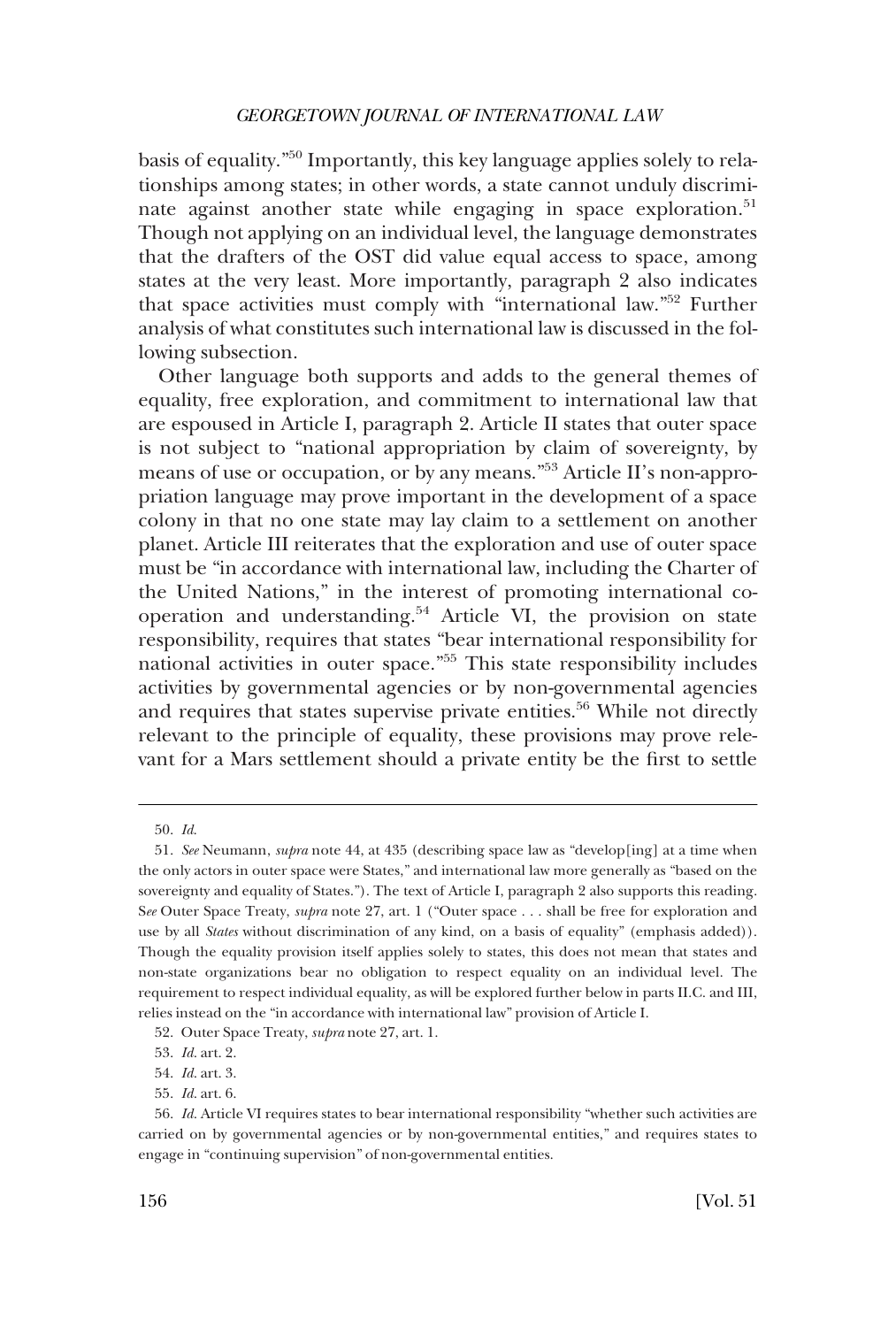<span id="page-10-0"></span>Mars. States party to the OST and other international law could, for example, require that their domestic space counterparts meet domestic and international law standards. Finally, Article XIII ensures that the provisions apply whether or not activities are conducted by a single state party, jointly with other states, or when carried on within the framework of an international intergovernmental organization.<sup>57</sup> On the whole, the OST thus sets out principles of equality, affrms a commitment to other international law, and regulates how states conduct their activities themselves or with other states, international organizations, or private industry.

#### C. *Reading Gender Equality and Human Rights into Space Law*

As explored above, the foundational document for space exploration, the OST, includes several provisions proscribing equality and adherence to international law. Most clearly, Article I of the OST states that space exploration must be carried out "in accordance with international law." The question therefore arises: how should the international community interpret the term "international law?"

Interpreting "international law" frst involves determining what meaning to assign to the term. As used in the OST, the term "international law" appears to take its ordinary meaning.<sup>58</sup> The Vienna Convention on the Law of Treaties (VCLT) instructs that "[a] treaty shall be interpreted in good faith in accordance with the ordinary meaning to be given to the terms of the treaty in their context and in the light of its object and purpose."59 As the OST does not at all defne

<sup>57.</sup> *Id*. art. 8.

<sup>58. &</sup>quot;Ordinary meaning" is a doctrine proscribing that legal text should be interpreted using the simplest, commonly understood meaning of the terms. *See* BRIAN G. SLOCUM, ORDINARY MEANING: A THEORY OF THE MOST FUNDAMENTAL PRINCIPLE OF LEGAL INTERPRETATION 2 (2015) (noting that "courts have agreed that words in legal texts should be interpreted in light of accepted and typical standards of communication").

<sup>59.</sup> Vienna Convention on the Law of Treaties art. 31, May 23, 1969, 1155 U.N.T.S. 331 [hereinafter VCLT]. The VCLT is applicable to the OST even though the VCLT entered into force after it. *See* Christopher Gawronski, *Where No Law Has Gone Before: Space Resources, Subsequent Practice, and Humanity's Future in Space*, 79 OHIO ST. L.J. 175, 181 (2018). "Although written into the VCLT, the treaty interpretation rules are recognized to be a statement of preexisting customary international law. This means that Article 31 is generally applicable to all treaties even if they were concluded before the VCLT came into force, and even if the states parties to such treaties are not parties to the VCLT. This is important because it means the treaty interpretation rules are applicable to both the Outer Space Treaty and the United States, even though the Outer Space Treaty came into force before the VCLT."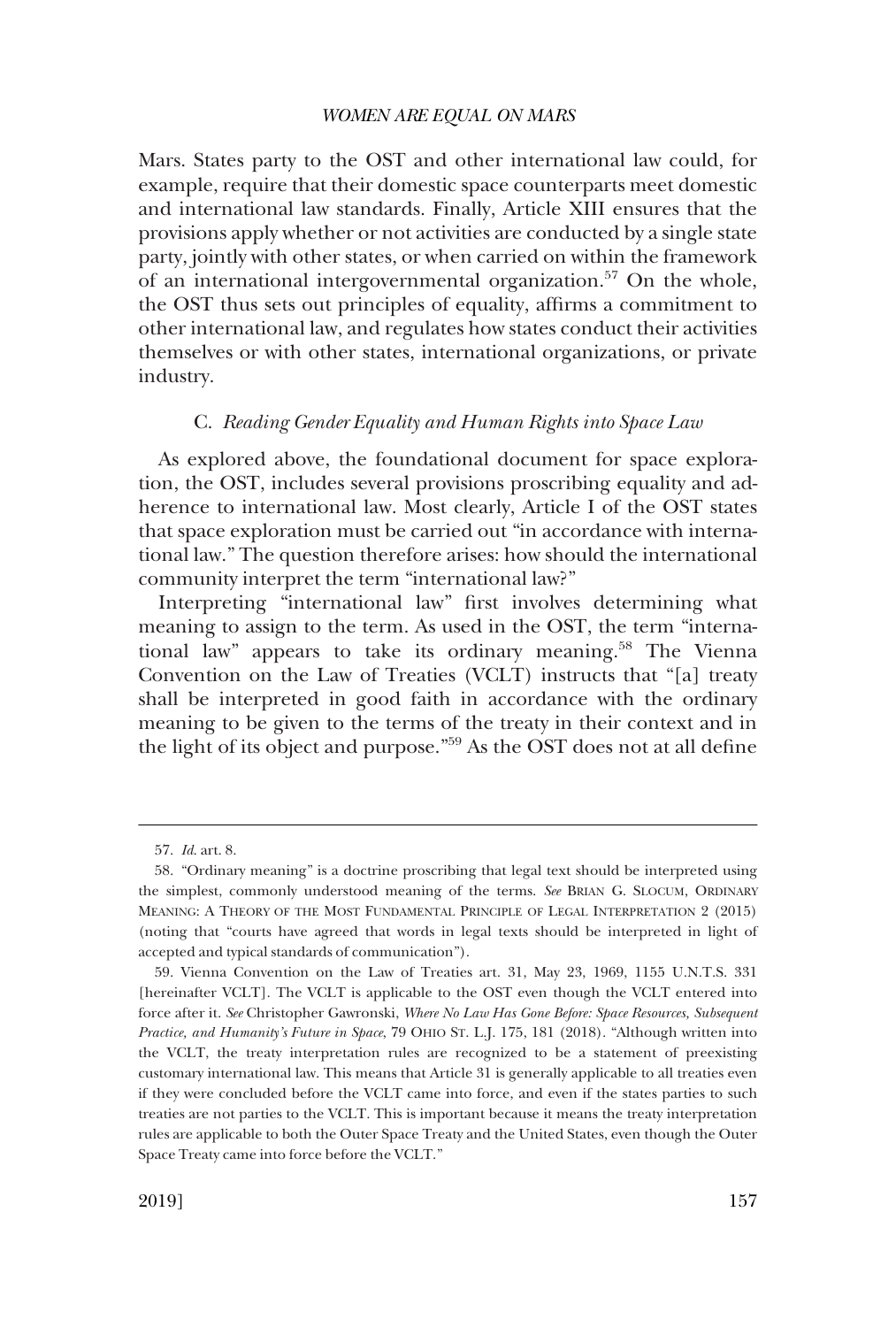what is meant by international law, $60$  it is unlikely that any specialized meaning unknown to the general reader should be read into the term. Without any clear statement to the contrary from the terms of the treaty, there is little reason to depart from the default "ordinary meaning" guidance of the VCLT.<sup>61</sup> Therefore, traditional, commonly understood defnitions of international law should apply.

International law, or public international law, is known as "the body of legal rules, norms, and standards that apply between sovereign states and other entities that are legally recognized as international actors."62 It binds states in their international relationships with one another, giving rise to both rights and obligations. $63$  In evaluating what constitutes such law, scholars often rely on the sources of international law,<sup>64</sup> as best articulated in Article 38 of the Statute of the International Court of Justice.<sup>65</sup> It states:

- 1. The Court, whose function is to decide in accordance with international law such disputes as are submitted to it, shall apply:
	- a. international conventions, whether general or particular, establishing rules expressly recognized by the contesting states;
	- b. international custom, as evidence of a general practice accepted as law;
	- c. the general principles of law recognized by civilized nations;
	- d. subject to the provisions of Article 59, judicial decisions and the teachings of the most highly qualifed publicists of the various nations, as subsidiary means for the determination of rules of law.<sup>66</sup>

<sup>60.</sup> *See* Outer Space Treaty, *supra* note 27; *see also* Neumann, *supra* note 44, at 435–37 (describing the OST's general tendency to leave most of its terms undefned).

<sup>61.</sup> *See* Neumann, *supra* note 44, at 432 (quoting the International Court of Justice (ICJ) in the Competence of the General Assembly for the Admission of a State to the United Nations case: "[W]hen the Court can give effect to a provision of a treaty by giving to the words used in it their natural and ordinary meaning, it may not interpret the words by seeking to give them some other meaning.").

<sup>62.</sup> Malcolm Shaw, *International Law*, ENCYCLOPEDIA BRITANNICA, [https://www.britannica.](https://www.britannica.com/topic/international-law) [com/topic/international-law](https://www.britannica.com/topic/international-law) (last visited Oct. 1, 2019).

<sup>63.</sup> Freeland, *supra* note 26, at 415.

<sup>64.</sup> *Id*. at 422–23.

<sup>65.</sup> *Id*.

<sup>66.</sup> Statute of the International Court of Justice art. 38, ¶ 1.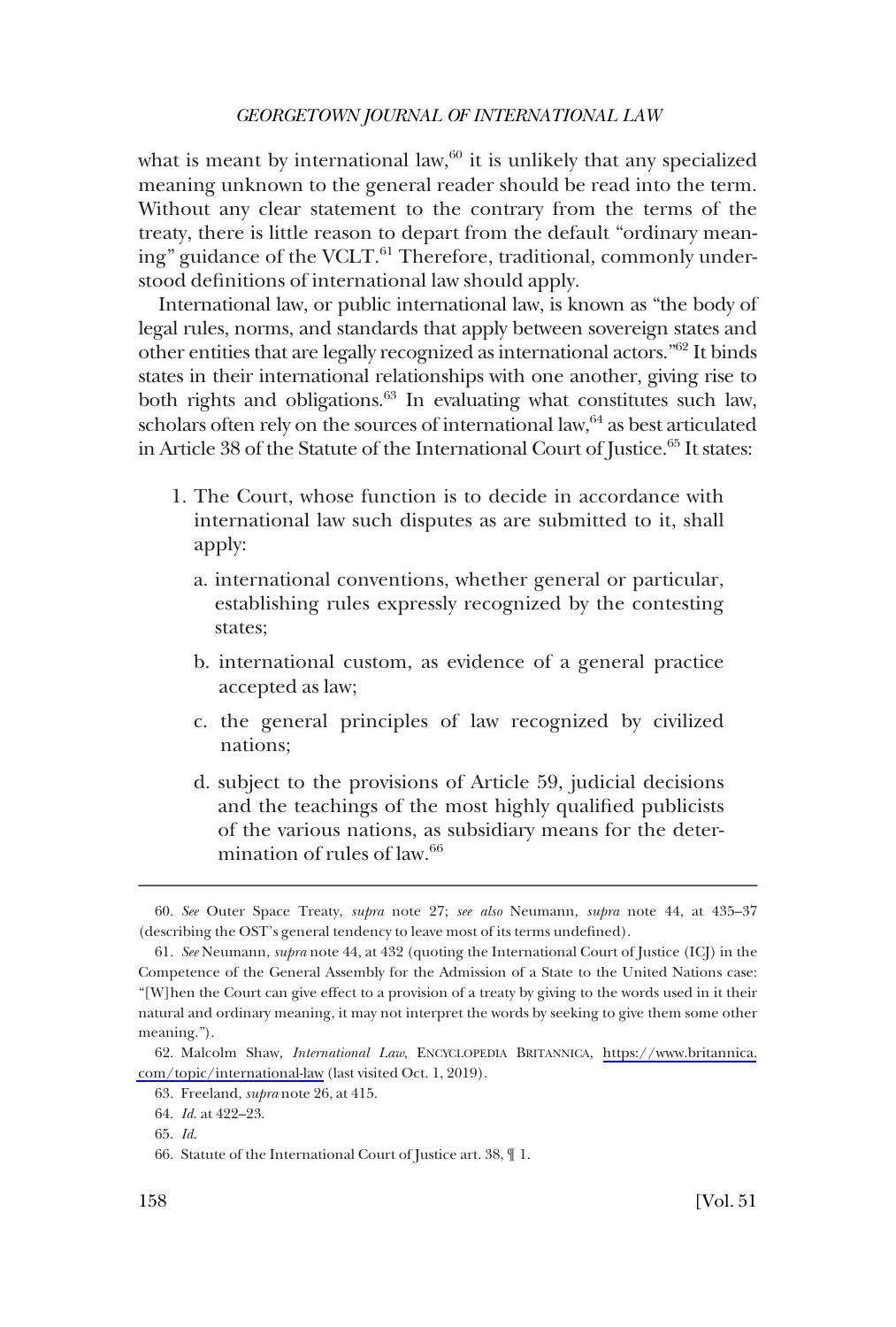As stated in Article  $38(1)(a)$ , the primary source of law is treaty law, where a treaty is defned as "an international agreement concluded between States in written form and governed by international law, whether embodied in a single instrument or in two or more related instruments and whatever its particular designation." $67$  Article  $38(1)(b)$ identifies customary international law<sup>68</sup> as another primary source of law.69 These commonly accepted sources of international law make clear that when the OST mandates that space exploration occur in accordance with the entire body of international law, the OST includes treaties and customary international law.

If outer space exploration must be conducted in accordance with treaty law, and no qualifcations are given as to which treaties would apply, then this suggests that states conducting activities in outer space must necessarily respect gender treaties. When it comes to gender discrimination and international law, several agreements are particularly relevant. The primary agreement is the Convention on the Elimination of Discrimination Against Women (CEDAW), an international treaty that entered into force in September 1981.70 Additional treaties that address full and equal rights for women are the International Covenant for Civil and Political Rights (ICCPR), which entered into force in March 1976,<sup>71</sup> and the International Covenant on Economic, Social, and Cultural Rights (ICESCR), which entered into force in January 1976.72 Finally, though not a treaty, the Universal Declaration of Human Rights (UDHR) is a form of soft law that provides moral guidance as to how states should best respect and protect human rights.<sup>73</sup> These agreements will be addressed in turn below.

69. Statute of the International Court of Justice art. 38, ¶ 1(b).

<sup>67.</sup> VCLT, *supra* note 59, art. 2(1)(a).

<sup>68.</sup> *See* Tullio Treves, *Customary International Law*, *in* MAX PLANCK ENCYCLOPEDIA OF PUBLIC INTERNATIONAL LAW ¶¶ 15-16 (2006) (internal quotations omitted). Customary international law "is formed by the practice of states which they accept as binding upon them." For "a new customary rule to be formed not only must the acts concerned amount to a settled practice, but they must be accompanied by the *opinio juris sive necessitatis*," whereby states subjectively believe that "this practice is rendered obligatory by the existence of the rule of law requiring it."

<sup>70.</sup> Convention on the Elimination of All Forms of Discrimination Against Women, Dec. 18, 1979, 1249 U.N.T.S. 13 [hereinafter CEDAW].

<sup>71.</sup> International Covenant on Civil and Political Rights, Dec. 16, 1966, 999 U.N.T.S. 171 [hereinafter ICCPR].

<sup>72.</sup> International Covenant on Economic, Social, and Cultural Rights, Dec. 16, 1966, 993 U.N.T.S. 3 [hereinafter ICESCR].

<sup>73.</sup> *See* UDHR, *supra* note 17, at 71.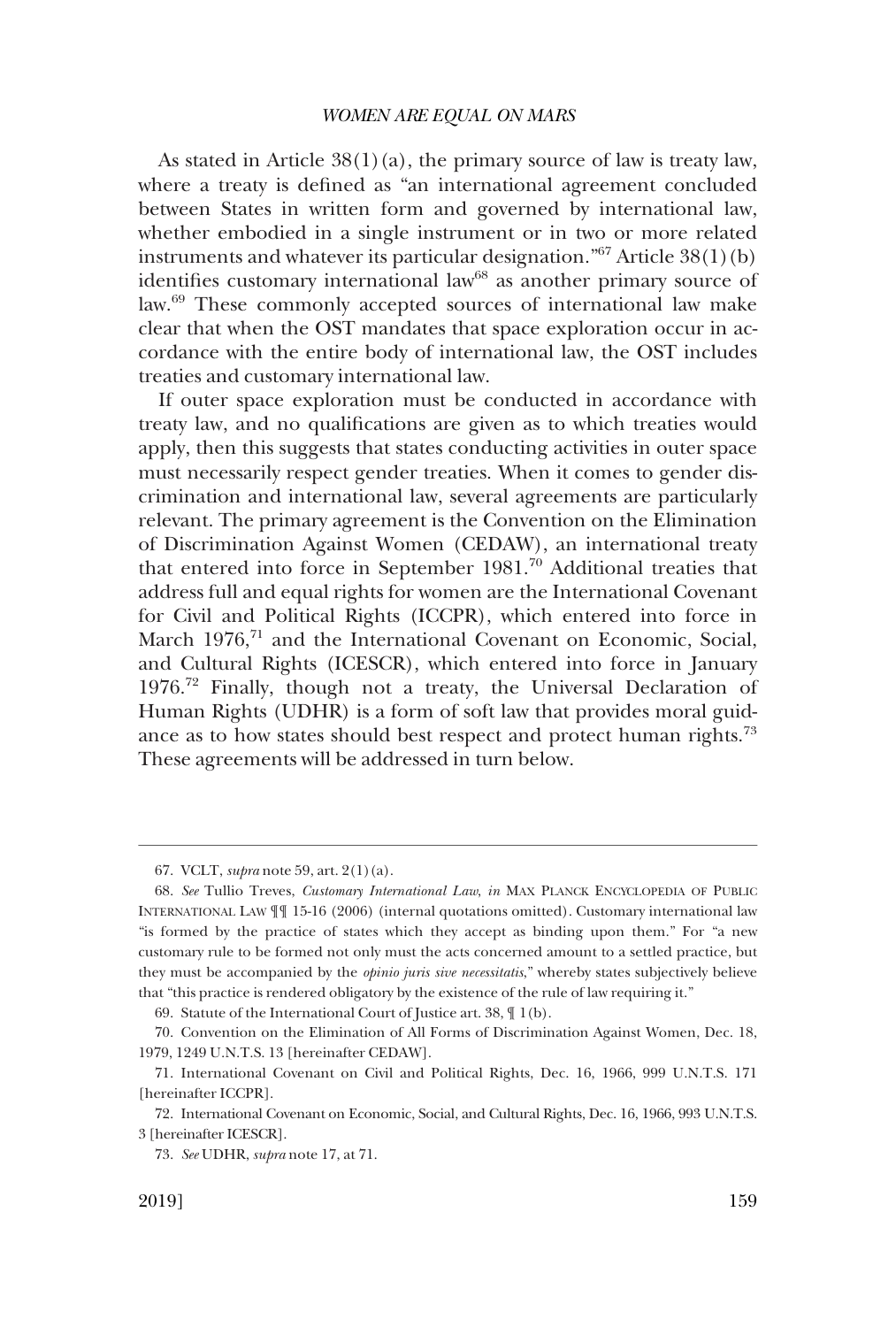### 1. Treaty Law on Gender Discrimination: CEDAW

<span id="page-13-0"></span>The Convention on the Elimination of Discrimination Against Women (CEDAW) is an international treaty of thirty articles that condemns gender discrimination and calls on states to adopt measures to ensure positive rights for women.74 Its provisions instruct states to promote full development and advancement for women, modify social and culture patterns of conduct to eliminate prejudices and cultural ideas of male superiority, protect political rights, and provide access to education, health care, and the justice system.75

Article 1 of CEDAW defnes discrimination against women as any "distinction, exclusion, or restriction made on the basis of sex which has the effect or purpose of impairing or nullifying the recognition, enjoyment, or exercise by women, irrespective of their marital status, on a basis of equality of men and women, of human rights and fundamental freedoms in the political, economic, social, cultural, civil or any other feld."76 This defnition both protects against discrimination on the basis of sex, which provides protection for a wider feld of gender identities, and also specifcally provides for the protection of women.

Article 2 is of particular interest for the development of a governing body for space. It calls on states to "embody the principle of the equality of men and women in their national constitutions or other appropriate legislation if not yet incorporated therein, and to ensure, through law and other appropriate means, the practical realization of this principle."77 While applying to municipal constitutions, Article 2 makes clear that when designing a constitutional document meant to govern a class of people, attention should be given to enshrining gender equality within that governing text. The Article goes on to suggest the means for effectuating gender equality: for example, in Article 2(b), "[t]o adopt appropriate legislative and other measures . . . prohibiting all discrimination against women,"78 in Article 2(c), "[t]o establish legal protection of the rights of women on an equal basis with men,"<sup>79</sup> or in Article 2(d) to ensure that "public authorities and institutions" act in conformity with the obligation.<sup>80</sup> Moreover, Article  $2(e)$  extends this protection to discrimination by private entities; it calls on states "[t]o take all

<sup>74.</sup> CEDAW, *supra* note 70.

<sup>75.</sup> *See id*.

<sup>76.</sup> *See id*. art. 1.

<sup>77.</sup> *Id*. art. 2(a).

<sup>78.</sup> *Id*. art. 2(b).

<sup>79.</sup> *Id*. art. 2(c).

<sup>80.</sup> *Id*. art. 2(d).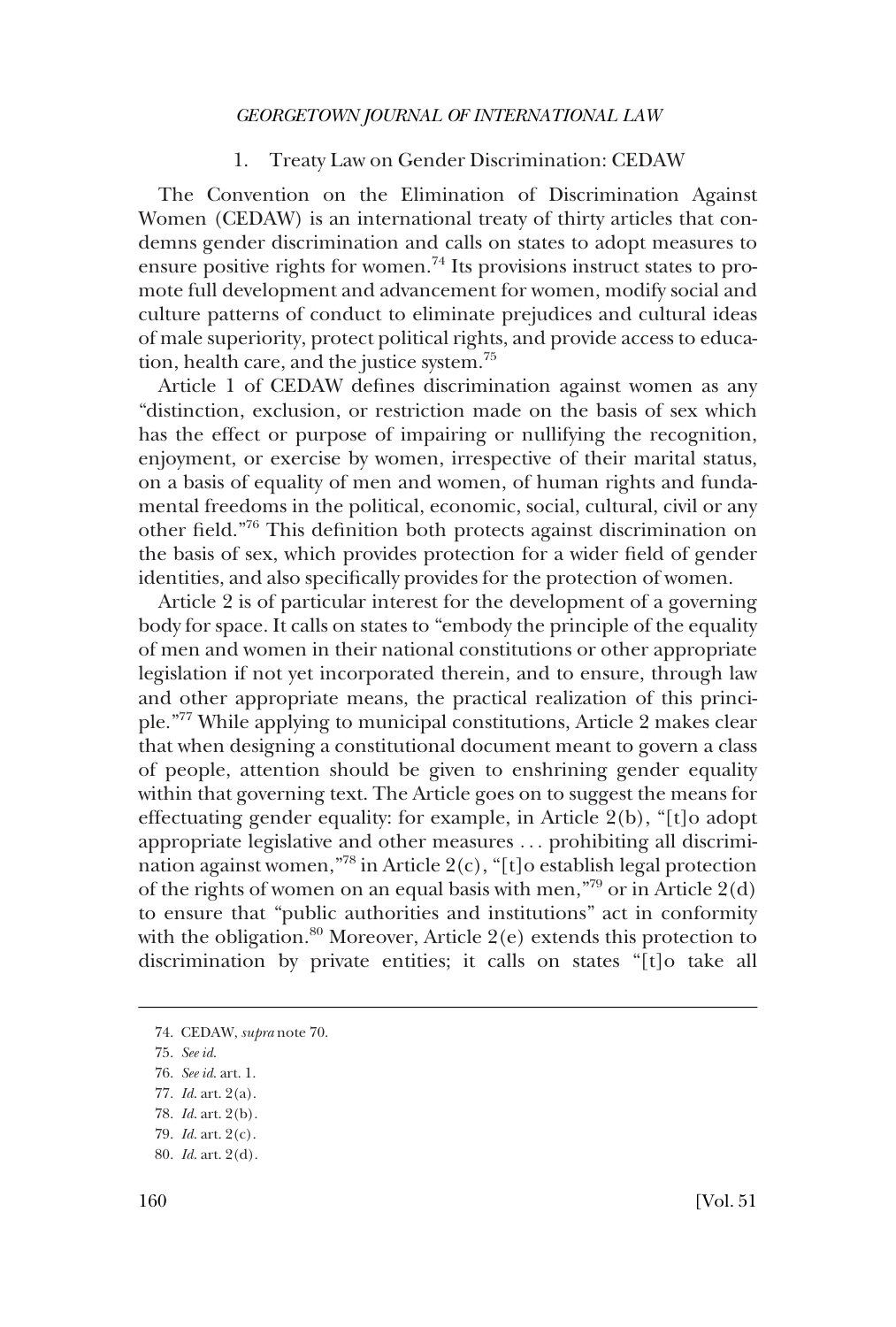<span id="page-14-0"></span>appropriate measures to eliminate discrimination against women by any person, organization or enterprise."81 Article 2(e) is thus particularly useful for the space industry, where a private company may be the frst to establish a human settlement on Mars.

CEDAW may also help support the ability for women to serve as astronauts or envoys to a Mars settlement. Article 8 declares that states "shall take all appropriate measures to ensure women, on equal terms with men and without any discrimination, the opportunity to represent their Governments at the international level and to participate in the work of international organizations."82 While it is not clear that the drafters of CEDAW necessarily contemplated the application of Article 8 to domestic astronaut programs, Article 8 does provide support for the notion that women should be equally represented in a space colony given that, as the frst settlers of another planet, these envoys represent the entirety of the planet Earth. Article 8 could help pave the way for greater numbers of female astronauts representing their government at the international level on missions to Mars.

# 2. Additional Treaty Law Protecting Women's Rights: ICCPR and ICESCR

The International Covenant on Civil and Political Rights (ICCPR) and the International Covenant on Social and Cultural Rights (ICESCR) are international treaties that ensure a wide range of rights for citizens in ratifying states. Together with CEDAW and UDHR, these agreements constitute the "International Bill of Rights."83 While not geared specifcally towards gender equality, these treaties do attempt to limit global gender discrimination, as explored below.

The ICCPR recognizes the inherent dignity and the equal and inalienable rights of all members of the human family.<sup>84</sup> Article 3 requires that states ensure "the equal right of men and women to the enjoyment of all civil and political rights set forth in the present Covenant."85 These rights include, as exemplifed in Article 25, the right to take part in the conduct of public affairs, vote and be elected, and have access on terms of equality to public service.<sup>86</sup> It also requires that the law prohibit discrimination, and protect against it,

<sup>81.</sup> *Id*. art. 2(e).

<sup>82.</sup> *Id*. art. 8.

<sup>83.</sup> Freeland, *supra* note 26, at 434.

<sup>84.</sup> ICCPR, *supra* note 71, Preamble.

<sup>85.</sup> *Id*. art. 3.

<sup>86.</sup> *Id*. art. 25.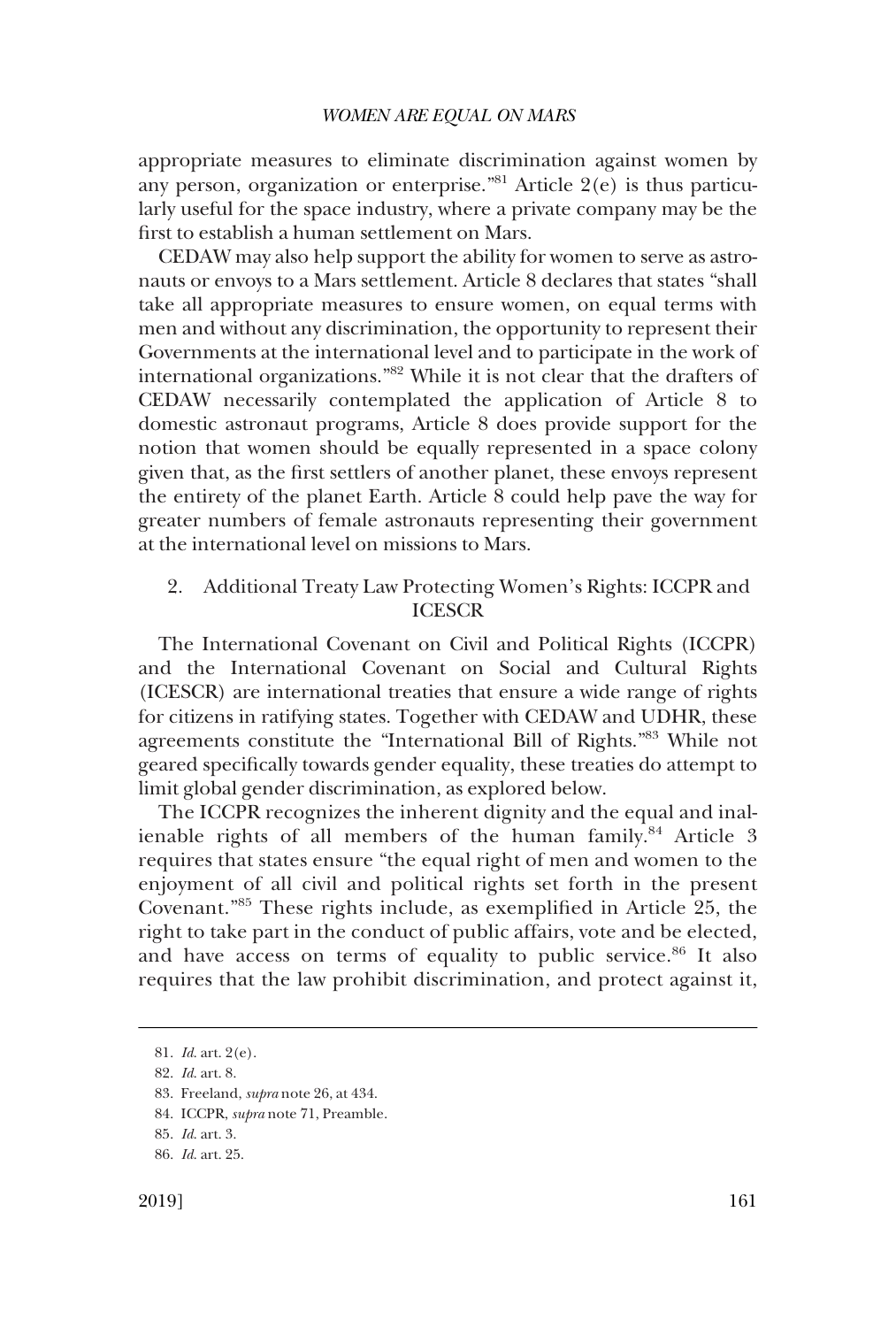<span id="page-15-0"></span>on the grounds of sex. $87$  Provisions such as Articles 3, 25, and 26, as just described, provide further protection against gender discrimination by specifcally detailing women's civil and political rights.

The ICESCR functions similarly for social and cultural rights. It calls for the free determination of political status and each individual's ability to pursue economic, social, and cultural development.<sup>88</sup> Article 3 of the ICESCR address gender equality by providing that state parties "ensure the equal right of men and women to the enjoyment of all economic, social, and cultural rights."89 Article 3, taken together with the provisions of the ICCPR, provides a comprehensive set of internationallyrecognized positive rights that cover many aspects of women's daily lives.90 They, on the whole, demonstrate international law's commitment to ensuring women retain certain rights.

As treaty law, CEDAW, the ICCPR, and the ICESCR represent binding obligations on ratifying states to uphold the values contained within. These obligations extend to activities in space because they constitute international law, which states must respect when engaging in space exploration.

#### 3. Beyond Treaty Law: UDHR as a Standard for Equality

In contrast to treaty law, the Universal Declaration of Human Rights (UDHR) is not necessarily binding on states. Instead, its status is that of soft law: written multilateral instruments in the public domain that specify rules of conduct or standards of achievement but are not intended to be binding. $91$  Though it may not compel states to act, the UDHR can in fact be quite persuasive. Parties often cite its provisions in arguments before national and international tribunals, $92$  demonstrating its persuasive power as an aspirational norm for the international community. Moreover, some scholars argue that the UDHR has risen

<sup>87.</sup> *Id*. art. 26.

<sup>88.</sup> ICESCR, *supra* note 72, art. 1.

<sup>89.</sup> *Id*. art. 3.

<sup>90.</sup> Some have criticized such provisions as not providing adequate protections for areas where women are still marginalized, notably that of family life (child rearing, pregnancy discrimination). This is true of gender equality doctrine on the whole. *See, e.g*., Beverly Baines & Ruth Rubio-Marin, *Introduction: Toward a Feminist Constitutional Agenda, in* THE GENDER OF CONST. JURIS. 10 (Beverly Baines & Ruth Rubio-Marin ed., 2005). "Often the most serious forms of discrimination are those that women encounter in the private sphere." This is important as family life concerns may inhibit female astronauts' ability to successfully participate in space exploration.

<sup>91.</sup> Freeland, *supra* note 26, at 430.

<sup>92.</sup> Catalina-Adriana Ivanus, *Prohibition of Gender Discrimination in Some International Regulations*, AGORA INT'L J. JURID. SCI. 59, 60 (2014).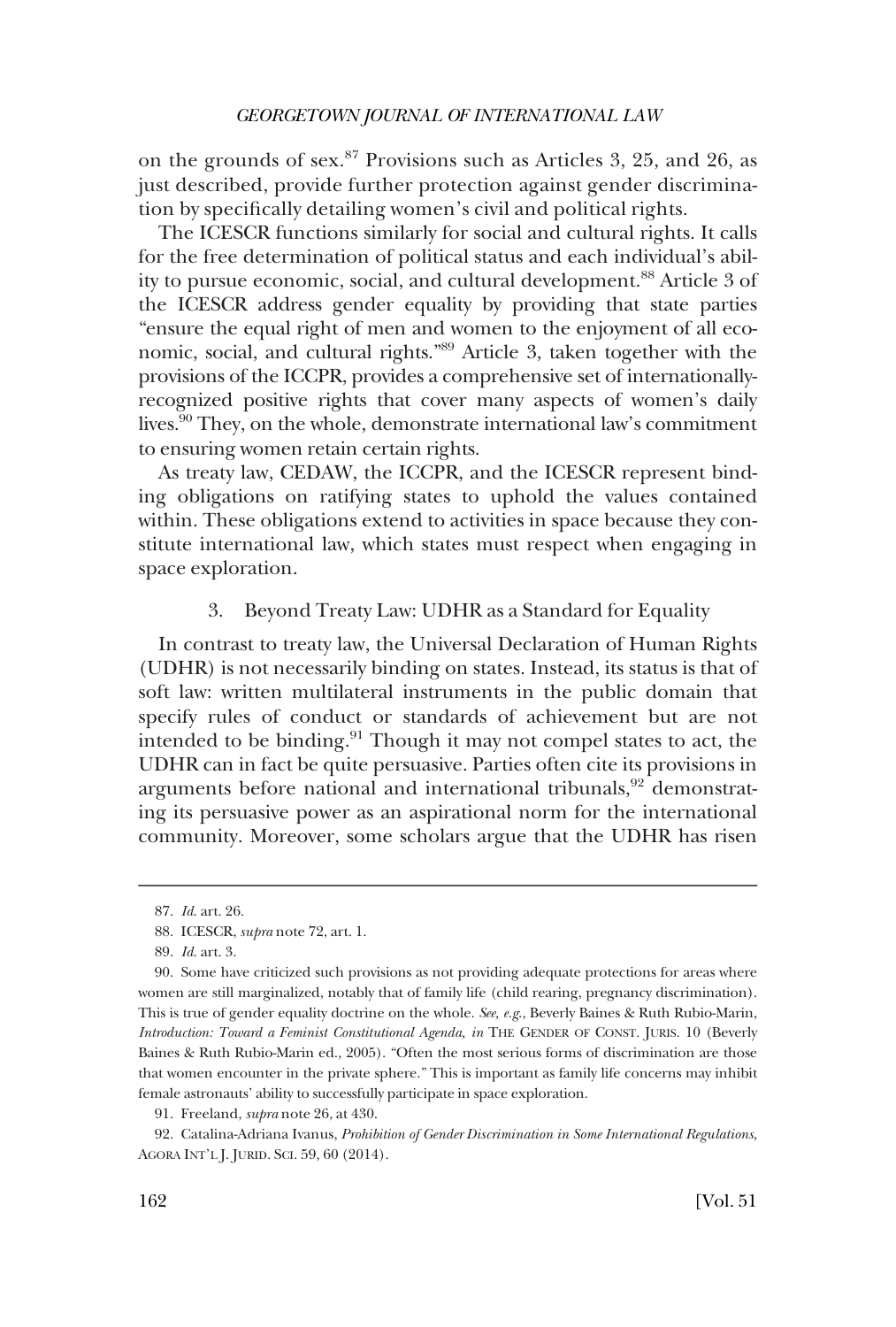to the level of customary international law, which would bind all states, regardless of their disposition towards the UDHR.<sup>93</sup> If it were to be customary law, it would bind all states in their space exploration by requiring that they respect human rights, including the UDHR's provisions on gender equality, in their activities. While the UDHR's status as that of customary international law may be disputed, there are still several implications for space law. Even without reaching the level of customary law, the UDHR serves as a common understanding amongst mankind as to what constitutes true equality, given that the agreement represents the global recognition of certain human rights.<sup>94</sup> At the very least, the UDHR provides aspirational norms that are important to keep in mind when drafting a constitution meant to encapsulate the best of Earth's values.

The UDHR preamble provides helpful language demonstrating mankind's commitment to principles of dignity and equality.95 The document continues on in Article 1 to recognize that "[a]ll humans are born free and equal in dignity and rights."<sup>96</sup> Article 2 specifically speaks out against sex discrimination in noting that "[e]veryone is entitled to all the rights and freedoms set forth in this Declaration, without distinction of any kind, such as... sex."<sup>97</sup> Article 7 addresses legal protections by providing that all are equal before the law and entitled, without any discrimination, to equal protection of law, and to protection from any instance of discrimination.98 Finally, Article 28 states that everyone is "entitled to a social and international order in which the rights and freedoms set forth in this Declaration can be fully realized."99 If applicable, this fnal provision suggests that a government for a space settlement under international law should, at least in aspiration, be the kind of system in which all can exercise equal rights regardless of sex and receive the same protections from the state against discrimination. The

<sup>93.</sup> *Id*.

<sup>94.</sup> *See* UDHR, *supra* note 17, Preamble. It notes that "the peoples of the United Nations have in the Charter reaffrmed their faith in fundamental human rights. . . ." and that the "Member States have pledged themselves to achieve, in cooperation with the United Nations, the promotion of universal respect for and observance of human rights and fundamental freedoms."

<sup>95.</sup> *Id*. The preamble recognizes, in part, "the inherent dignity and . . . the equal and inalienable rights of all members of the human family," that all "human rights should be protected by the rule of law," that human rights "is essential to promote the development of friendly relations between nations," and that the United Nations has reaffrmed "the equal rights of men and women."

<sup>96.</sup> *Id*. art. 1.

<sup>97.</sup> *Id*. art. 2.

<sup>98.</sup> *Id*. art. 7.

<sup>99.</sup> *Id*. art. 28.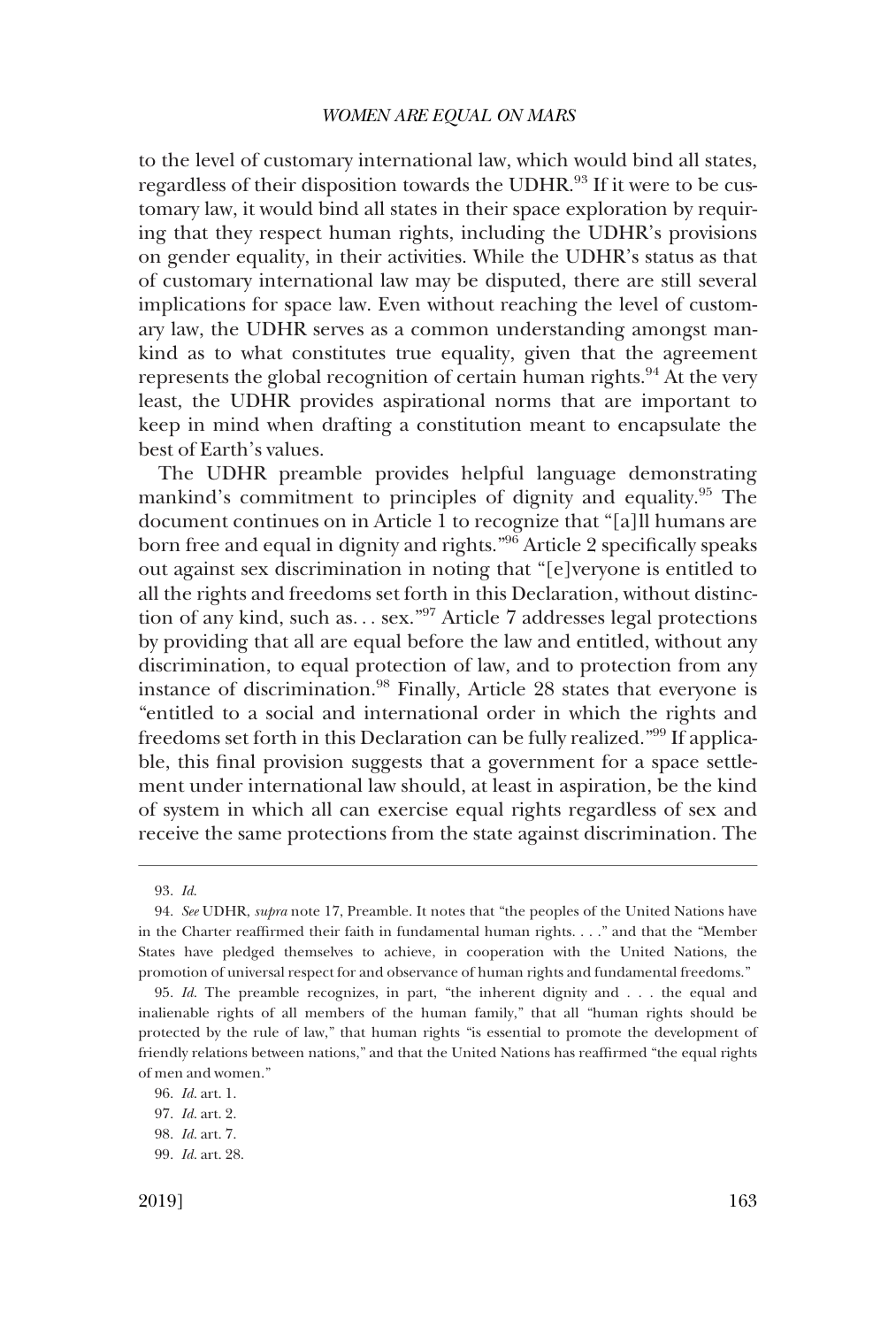<span id="page-17-0"></span>UDHR, on the whole, provides useful, universal norms that can help guide the establishment of values for the governance of a space settlement. Moreover, if it were to crystallize into international law, it would create binding obligations for the states involved in such a settlement to ensure equal rights for all.

4. Limitations to Gender Equality Under International Law

Treaty obligations that do not also constitute customary international law are not binding on states that have not ratified the treaty.<sup>100</sup> The United States, for example, has not ratified CEDAW,<sup>101</sup> and therefore is not compelled to abide by the gender protections the treaty affords. When a state is not a party to a treaty, the obligations for the non-party state are, at best, moral obligations, which may or may not persuade the state to comply.102 In terms of CEDAW, this does not mean that the treaty is irrelevant—on the contrary, 189 states have ratifed CEDAW, making it binding on the vast majority of the world.<sup>103</sup> Still, ratification issues could generally provide a limitation to gender treaties when states decide not to sign on, leaving the provisions as merely a moral yardstick,<sup>104</sup> lacking full force.

Additionally, states retain the capacity to issue reservations to those parts of the treaties with which they take issue. Reservations "are a means whereby the parties to a treaty may, individually, modify the extent of their consent to the terms of the treaty."105 Even when becoming parties, some states have expressed reservations to particular articles of CEDAW, such as Article 2 or 16, on religious, cultural, and historical grounds (with certain countries often citing a confict with Sharia law).<sup>106</sup> While these reservations may appear limited in scope, they undermine the international community's efforts to protect

<sup>100.</sup> Malgosia Fitzmaurice, *Treaties*, *in* MAX PLANCK ENCYCLOPEDIA OF PUBLIC INTERNATIONAL LAW  $\P\P$  14–15 (2010).

<sup>101.</sup> Treaty Status as at Jan. 23, 2019, UNITED NATIONS TREATY COLLECTION, https://treaties.un. [org/Pages/ViewDetails.aspx?src=TREATY&mtdsg\\_no=IV-8-b&chapter=4&lang=en](https://treaties.un.org/Pages/ViewDetails.aspx?src=TREATY&mtdsg_no=IV-8-b&chapter=4&lang=en) (last visited Jan. 23, 2019).

<sup>102.</sup> Noreen Burrows, *International Law and Human Rights: The Case for Women's Rights, in*  HUMAN RIGHTS: FROM RHETORIC TO REALITY 90 (1986).

<sup>103.</sup> Many of the major space powers have ratifed CEDAW, including China (1980), France (1983), Germany (1985), India (1993), Japan (1985), Spain (1984), and the United Kingdom (1986), amongst many others. Treaty Status, *supra* note 101.

<sup>104.</sup> *Id*.

<sup>105.</sup> Fitzmaurice, *supra* note 100, ¶ 57.

<sup>106.</sup> Wendy Lacey, *Gender Equality: International Law and National Constitutions*, *in*  CONSTITUTIONS AND GENDER 135, 144 (Helen Irving ed., 2017).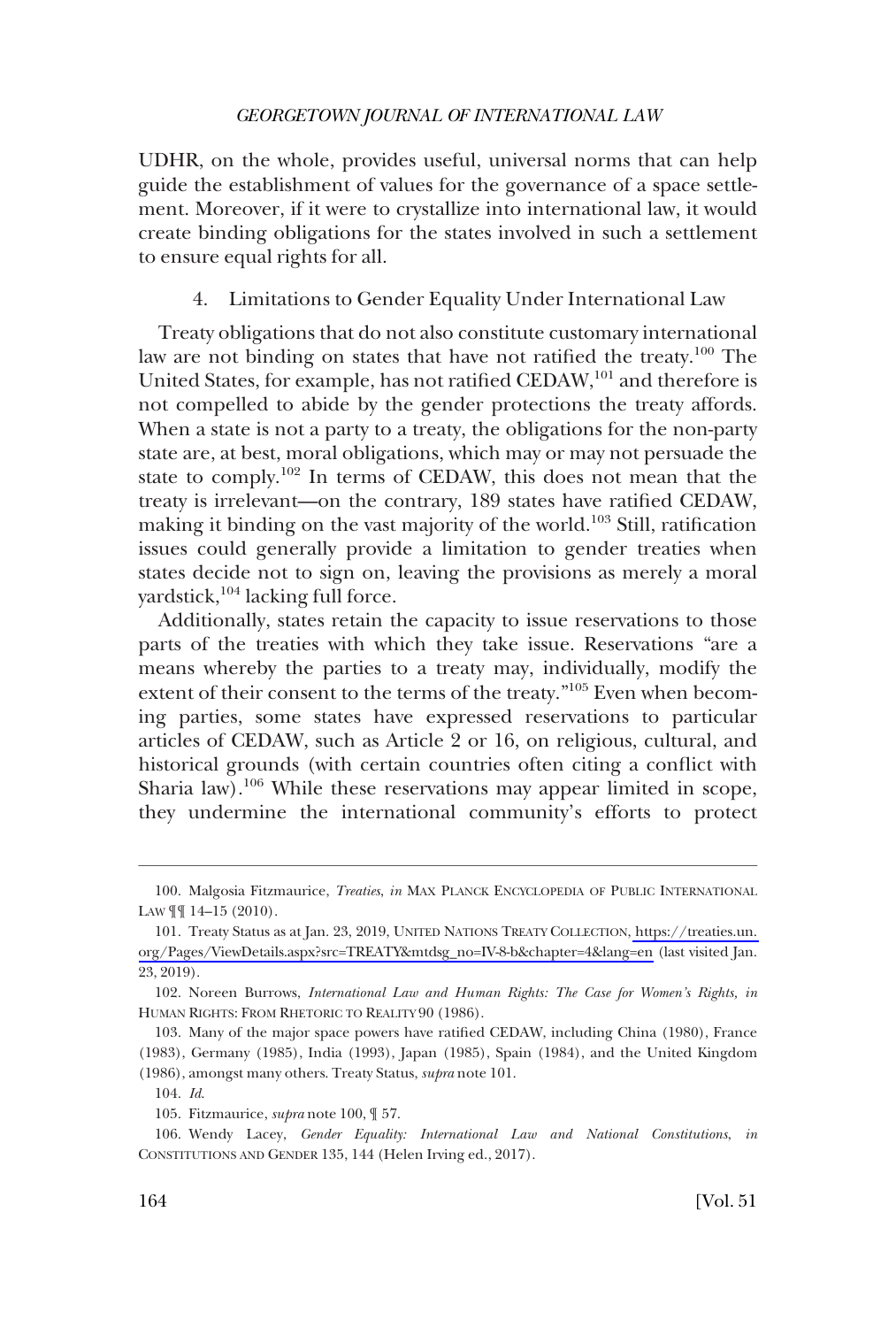<span id="page-18-0"></span>women, and leave individual women with less legal recourse. On the whole, reservations, custom, tradition, and weak enforcement can at times contravene CEDAW's true purpose.<sup>107</sup>

A fnal limitation involves the applicability to private entities. Treaty law typically does not apply to private companies, as these agreements concern the relationship between states, not the relationship between states and the private sector, or states and individuals.<sup>108</sup> However, Article VI of the OST does make states responsible for the activities of their own domestic space companies,<sup>109</sup> and these states could require that their space companies comply with gender treaties before issuing permits allowing those companies to launch. State supervision of domestic space companies, and the involvement of private industry generally, will be further discussed in Part III.

# 5. A Foundation for Gender Equality in Space

As demonstrated in the foregoing discussion, the OST provides a clear textual hook for gender equality in space in mandating that space exploration be carried out "in accordance with international law." This requirement is binding on states party to the treaty, which includes all major space-faring nations. Treaty interpretation suggests that "international law" likely takes its ordinary meaning,110 whereby the ordinary, commonly understood defnition of international law includes sources such as treaties and customary international law. Treaty law includes treaties that protect against gender discrimination, including CEDAW, ICCPR, and ICESCR. The inclusion of gender equality provisions within the body of existing international law makes gender a necessary consideration in the planning of space activities. Looking forward, states that hope to colonize Mars do so against the existing legal backdrop, in the absence of any new agreements to the contrary.<sup>111</sup> States therefore must adhere to the present legal framework, which, as has

<sup>107.</sup> *Id*. at 139.

<sup>108.</sup> *See* Burrows, *supra* note 102.

<sup>109.</sup> Outer Space Treaty, *supra* note 27, art. 6 ("States Parties to the Treaty shall bear international responsibility for national activities in outer space . . . whether such activities are carried on by governmental agencies or by non-governmental entities.").

<sup>110.</sup> *See* VCLT, *supra* note 59, art. 31(1) (stipulating that treaty terms be interpreted according to their ordinary meaning).

<sup>111.</sup> The argument could certainly be made that countries conducting activities in space are already bound by gender agreements outside of the space context, such that this international law would already extend to their space activities. However, it is uncertain to what extent international law might independently apply to Mars. In contrast, the Outer Space Treaty clearly applies to all activities involving other "celestial bodies." The framework of working through the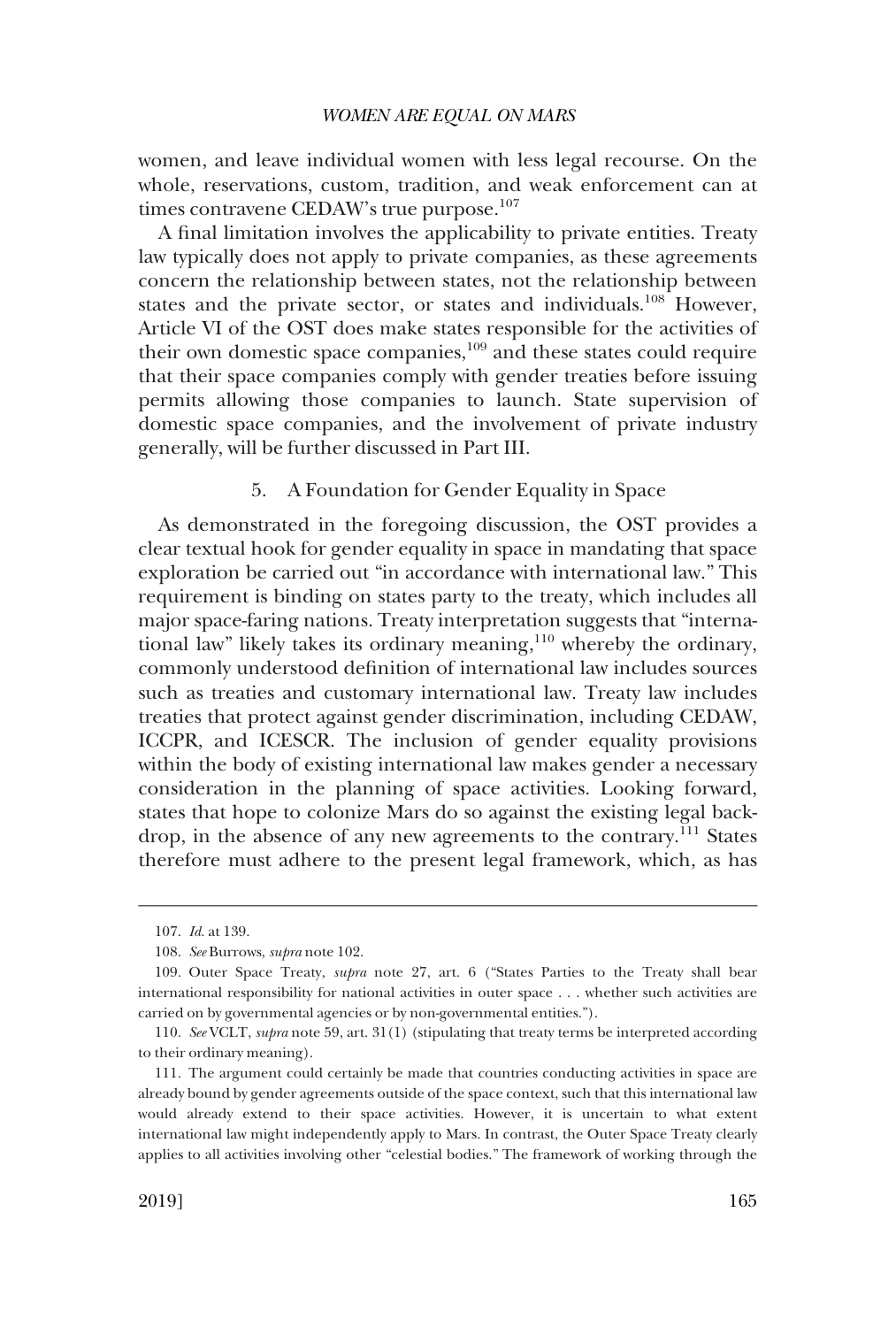<span id="page-19-0"></span>been shown, legally requires that space activities be conducted with due sensitivity towards the needs of women. In sum, space-faring nations must consider the prevention of gender discrimination in conducting their activities, and any constitutional language meant to govern space settlements must be drafted to refect such gender equality, as will be discussed in Parts III and IV.

# III. THEORETICAL UNDERPINNINGS FOR THE DESIGN OF A SPACE SETTLEMENT: CONSTITUTIONAL DESIGN, EQUALITY, AND GENDER

To leave the human settlers of Mars ungoverned would be to subject them to extraterrestrial anarchy, with only governance by diverse and rival states on Earth, located on average 225 million kilometers away, to help settle disputes. This model is insufficient for real humans with needs, quarrels, and, most importantly, robust political and human rights to uphold. Instead, Mars needs its own form of government. However, the need for a functional, extraterrestrial government raises the question: what principles should underlie the design of a Mars governing body? How can the gender equality framework, as read into the OST in Part I, best be effectuated and enshrined within a governing document? This section attempts to partially answer that question by imparting a feminist perspective on constitutional design.

#### A. *General Exercises in Constitutional Design*

Humans, whether formally or informally, have always found a way to order their activities through a set of rules or general practices.<sup>112</sup> Indeed, "[a]ny human society has a set of rules or practices of some kind that governs the relations between its members and the ways in which they make decisions affecting the group as a whole.<sup>"113</sup> Similarly, as long as there have been societies, there have been scholars driven to

OST therefore may be the best means to effectuate individual equality space, given its unique tailoring to the needs of space, familiarity to domestic space actors, and clear applicability.

<sup>112.</sup> A great deal could be said, before delving into the specifcs of constitutionalism, about the political theory and philosophy behind a community's creation. The question of how humans should live together and govern themselves on Mars, and whether settlement on Mars is wise in the frst place, involves clear questions of political theory, philosophy, sociology, critical theory, policy, environmentalism, and history, amongst other felds of study. Each of these important approaches merits full consideration; however, there was unfortunately insuffcient room in the present Note for a robust theoretical discussion across diverse disciplines. This Note therefore takes solely a legal and constitutional approach to space governance, and leaves to future papers the philosophical question of why settle and the theoretical question of how best to govern society.

<sup>113.</sup> Cheryl Saunders, *Constitution-Making in the 21st Century*, 4 INT'L REV. L. 1, 2 (2012).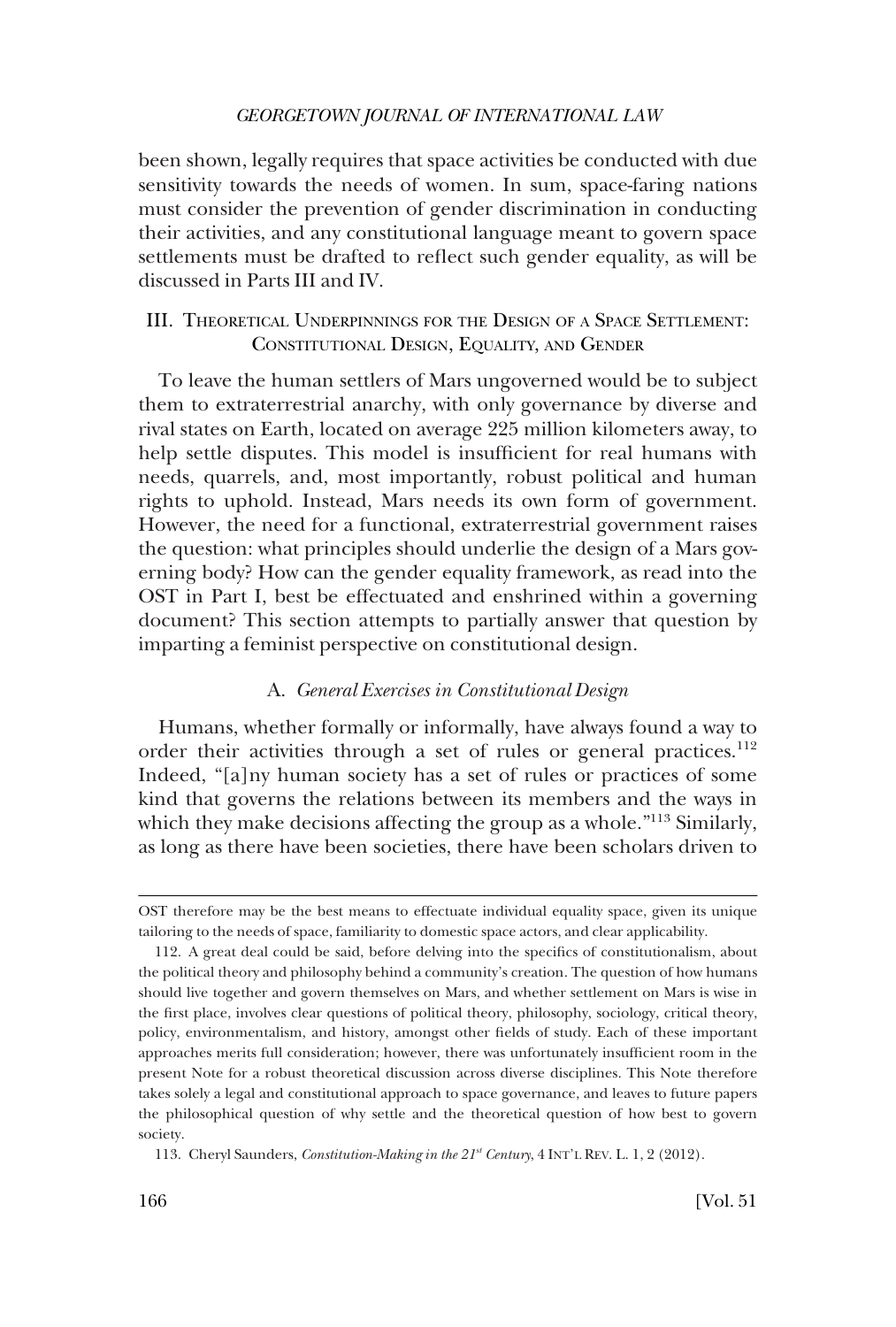examine and theorize on their organization.<sup>114</sup> The means by which these societies have come together, the values enshrined in any governing text, and the power of the document to change human behavior have, however, greatly transformed over time —in particular, in the last two centuries.115 Today, we see the formation of multi-cultural societies that are diverse in religion, culture, and thought, and that at times lack the common history, religion, or language that bound societies in the past.116 In the face of this diversity, a great weight is placed upon constitutions. As noted by the Colombian Supreme Court:

The function of a constitution today is to [i]ntegrate diverse social groups, to conciliate opposing interests, in the search for what has been called constitutional consensus, so that agreement on the content of the Constitution becomes a fundamental premise for the establishment of public order, [to serve] the attainment of social harmony, the coexistence of citizens and peace, with all that concept implies, as the ultimate end of governmental organization.<sup>117</sup>

Constitutions serve to bind divergent viewpoints into a single voice, to unite opposing parties in their support for a cohesive and responsive government, and to protect minorities against the decisions of the majority.<sup>118</sup>

As a single document meant to encapsulate an overarching vision for the governance of an entire people, a constitution often uses broad, aspirational language.119 This aspirational nature is benefcial—it provides an ideal, a framework of goodness, equality, justice, and peace to which all national laws should aspire and adhere. The constitution should "state or stand for the things that are best or most noble in people."120 Aspirational language is more than mere symbolism for

<sup>114.</sup> *See generally* GEORGE HOLLAND SABINE, A HISTORY OF POLITICAL THEORY (1937).

<sup>115.</sup> Saunders, *supra* note 112, at 2.

<sup>116.</sup> *Id*. at 2–3.

<sup>117.</sup> Colombian Supreme Court, *quoted in* Helen Irving, GENDER AND THE CONSTITUTION: EQUITY AND AGENCY IN COMPARATIVE CONSTITUTIONAL DESIGN 24 (2008).

<sup>118.</sup> Saunders, *supra* note 112, at 2–3.

<sup>119.</sup> *See, e.g*., Beth Goldblatt, *Constitutional Approaches to Gender and Social and Economic Rights*, *in*  CONSTITUTIONS AND GENDER 485 (Helen Irving ed., 2017). One study surveying the constitutions of 195 countries found that a full third of countries had aspirational social and economic rights, while another third had rights that were partially aspirational, partially justiciable.

<sup>120.</sup> HELEN IRVING, GENDER AND THE CONSTITUTION: EQUITY AND AGENCY IN COMPARATIVE CONSTITUTIONAL DESIGN, 24–25 (2008).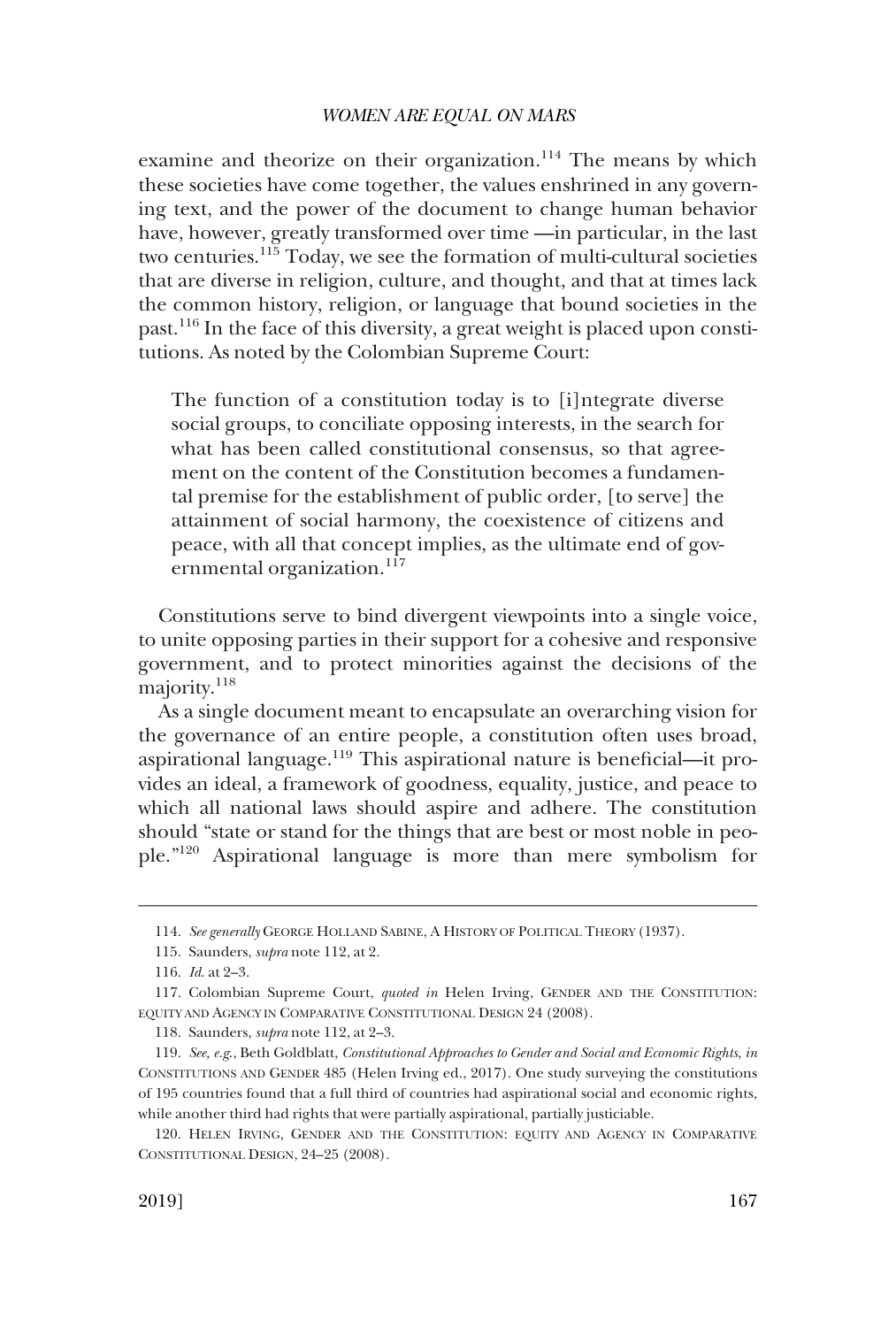symbolism's sake. In describing the community in ways that are more inclusive, open, and equal than society might be at the time of drafting, a constitution can help push its citizens in the right direction. It can "name disadvantage" by pointing out historic mistreatment, exclusion, or discrimination that has hindered the progress of certain classes of persons in the past,<sup>121</sup> and can expressly include those people as full members of society going forward. This will prove important in the case of gender, where aspirational language that recognizes a history of past sex discrimination can help ensure better treatment in the future.

Broad, aspirational language can also provide a textual basis for legal interpretation that increases the rights of future citizens living under changed circumstances. Constitutions are highly visible documents whose textual provisions are well known to advocates, judges, historians, and political actors. The text permeates throughout the legal culture—indeed, in the United States, certain provisions of the Bill of Rights have led to their own political subcultures replete with staunch supporters.122 Constitutions take the opposite approach from statutes, which provide a more specifc and clearly codified set of rights.<sup>123</sup> Where constitutions prevail is in their openness to interpretation by skilled advocates. In the past, women around the world have successfully utilized their constitution's broad language to fght "pregnancy and employment discrimination, domestic violence, political underrepresentation, sexual harassment, military service discrimination, sex crimes and/or their accompanying procedures, or unfair marriage, divorce, and succession rules."124 Women and minorities worldwide have managed to secure additional protections through language written broadly enough to allow for such interpretations;<sup>125</sup> similarly, constitutional design going forward can rely on broad or aspirational language to help ensure the availability of more rights than can be envisioned or provided for initially.

<sup>121.</sup> *Id*. at 25.

<sup>122.</sup> The Second Amendment is a good example of a constitutional provision that has bred its own subculture of advocates for particular interpretations. *See, e.g*., Glenn H. Utter & James L. True, *The Evolving Gun Culture in America*, 23 J. AM. CULTURE 67, 67 (2004).

<sup>123.</sup> BEVERLEY BAINES & RUTH RUBIO-MARIN, THE GENDER OF CONSTITUTIONAL JURISPRUDENCE 8–9 (2005).

<sup>124.</sup> *Id*. at 9.

<sup>125.</sup> *Id*.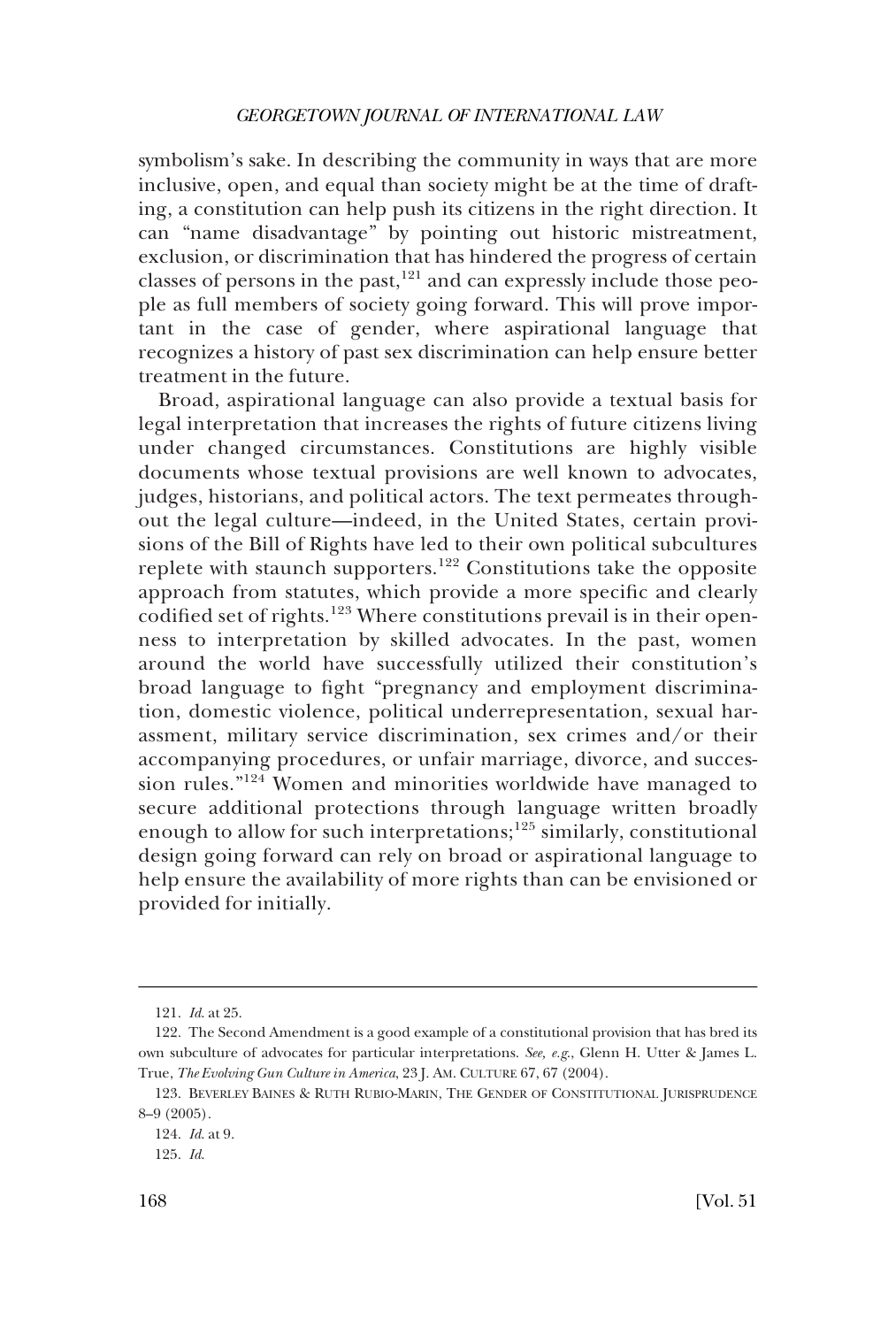### B. *Gender and Constitutionalism*

<span id="page-22-0"></span>Various scholars have analyzed how constitutional design and interpretation can be to the legal detriment or beneft of women, both in terms of domestic constitutional jurisprudence and through comparative constitutional design. This scholarship, as will be discussed below, has evaluated and recommended certain government structures that have traditionally yielded greater equality and protections against discrimination than their counterparts.

Two concerns guide our present inquiry into the relationship between gender and constitutionalism: whether women are equal and active participants in the drafting of a constitution, and whether language promoting gender equality and women's rights features in the text of the constitutional document itself. Constitutional drafting, history, current trends in constitutional practice, and a need for future constitutional legitimacy suggest that focusing on gender equality will be imperative in the drafting of any new constitution. Historically, women have been overwhelmingly excluded from the formulation of political processes.126 For example, not a single woman took part in the Philadelphia Convention of 1787, where the "Founding Fathers" crafted the U.S. Constitution, and no women were allowed to exercise any say as delegates to the state ratifying conventions<sup>127</sup>—even as Abigail Adams implored her husband to "Remember the Ladies."128 Those women lost their chance to take part in the design of the U.S. Constitution seemingly for good, as there has since been little change to its text.129 Rather than gender, most countries' historical state

129. *See* Richard S. Kay, *Formal and Informal Amendment of the United States Constitution*, 66 AM. J. COMP. L. 243, 243 (2018). Regarding the U.S. Constitution, "notwithstanding that it is sometimes

<sup>126.</sup> *See, e.g*., John Kang, *Patriarchy and Constitutional Origins*, *in* CONSTITUTIONS AND GENDER 513 (Helen Irving ed., 2017) (describing the exclusion of women in both British and early American politics. Regarding U.S. politics, "[n]o woman participated in the most vital events that led to the creation of the American republic: the signing of the Declaration of Independence in 1776 and the Philadelphia Convention in 1787. . . . We must infer that the anti-patriarchal ethos embodied in the Constitution's principle of 'We the People' was never meant by the framers to encompass women generally.") (internal citations omitted).

<sup>127.</sup> IRVING, *supra* note 19, at 4–5.

Letter from Abigail Adams to John Adams (Mar. 31 – Apr. 5, 1776), *Adams Family*  128. *Papers: An Electronic Archive*, MASSACHUSETTS HISTORICAL SOCIETY, [https://www.masshist.org/](https://www.masshist.org/digitaladams/archive/doc?id=L17760331aa)  [digitaladams/archive/doc?id=L17760331aa](https://www.masshist.org/digitaladams/archive/doc?id=L17760331aa). Abigail Adams wrote to her husband, who was involved in revolutionary efforts and the subsequent design of new laws: "I desire you would Remember the Ladies, and be more generous and favourable to them than your ancestors. Do not put such unlimited power into the hands of the Husbands. Remember all Men would be tyrants if they could." Based on the design of the new constitution, which does not mention gender at all, it seems he did not heed her request.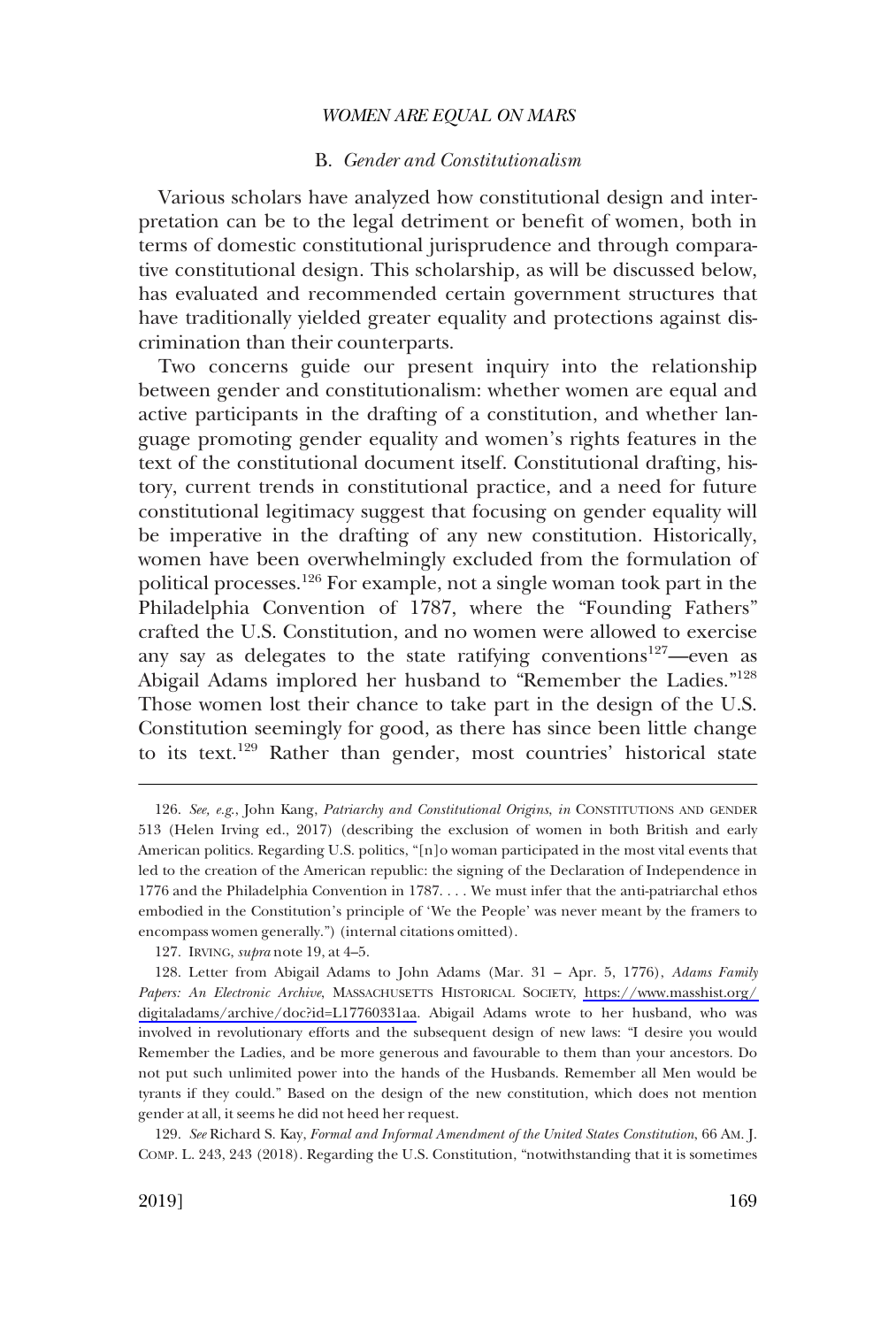building has focused on other considerations: it is economic, cultural, or religious conficts that have often shaped how constitution drafters in various countries chose their form of government, leaving little room for a frank discussion on sex discrimination.<sup>130</sup> Historical inattention to the needs of women left the world with constitutions written solely by male hands with their own interests primarily in mind.<sup>131</sup> This only began to change in postwar constitutionalism, as women pushed for the embrace of formal equality and a specifc commitment to sex equality.132 Today's markedly different social and political landscape has made it such that "it is unlikely that a modern constitutional process would be viewed as adequately participatory if it did not include women."133

As women have begun to secure greater political power and have gained a voice in constitutional drafting—making consideration of women's needs crucial during constitutional design—there has been an increasing commitment to gender equality within constitutional text itself. No democratic constitution written post-1980 has been silent on gender equality or has excluded mentioning women's important role in the constitutional community.<sup>134</sup> No longer do countries ask the moral and philosophical questions of whether women's equality should be a constitutional matter at all; this question having long been answered, what remains up for discussion is what language and design best serves women's rights.<sup>135</sup> Looking forward towards the next constitutional frontier, that of an outer space settlement, it is clear that women must be given ample opportunity to participate in constitutional conventions, and to insert and shape the text enshrining gender

credited with inventing the very idea of machinery for modifcation of a constitutional text, it has continued in much the same form as when ratifed. There have been twenty-seven amendments, but really it has 'been amended' only eighteen times. The frst ten amendments, dealing with individual rights [the Bill of Rights], were presented to the states by the frst Congress in a single package."

<sup>130.</sup> BAINES & RUBIO-MARIN, *supra* note 123, at 11.

<sup>131.</sup> *See* Jackson, *supra* note 20, at 222 ("State laws and legal institutions generally derive from systems initially designed, controlled, implemented and interpreted by men. Thus, they are likely to have taken as paradigmatic the concerns their male creators knew from personal experience, ignoring or obscuring the effects on women.").

<sup>132.</sup> BAINES & RUBIO-MARIN, *supra* note 123, at 7.

<sup>133.</sup> Susan H. Williams, *Introduction: Comparative Constitutional Law, Gender Equality, and Constitutional Design*, *in* CONSTITUTING EQUALITY: GENDER EQUALITY AND COMPARATIVE CONSTITUTIONAL LAW 20–21 (Susan H. Williams ed., 2009).

<sup>134.</sup> IRVING, *supra* note 19, at 58.

<sup>135.</sup> BAINES & RUBIO-MARIN, *supra* note 123, at 13.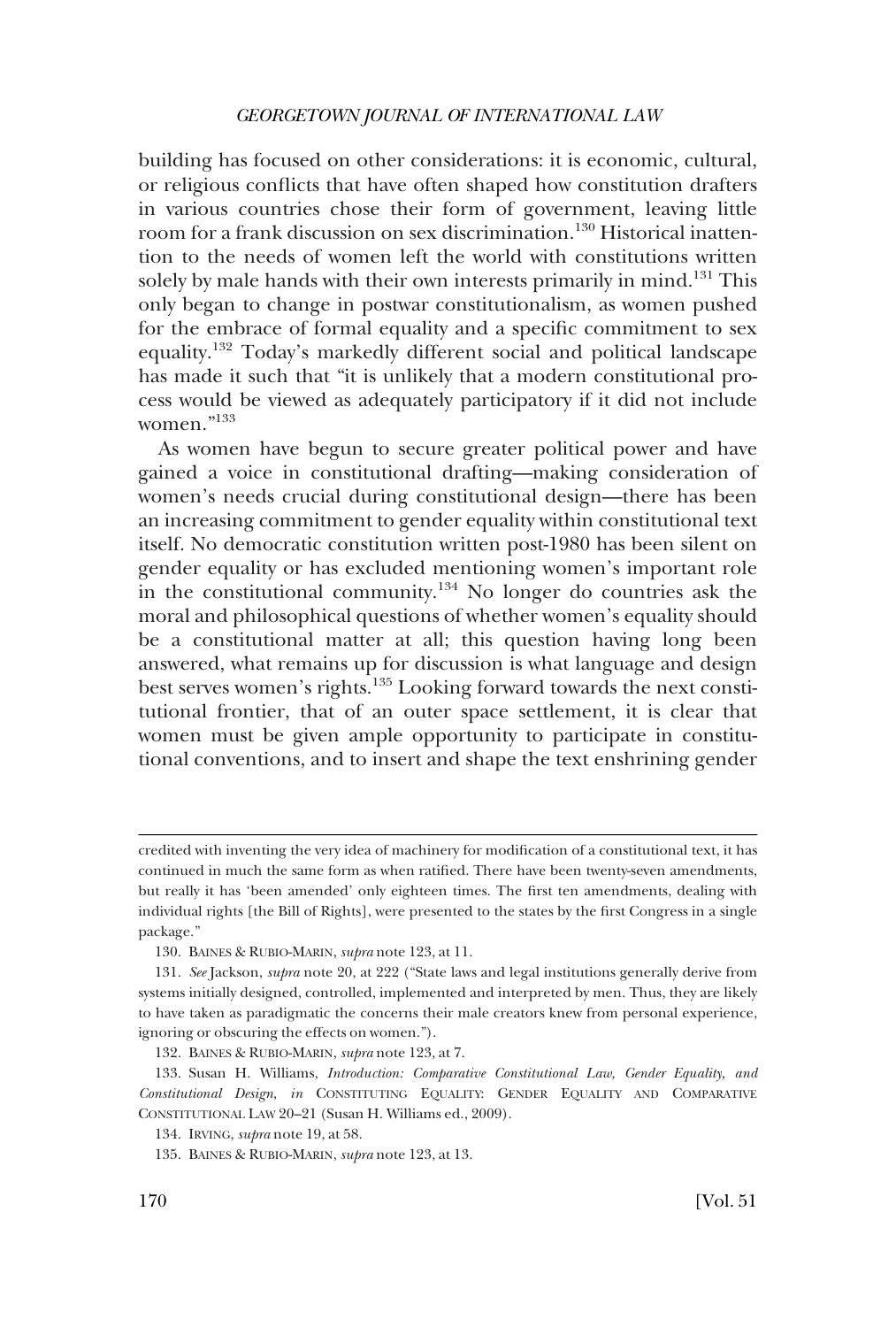<span id="page-24-0"></span>equality in the constitution, for there to be any semblance of legitimacy or any real notion of equality.

# C. *Feminist Framers: Sullivan's Framework for Constitutionalizing Women's Equality*

Having established the importance and international norm of including provisions on gender equality in any new constitutions, what might those provisions look like? While it can be a daunting task to build such a constitution from the ground up, the question of feminist constitutional provisions has thankfully been previously considered. In *Constitutionalizing Women's Equality*, Kathleen Sullivan envisions what a set of female framers might consider in drafting a constitution. She asks: "What choices would a hypothetical set of feminist drafters face if they were to constitutionalize women's equality from scratch?"<sup>136</sup> Sullivan's framework is particularly apt for the present purposes of designing a Mars governing body that, with no prior history or existing constitutive document, can similarly start from scratch.

Sullivan asserts that when female founders sit down to write the best constitution for the promotion of gender equality, it will involve making choices along fve distinct lines.137 Such drafting would require choosing:

- (1) between a general provision favoring equality or a specifc provision favoring sex equality,
- (2) between limiting classifcations based on sex or protecting the class of women,
- (3) between reaching only state discrimination or reaching private discrimination as well,
- (4) between protecting women from discrimination or also guaranteeing affrmative rights to the material preconditions for equality, and
- (5) between setting forth only judicially enforceable or also broadly aspirational equality norms.<sup>138</sup>

These choices represent considerations that are often debated in feminist scholarship as potential and at times opposing methods for

<sup>136.</sup> Kathleen Sullivan, *Constitutionalizing Women's Equality*, 90 CAL. L. REV. 735, 747 (2002).

<sup>137.</sup> *Id*.

<sup>138.</sup> *Id*.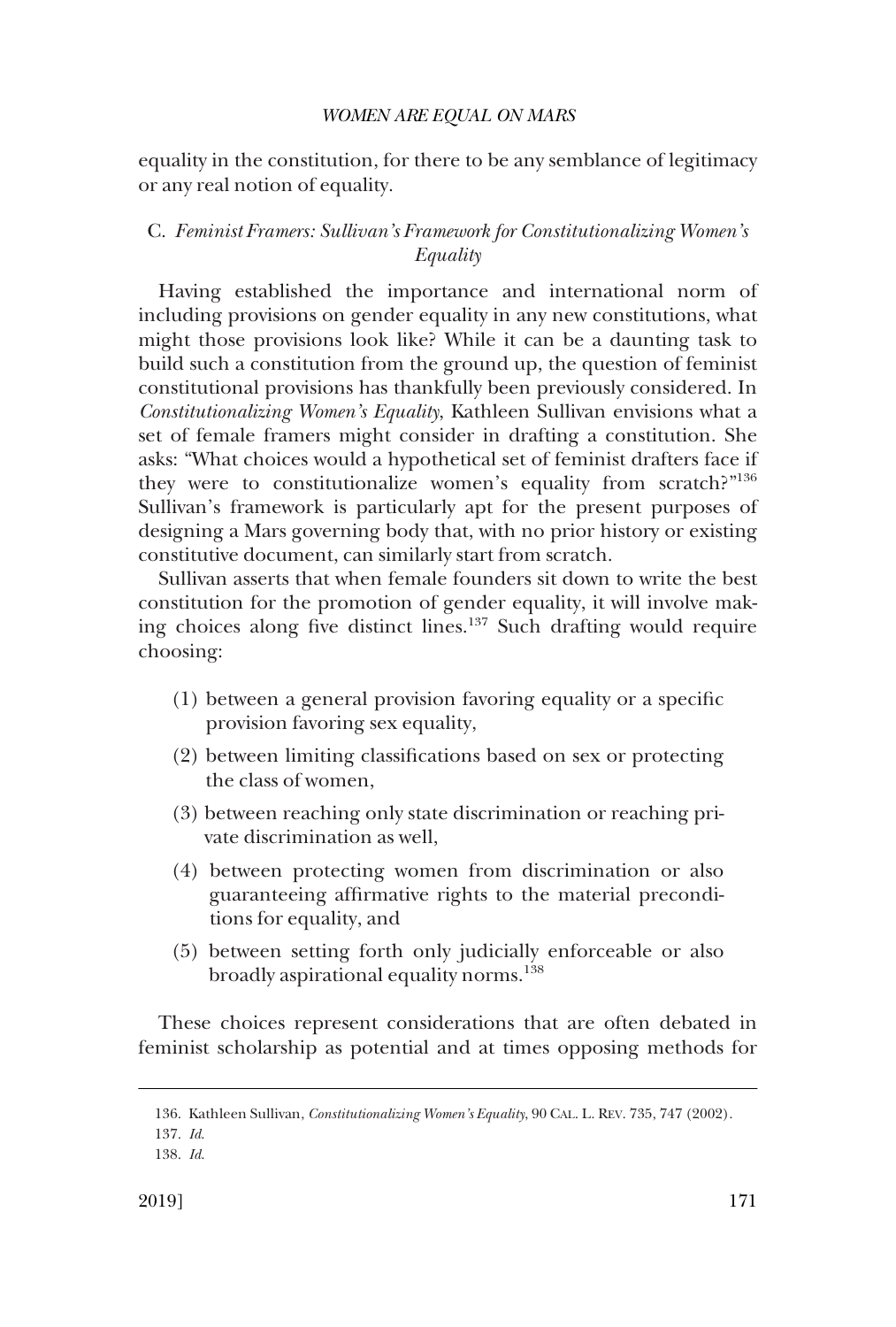<span id="page-25-0"></span>securing equality. Sullivan reaches an ultimate conclusion, based on these factors, as to the ideal constitutional structure for women: "Our hypothetical feminist drafters ... might draft [a constitution] that is specifc, asymmetric, extended to private action and positive rights, and culturally aspirational; one that, in short, looks more like CEDAW, which goes so far as to mandate equality in child-rearing and the modifcation of social and cultural prejudices."139 Sullivan's ultimate, ideal constitution is an important perspective, and will be considered below; however, attention will also be paid to the ways in which the analysis may differ when the constitution at hand is meant to govern a space settlement.<sup>140</sup>

# 1. The Sullivan Framework's Applicability to a Space Settlement: General or Specifc Language

The frst question that arises under Sullivan's framework is whether the constitution should have a single, broad provision that espouses equality and nondiscrimination for all, or a provision that specifcally addresses women's needs.141 The choice between general or targeted language holds great weight in that it indicates who will serve as the ultimate decision-maker: general language leaves interpretation and proper attention to the needs of women to a future court or actor, whereas specifc language functions more like a rule, giving more interpretive persuasiveness to the framers' intentions and allowing less future discretion.142

Sullivan's choice of specifc language does much to advance the cause of women. It frst provides a symbolic beneft in calling attention to women directly in the constitutional document, which both acknowledges their importance as a historically disadvantaged class

<sup>139.</sup> *Id*. at 762.

<sup>140.</sup> It is worth noting that another set of scholars has provided an additional useful framework for analyzing a constitution's treatment of gender. *See* BAINES & RUBIO-MARIN, *supra*  note 124, at 4. They advocate developing a feminist constitutional agenda that must "address the position of women with respect to: (i) constitutional agency; (ii) constitutional rights; (iii) constitutionally structured diversity; (iv) constitutional equality; and give special attention to (v) women's reproductive rights and sexual autonomy; (vi) women's rights within the family; (vii) women's socioeconomic development and democratic rights." Their framework, and Sullivan's proposed considerations, serve as the leading "tests" for gender and constitutionalism. While Baines and Rubio-Marin provide a very good and detailed model, Sullivan's may ft the needs of space better.

<sup>141.</sup> Sullivan, *supra* note 136, at 747.

<sup>142.</sup> *Id*. at 747–48.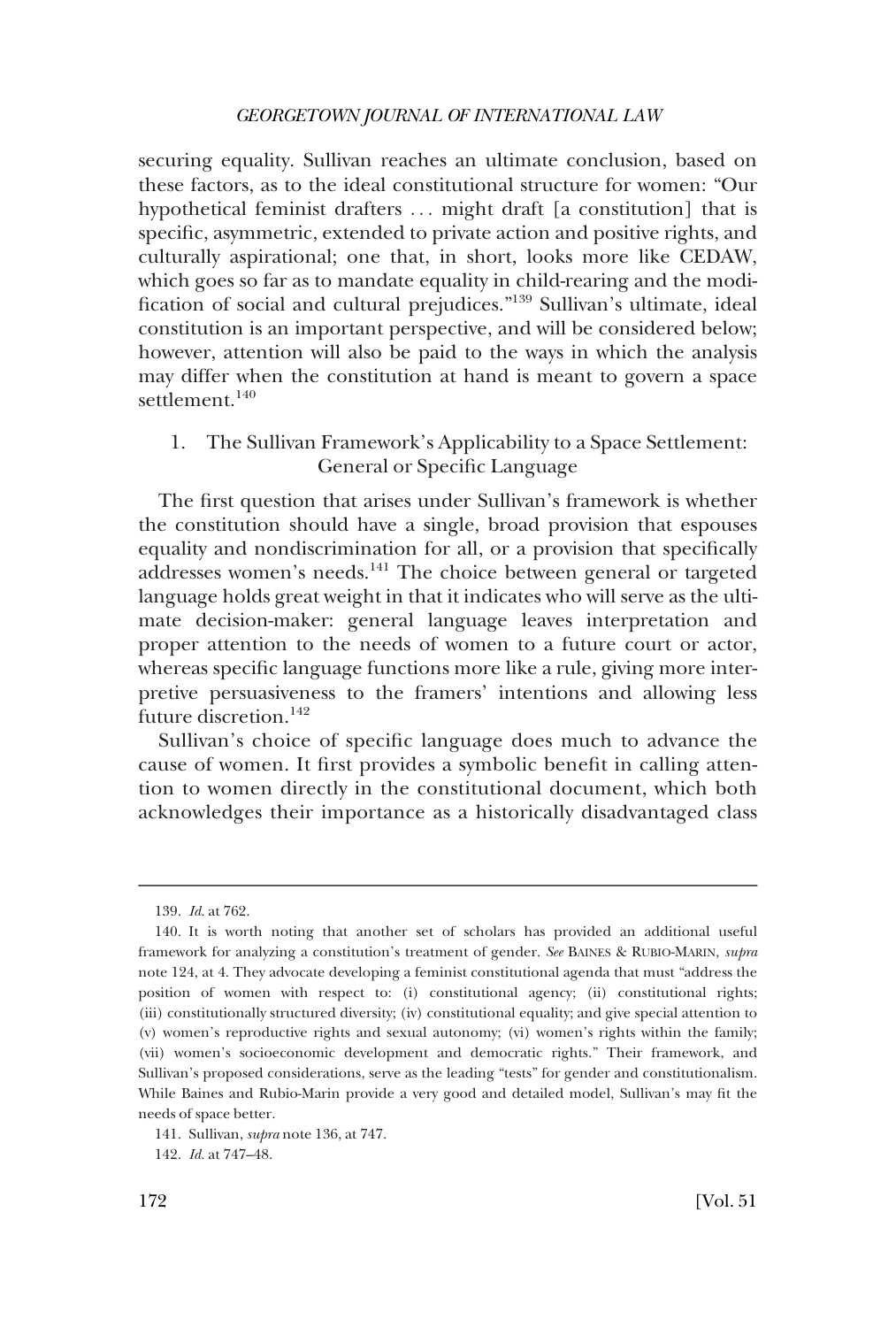and provides fodder for future protection.<sup>143</sup> Further, it has some benefts over general language, which leaves to the interpreter's imagination the scope of "equality" and the best way to effectuate societal change. One potential criticism of specifcity is that the language used might be too narrow, essentially committing states to only protecting those rights that have been enumerated. Though a legitimate concern, Sullivan provides CEDAW as an example of textual provisions that are both specifc and broad.144 CEDAW manages to span a wide number of areas in which women face sex discrimination, such as in politics, employment, and cultural attitudes; yet, while setting out certain rights, it uses language that remains broad enough to allow some interpretive discretion.145 CEDAW's model of specifc constitutional language could prove useful for a space settlement in ensuring that specifc attention is paid towards the needs of women in space; in other words, that women are not forgotten amongst the many other concerns that will arise.

At the same time, the space environment differs from the world of Sullivan's hypothetical framers in that there are far greater unknowns. Any number of factors may arise that change the needs of the colonists and, given the ideological diversity of the states likely to be involved, any updates would be far easier through changed interpretation than through an amendment to the constitutional document. Under these circumstances, language should be written broadly enough to allow for the utmost fexibility. Even under constitutions of general language, women have managed to secure a vast number of rights; using general language here would likely allow for similar freedoms gained through interpretation.<sup>146</sup>

Based on the need for general language to account for changed circumstances, and specifc language to provide the greatest possible attention to women's causes, a space constitution would do well to incorporate both types of language. The need for both general and specifc language suggests that a space constitution could include preamble language and a broadly written article preventing discrimination and calling for equality amongst all settlers, while also including specifc provisions on women's rights.

<sup>143.</sup> *Id*. at 749 ("Specifcity helps isolate and focus legal resources upon those social groups that are likely to experience irrational discrimination more commonly.").

<sup>144.</sup> *Id*. at 748.

<sup>145.</sup> *See, e.g*., CEDAW, *supra* note 70, arts. 3, 5, 10, and 11.

<sup>146.</sup> *See* CEDAW, *supra* note 70, Part III (regarding numerous rights women have secured worldwide under general language).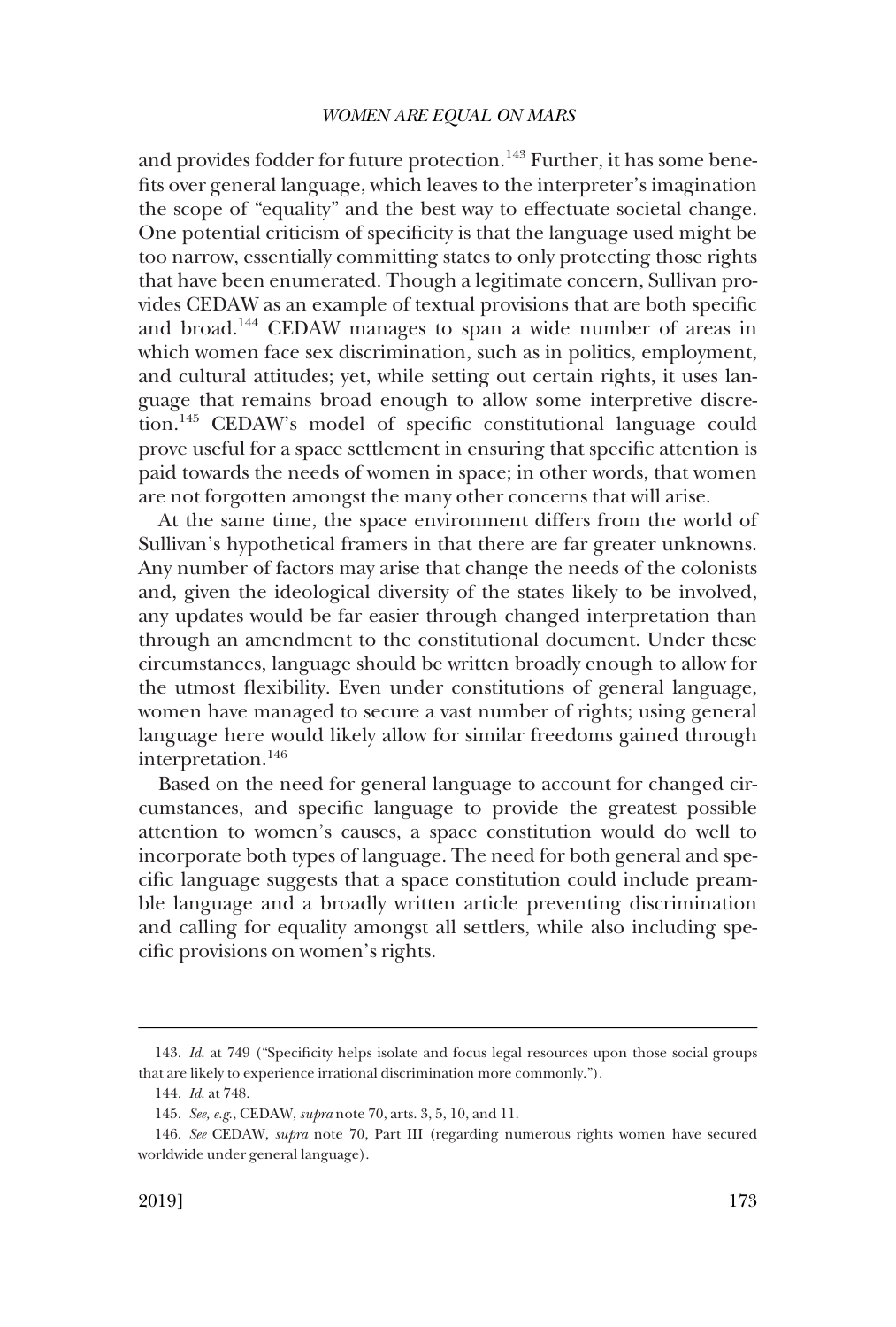### 2. Symmetrical vs. Asymmetrical Language

<span id="page-27-0"></span>The symmetry debate in constitutional drafting theory involves the choice between banning discrimination based on certain classifcations versus protecting particular classes.<sup>147</sup> Symmetrical language, for example, would ban discrimination based on a classifcation, such as sex, race, or national origin. This symmetry allows any party to sue, not just one in a protected class—for example, a man could challenge a law as being discriminatory towards men on the basis of gender, just as an individual identifying with a state's racial majority could allege discrimination on the basis of race on the same footing as a racial minority. Asymmetry, on the other hand, extends protections to classes—for example, women, African Americans, or those identifying as LGBT. Concentrating on the particular, disadvantaged group protects the potentially vulnerable class from those with greater social and political power. Both types of language are in use in various ways: while most antidiscrimination laws in the United States regulate classifcations, rather than classes,<sup>148</sup> other constitutions, such as the Ugandan Constitution, $149$  are asymmetrical in that they specifically mention women's equality. In Uganda, "women shall be accorded full and equal dignity of the person with men."150

In space, as with the debate over general and specifc language, both symmetrical and asymmetrical provisions would be useful. Symmetrical provisions are the most inclusive in that they, as with general language, provide for a broad range of circumstances. In the United States, advocates have attempted to expand the scope of the word "sex" as it is used in various discrimination statutes to include, for example, sexual harassment<sup>151</sup> or sexual orientation.<sup>152</sup> A symmetrical formulation may also be more sensitive to changed circumstances such as today's greater recognition of the fuidity of gender identities. Moreover, some feminists have advanced their positions by frst advocating for the rights of the

152. *See, e.g*., Hively v. Ivy Tech Cmty. College, 853 F.3d 339 (7th Cir. 2017). The Seventh Circuit held that discrimination on the basis of sexual orientation was sex discrimination in violation of Title VII of the Civil Rights Act of 1964.

<sup>147.</sup> Sullivan, *supra* note 136, at 750.

<sup>148.</sup> *Id*. at 751.

<sup>149.</sup> *Id*.

<sup>150.</sup> *Id*.

<sup>151.</sup> *See* Meritor Sav. Bank v. Vinson, 477 U.S. 57 (1986). The Supreme Court recognized sexual harassment as a form of sex discrimination in violation of Title VII of the Civil Rights Act, which prevents discrimination in employment. This opened the door to the creation of a body of law around sexual harassment as sex discrimination, securing more workplace protections for women.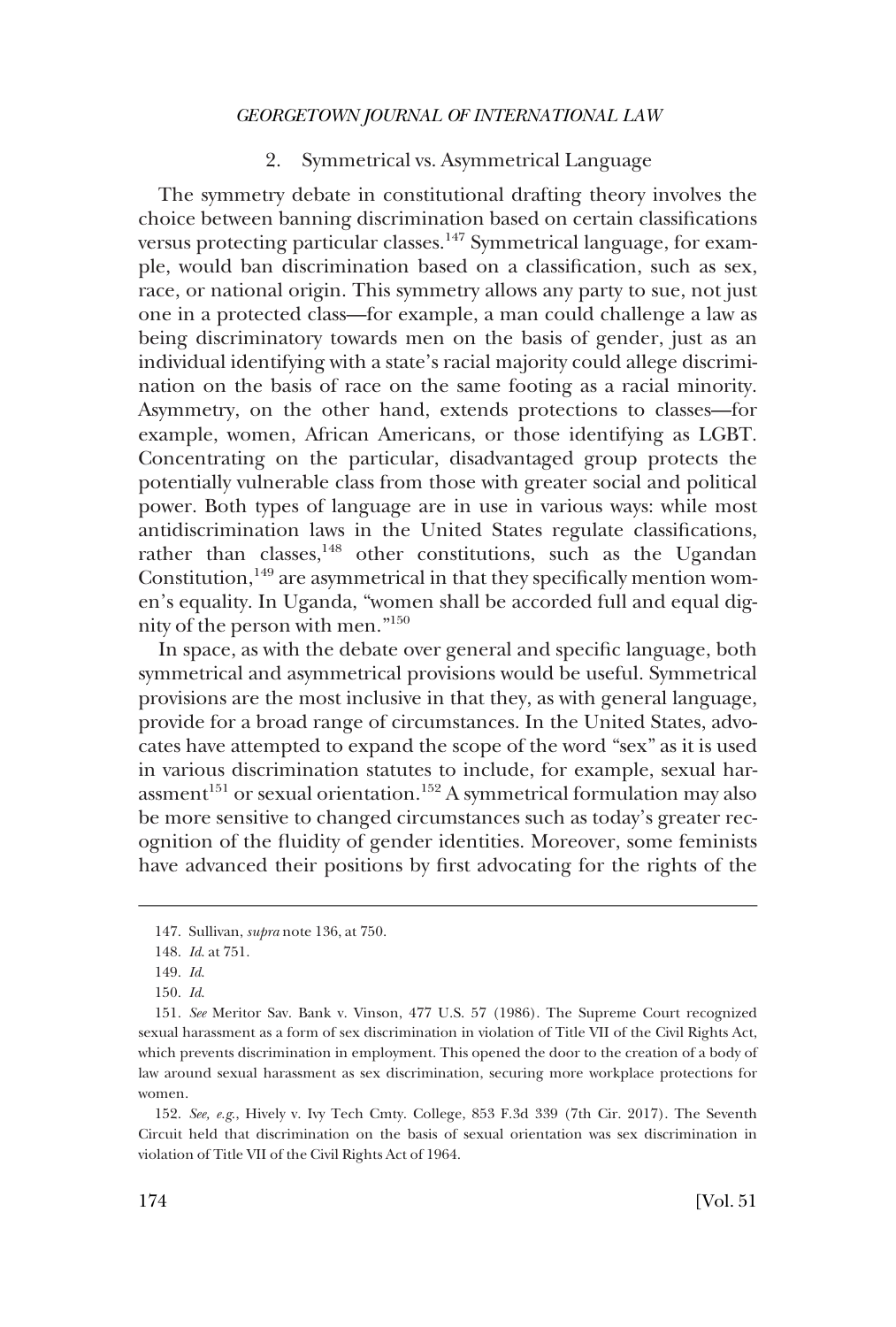<span id="page-28-0"></span>majority. Ruth Bader Ginsburg's sex equality advocacy relied on "freeing both men and women from the gender roles in which historical socialization has trapped them,"153 which tore down stereotypes from both sides and ultimately afforded women more freedoms. Ginsburg's strategy was born out of a symmetrical framework.

On the other hand, these efforts to secure a seat at the table may have also been born out of necessity based on the law's structure, not because the law was written in a way that beneftted the disadvantaged class. As Sullivan has recognized, asymmetrical language might in fact go the farthest in helping women.<sup>154</sup> Even with changing conceptions of gender, women still form a traditionally disadvantaged class, and the law must recognize the realities of history. Asymmetrical language also takes into account real, sex-based differences, and can provide more fexibility when it comes to the law on issues such as pregnancy discrimination. In space, which is often heavily biology-focused,<sup>155</sup> acknowledging real differences and particular needs may prove useful. Therefore, an initial, broad provision could include symmetrical language, with an asymmetrical section to ensure women are afforded certain rights unique to them.

### 3. Private Action vs. State Action

Sullivan's third factor questions whether a constitution should apply only to state action, as does the U.S. Constitution, or whether it should also extend to private, nongovernmental discriminatory action.156 For space, there is a clear answer: the constitution must cover discrimination by individuals and private industry. On Earth, most common law countries restrict gender discrimination challenges to state activity, while civil law countries often allow challenges to private action as well.<sup>157</sup> These common law countries that deny challenges to private action have often stood for the proposition that "[t]he social institutions of liberal democracy need not be liberal or democratic all the way down; private associations should not all be colonized as outposts of public virtue."158 Yet a model that does not touch private action cannot

<sup>153.</sup> Sullivan, *supra* note 136, at 752.

<sup>154.</sup> *Id*. at 753.

<sup>155.</sup> *See* Devlin Healey, *There Are No Bras in Space: How Spacefight Adapted to Women and How Women Adapt to Spacefight*, 19 GEO. J. GENDER & L. 593, 604-05 (2018), for a historical description of the U.S. space program's concern with biological differences between men and women.

<sup>156.</sup> Sullivan, *supra* note 136, at 754.

<sup>157.</sup> BAINES & RUBIO-MARIN, *supra* note 123, at 10.

<sup>158.</sup> Sullivan, *supra* note 136, at 755.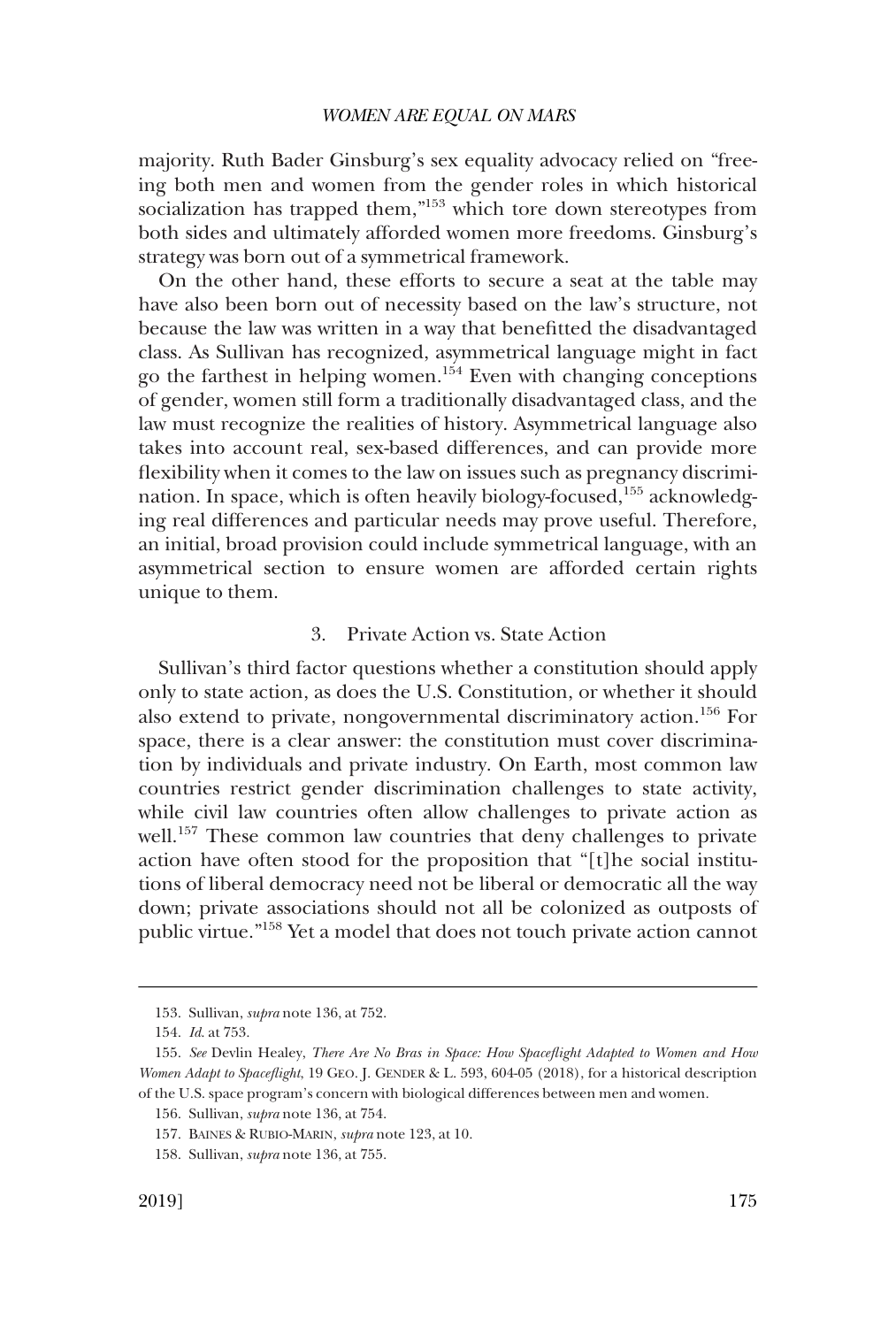<span id="page-29-0"></span>function in space. It very well may be that private actors will be the frst to reach and settle Mars, and on such a settlement, private action would impact every issue from employment to family planning. In a private settlement scenario, a company's actions must be subject to some kind of control, and one way to achieve accountability is through women's ability to sue for private discrimination. Private action language, as evidenced by civil law countries that constitutionalize prohibitions on private discrimination, is not novel.<sup>159</sup> The South African Constitution, for example, achieves these goals by stating that "[t]he state may not unfairly discriminate directly or indirectly . . . on [grounds of sex]," and "[n]o person may unfairly discriminate directly or indirectly against anyone on [the basis of sex]."160 A space constitution could function similarly.

# 4. Negative Rights vs. Positive Rights

Another choice facing female drafters would be that between negative rights, which protect against legal exclusion or discrimination, and positive rights, which guarantee certain rights that might help women succeed.161 For example, positive rights could ensure that women have a right to work and that they receive equal payment for such work; that women are protected from pregnancy discrimination and restrictions on their reproductive autonomy; that women have guaranteed access to equal and suffcient health care; or, that women and girls receive equal educational opportunities.<sup>162</sup> A positive rights framework would mirror many of the international agreements set forth in the International Bill of Rights, such as those providing for social, economic, and civil and political rights.<sup>163</sup>

Sullivan advocates for a constitution based on positive rights.<sup>164</sup> Unlike other categories mentioned above, this does not differ signifcantly in space, and a space constitution would do well to ensure

<sup>159.</sup> *Id*. at 754-55.

<sup>160.</sup> S. AFR. CONST., 1996, ch. 2 art. 9. The full text of subsection (3) reads "[t]he state may not unfairly discriminate against anyone on one or more grounds, including race, *gender, sex*, pregnancy, marital status, ethnic or social origin, colour, sexual orientation, age, disability, religion, conscience, belief, culture, language, and birth" (emphasis added). Subsection (4) states that "[n]o person may unfairly discriminate directly or indirectly against anyone on one or more grounds in terms of subsection (3)."

<sup>161.</sup> Sullivan, *supra* note 136, at 759.

<sup>162.</sup> *Id*.

<sup>163.</sup> *Id*. at 760.

<sup>164.</sup> *Id*. at 762.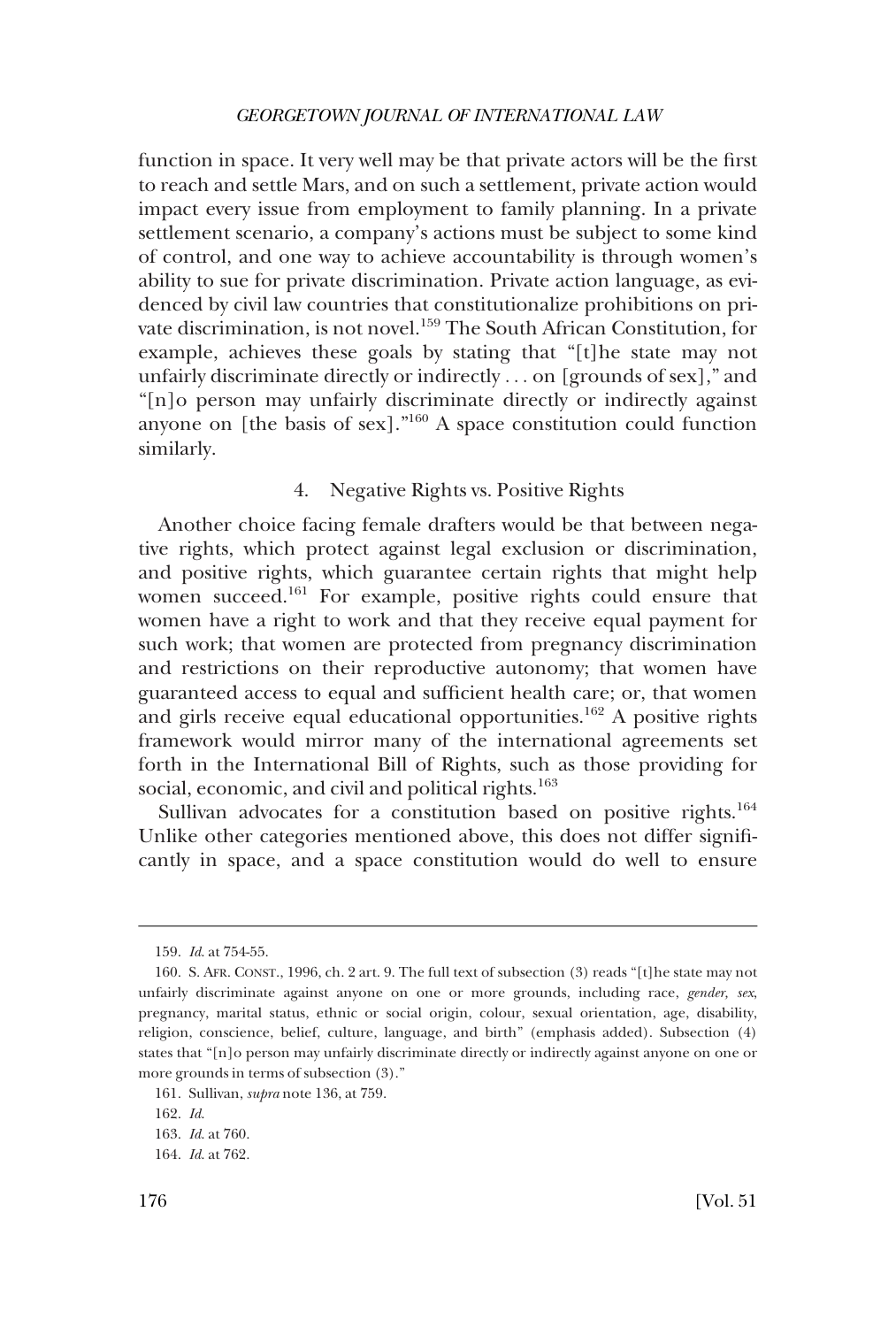<span id="page-30-0"></span>positive rights, as do CEDAW, ICESCR, and the UDHR.165 Enshrining positive rights for women, whether or not they can be effectuated immediately, serves the purpose of the generally aspirational nature of an initial constitution, which is to provide goals towards which society and its leadership should strive. Positive rights provide greater protection for women by putting forth specifc goals in various areas of women's lives upon which the government will seek to improve.

5. Judicially Enforceable Standards vs. Hortatory Norms

The fnal choice Sullivan envisions any female founders having to make concerns that between measurable, enforceable standards and grand, hortatory goals.166 In choosing judicially enforceable standards, the framers would be promoting modest, discrete goals that are easy for judges to interpret and enforce, and that therefore produce clear rules that are diffcult to ignore. While a noble goal for a stable constitutional democracy, a focus on justiciable rules is less ftting for a new state hoping to inspire cultural and societal change. Instead, a constitution provides the opportunity to nudge society in the right direction, and a bold commitment to equality and justice through broad, aspirational language provides a roadmap for how to get there. Human settlement in space is itself a bold endeavor; a constitution meant to govern this exploration must be similarly grand, aspiring to best govern the greatest feat humankind has yet attempted.

In sum, Sullivan's framework serves as a useful tool for considering what structure and language would best entrench gender equality into a constitutional document. When applied to outer space, her considerations point towards a constitution that begins with a general, symmetrical provision on sex equality that espouses the constitution's aspirations and goals; contains specifc, asymmetrical language that evokes a commitment to gender equality and describes positive rights to effectuate that goal; and includes broad language throughout to refect the fexibility needed in the unknown world of outer space. Appropriate constitutional language will be further explored in Part IV. C.

IV. WHERE NO CONSTITUTION HAS GONE BEFORE: FORMULATING A GOVERNMENT DESIGNED FOR THE UNIQUE NEEDS OF SPACE

Although traditional constitutional principles do apply to the formulation of a space colony's governing body, there are certain differences

<sup>165.</sup> *See id*. at 760 (describing how the UDHR, ICESCR, and CEDAW all include positive rights).

<sup>166.</sup> *Id*. at 761.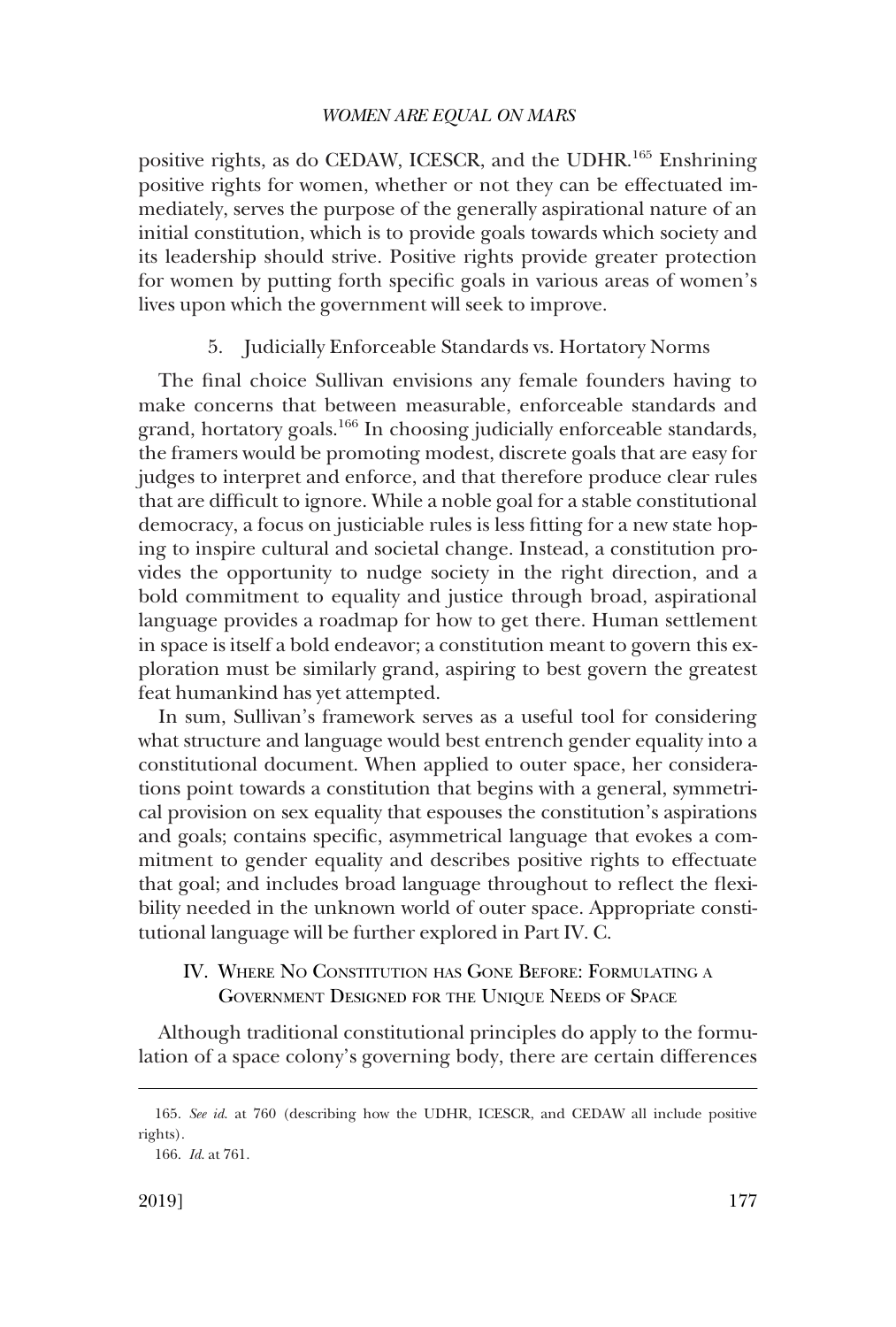<span id="page-31-0"></span>that make a space government a wholly new endeavor. Regardless of whether a private company or state frst reaches and settles Mars, any eventual governing body will involve multiple states, potential private partners, and a complex property rights regime. It may therefore require a different legal structure or framework than that which a traditional, single-state government requires. This section raises some of those issues before ultimately proposing draft constitutional language for whatever form this space colony takes.

#### A. *Issues with Traditional Forms of Government*

Based on the non-appropriation clauses of the OST, a state cannot own property or claim sovereignty to territory on the moon or Mars. 167 This approach alters the traditional notion of sovereignty, complicating the usual model whereby one group of people contributes to the design of their own government. As a result, states must work together to collectively build and develop a space settlement, making the above framework, which envisions a gender-conscious constitution for a single state, slightly off.<sup>168</sup> Instead, the government must be devised to serve a community formed through the scientifc development, fnancial investment, and interest of *multiple* states. These space-faring states will likely care deeply about the ultimate outcome of constitutional design and will all come to the negotiating table with their own domestic governments, potentially divergent interests, and a citizenry with their own history and values.

One factor that may mitigate the extreme diffculty of this task is the recent trend in which the international community is more involved in the creation of domestic constitutions. The twenty-frst century has seen increasing involvement by international organizations in constitutionmaking, something that has traditionally been the sole concern of a state and its people.<sup>169</sup> This increase in international involvement may in part stem from the number of constitutional revisions born out of international conficts that have drawn the attention of the international

<sup>167.</sup> *See, e.g*., Lee, *supra* note 5, at 249 ("Under general international law, outer space, like the high seas, is *extra commercium* and therefore not subject to national appropriation.").

<sup>168.</sup> Given the prohibition on appropriation of outer space under the OST, this Note attempts to use "governing body" instead of the word government and "constitutive document" instead of the word constitution wherever possible to distinguish the Mars effort from the traditional governments of sovereign states. Any reference to a Mars "government" is meant more so as a "council" or "governing body," established by treaty and governing collectively, wholly separate from the legal meaning of the word government.

<sup>169.</sup> Saunders, *supra* note 112, at 3.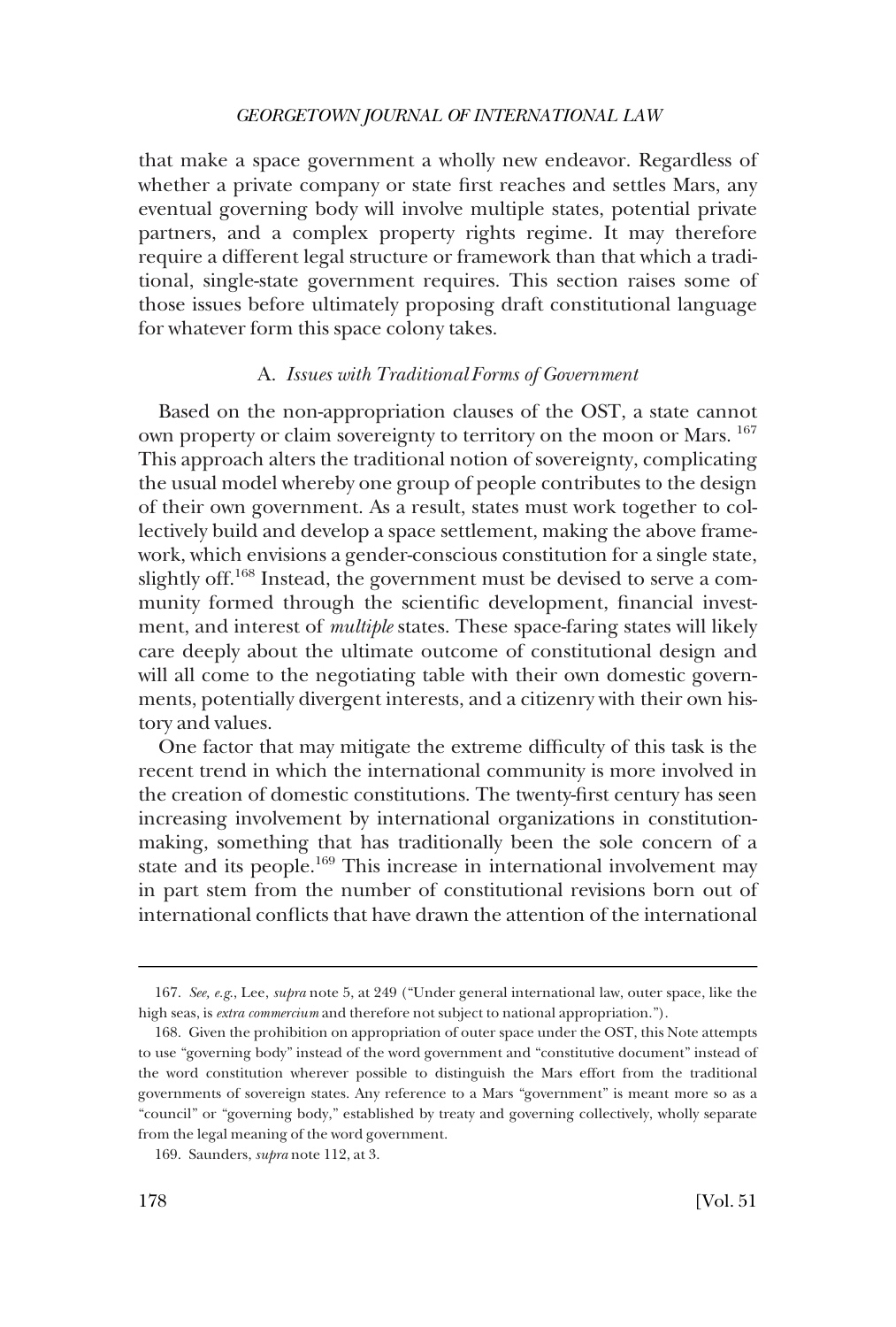<span id="page-32-0"></span>community. In a different sense, international human rights concepts are also now frequently incorporated into constitutions, whether these constitutions mention international treaties or agreements, or whether they replicate those values in their own governing text.<sup>170</sup> Though this does not directly address the multiple-state problem in the drafting of a constitution, it, and other exercises in international cooperation, demonstrate that constitutionalism no longer exists as a purely domestic endeavor.

### 1. Departure from Existing International Space Law

Another diffculty to drafting a constitutive document for space is its novelty, even within the feld of space law. One of the greatest feats in international cooperation, the International Space Station (ISS), is likely the best analog to a space settlement because it involves multiple countries sending envoys to live and work together in space. Yet as similar as the endeavors may be, the legal landscape required to govern the two workspaces vastly differs.

Three types of law govern the ISS: (1) the treaties and customary law known as international space law that govern outer space activities, (2) the multilateral and bilateral agreements drawn up to bring the ISS to life, and (3) domestic or regional law that governs each country's space program and that binds that country's nationals.<sup>171</sup> The primary multilateral agreement that governs the ISS and serves as its "constitution" is the International Space Station Inter-Governmental Agreement (IGA), signed in 1998.172 This document sets out all the obligations and rules participating states must abide by.<sup>173</sup> The ISS IGA format of a multilateral agreement that imposes obligations on states is similar to what might be the ultimate governance structure of a permanent settlement on Mars.

Where the structure breaks down and ultimately proves untenable for a Mars settlement is in property and sovereignty. Within the ISS, each country retains quasi-territorial jurisdiction over its own space

<sup>170.</sup> *Id*.

<sup>171.</sup> E. T. A. van Asten, *Legal Pluralism in Outer Space*, 53 PROC. INT'L INST. SPACE L. 67, 68 (2010).

<sup>172.</sup> Agreement Among the Government of Canada, Governments of Member States of the European Space Agency, the Government of Japan, the Government of the Russian Federation, and the Government of the United States of America Concerning Cooperation on the Civil International Space Station, Jan. 29, 1998, 1998 U.S.T. LEXIS 303; *see also* Rochus Moenter, *The International Space Station: Legal Framework and Current Status*, 64 J. AIR L. AND COMMERCE 1035 (1999).

<sup>173.</sup> Van Asten, *supra* note 171, at 69.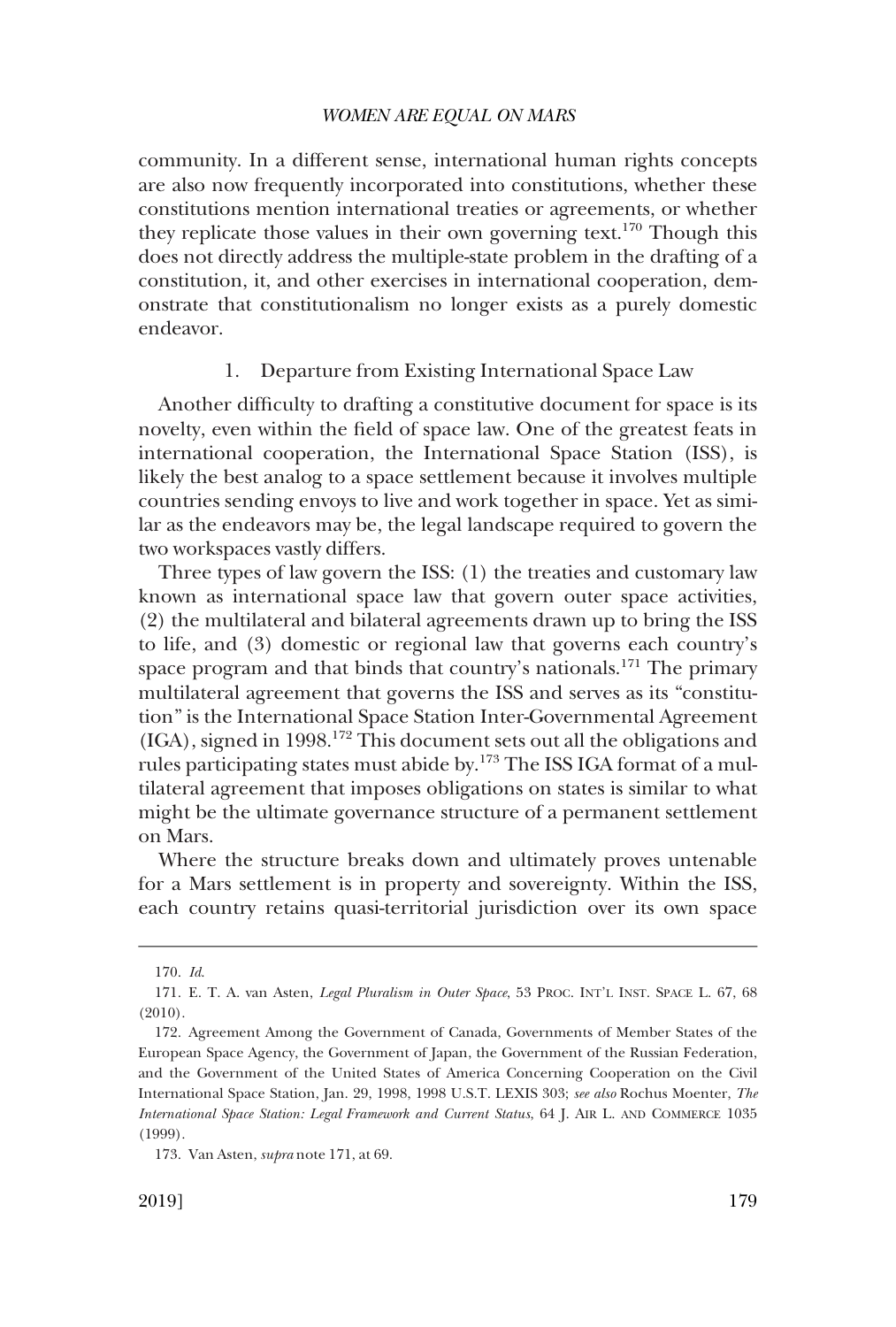<span id="page-33-0"></span>station components and compartments.<sup>174</sup> Retaining jurisdiction remains permissible under international law because the space station, in orbit around earth, does not constitute "the moon and other celestial bodies"—in other words, the OST prevents appropriation of land on another planet, but the space station serves as an exception as it does not stand on *terra frma*. 175 On Mars, however, to retain quasiterritorial jurisdiction would be to tread dangerously close towards the OST's prohibition on national appropriation.<sup>176</sup> The requirement of non-appropriation implies that one state cannot own and govern its own portion of a Mars settlement–instead, the land must remain *territorium extra commercium* and be cooperatively governed.<sup>177</sup> Therefore, while the space station helps clarify how countries may form legal agreements to embark on joint ventures in space, it cannot serve as an exact model for a space settlement because it still relies on quasi-territorial jurisdiction.

### 2. Involvement of Private Actors

Finally, the participation of private actors in the development of a space settlement differs from traditional constitutional design. Historically, states have often held constitutional conventions where a country's top leaders engaged in rigorous debate over the document's terms.178 The most successful conventions encourage public participation, which often leads to improved compliance and legitimacy, but private companies are typically limited in their participatory capacity as spelled out through the emerging political process — they are not directly involved in the constitution's design. The separation between government and corporate entities may be hard to achieve in space if a private actor is the first to settle another planet.<sup>179</sup>

<sup>174.</sup> *Id*.

<sup>175.</sup> Lee, *supra* note 5, at 251.

<sup>176.</sup> Outer Space Treaty, *supra* note 27; *see also* Frans von der Dunk, *International Space Law, in*  HANDBOOK OF SPACE LAW 56 (Frans von der Dunk ed., 2015) (noting that the Outer Space Treaty "establishes outer space as a realm beyond national territorial jurisdiction, essentially akin to the high seas. One consequence thereof is that no state may extend the scope of its territorial jurisdiction . . . to outer space or any celestial body.").

<sup>177.</sup> *See* Lee, *supra* note 5, at 249.

<sup>178.</sup> *See* Saunders, *supra* note 112, at 5–6 (describing the agenda setting, design, and approval stages that frequently occur in the creation of a constitution).

<sup>179.</sup> A private actor will be heavily invested in its space colony and may assert certain rights or exert signifcant lobbying efforts to secure its goals. Additionally, there may be existing private contracts between the company and its envoys that governs their relationship.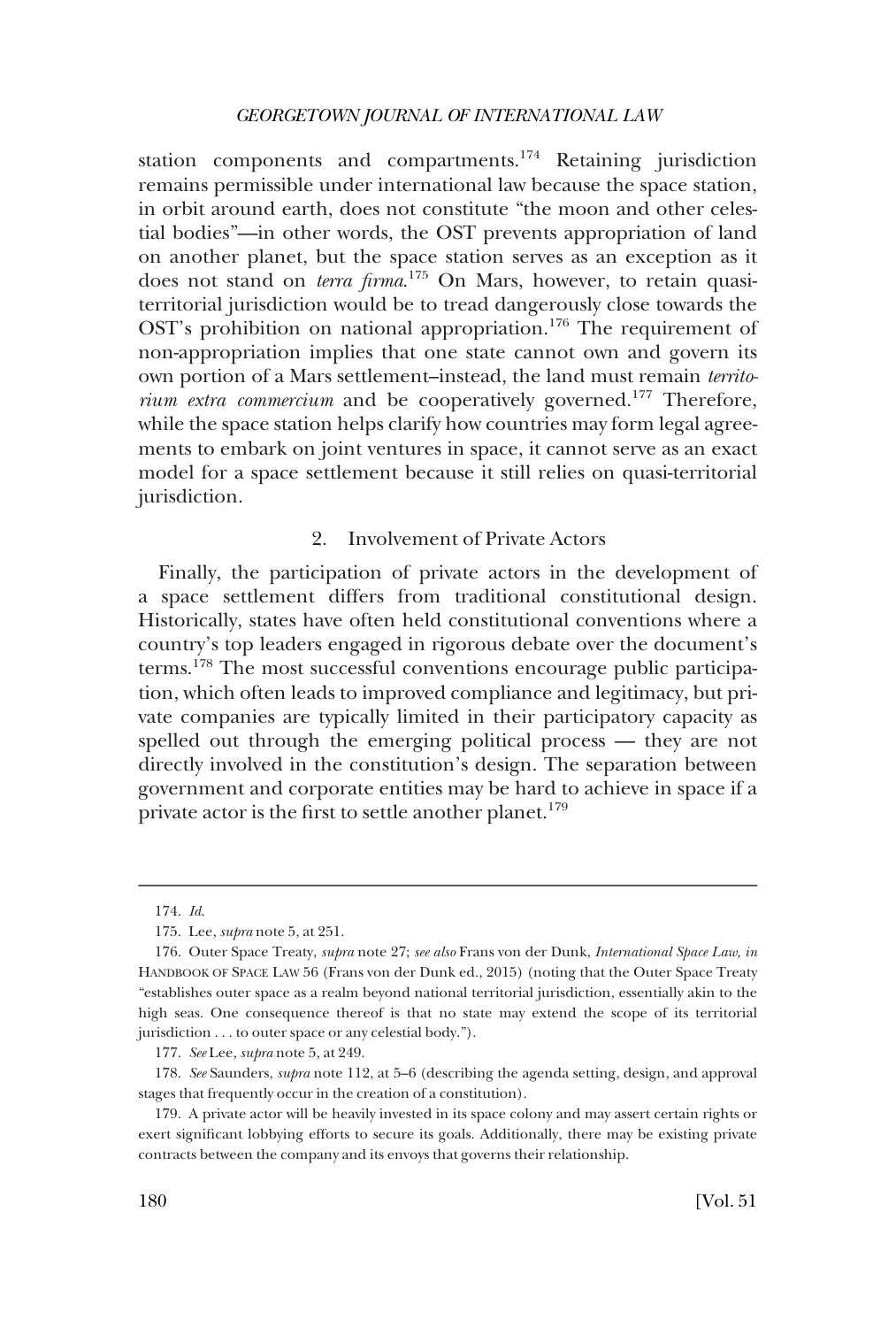What poses great difficulty is that under current international law, it is challenging to control the activities of private industry.<sup>180</sup> Private corporate entities lack the legal capacity to enter into treaties, making them entirely unbound by existing treaty law.181 Virtually no treaties impose duties upon private corporations, and if so, serve as only "soft law" instruments.182 Currently, despite there being many private space actors that frequently prepare space vehicles or launch into space, they still remain free from the grasp of international law.<sup>183</sup>

Rather than being subject to international law, private space entities must be controlled by domestic law. The OST provides for state responsibility for their private industry actors in Article VI.<sup>184</sup> Yet Article VI "provides no mechanism for such authorization and supervision," leaving it to the states to devise appropriate supervision measures.185 States have an incentive to do so given that the state itself will be held responsible should a private actor cause damage in space, and often this occurs through a state's licensing regime.<sup>186</sup> However, it remains up to the state to impose obligations, and some states hoping to get their domestic space industry off the ground may be lax in supervision.

A legal regime of state supervision, rather than direct international regulation of private space companies, comes into confict with the gender equality norms addressed above. Private companies are not parties to international treaties and agreements such as CEDAW or the UDHR, which means they have no obligation beyond municipal law to refrain from gender discrimination.<sup>187</sup> In a country such as the United States, which has not ratifed CEDAW, it is unlikely that the state will impose any gender equality requirements on private actors before they can launch into space.188 This framework means that private companies can

185. Freeland, *supra* note 26, at 420.

186. *See* P.J. Blount, *Renovating Space: The Future of International Space Law*, 40 DENV. J. INT'L L. & POL'Y 515, 530-31 (2011).

187. Freeland, *supra* note 26, at 419.

188. These companies would still be subject to municipal law. In the U.S., for example, this could be in the form of Title VII, which would prohibit employment discrimination based on sex. *See* 42 U.S.C.A. § 2000e et seq (current through Pub. L. No. 116-72).

<sup>180.</sup> Freeland, *supra* note 26, at 429–30.

<sup>181.</sup> *Id*. at 419.

<sup>182.</sup> *Id*.

<sup>183.</sup> *Id*. at 419–20.

<sup>184.</sup> Outer Space Treaty, *supra* note 27. Article VI states: "States Parties to the Treaty shall bear international responsibility for national activities in outer space. . . whether such activities are carried on by governmental agencies or by non-governmental entities. . . . The activities of nongovernmental entities in outer space . . . shall require authorization and continuing supervision by the appropriate State Party to the Treaty."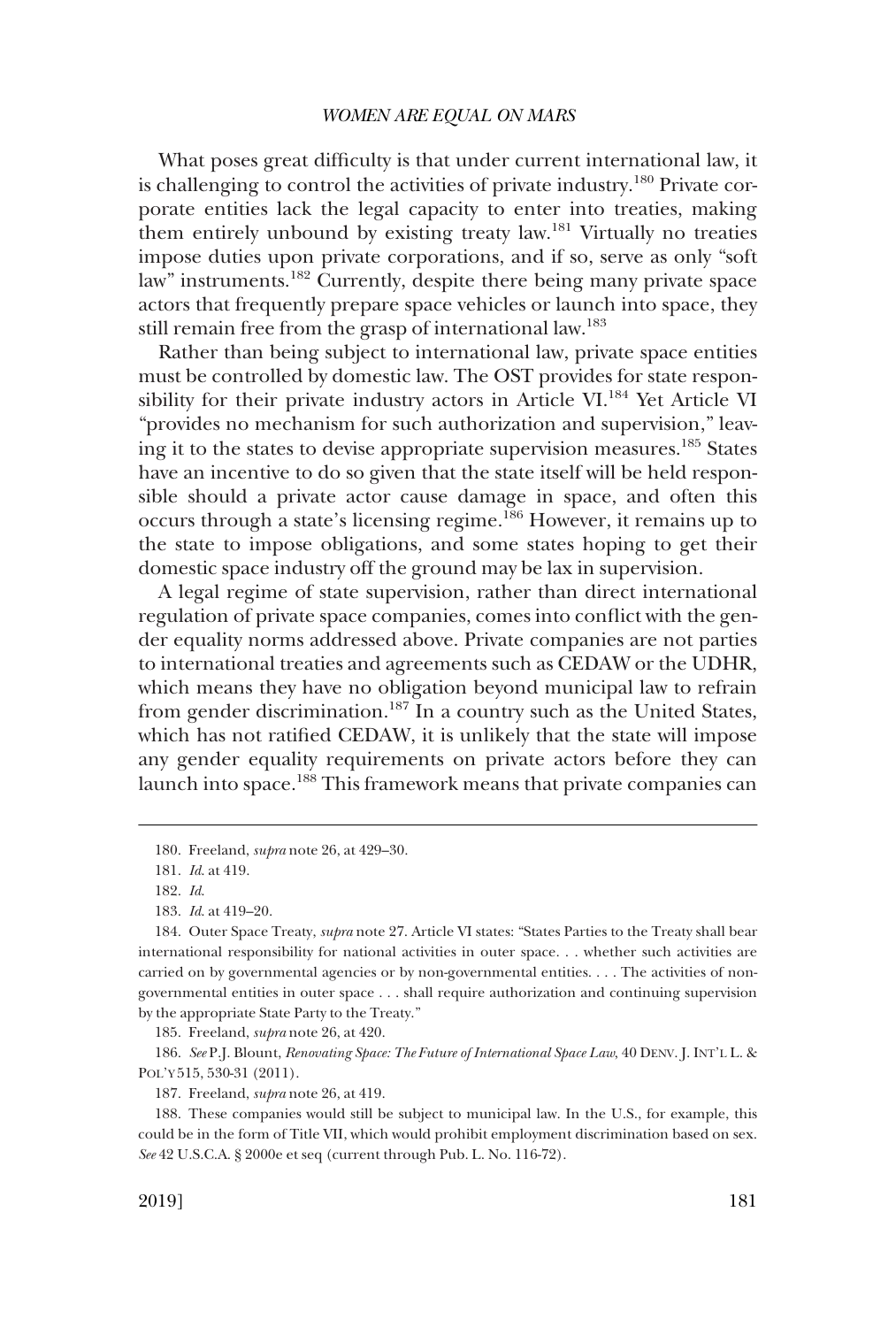<span id="page-35-0"></span>evade important equality protections put forth in international treaties, potentially including the OST itself, because their activities are not coherently regulated.

Beyond the current legal landscape, employment fgures make it unclear how diverse a space settlement would be if private actors who are not subject to international equality protections lead the charge. The space feld notoriously struggles with gender diversity: for example, though SpaceX has not published cogent diversity numbers, a 2016 report found that only  $14\%$  of SpaceX employees were women.<sup>189</sup> This number is devastatingly low, though unfortunately not a complete outlier compared to the industry at large.190 A settlement on Mars requires positions from astronauts to engineers to lawyers who will help design a government. If private industry doesn't take extreme steps to recruit women, their voices will not be in the room, and much like the 1789 U.S. Constitutional Convention, women may lose their chance to contribute to the writing of the constitution–for good. The inapplicability of treaties that might ensure private companies appropriately diversify is thus a signifcant issue for equality in a space colony.

#### B. *Re-Conceptualizing the Mars Settlement as an International Organization*

Conceptualizing a Mars settlement as an international organization (IO) remedies many of the diffculties brought on by the involvement of multiple states, the non-appropriation clauses of the OST, and lack of control over private companies. An IO could achieve this feat by representing the interests of all states, thereby avoiding the issue of a single state claiming sovereignty over Mars territory. By defnition, an IO is "an organization established by a treaty or other instrument governed by international law and possessing its own international legal personality. [IOs] may include as members, in addition to states, other entities."<sup>191</sup> By design, these organizations feature a constitutive document that institutionalizes the system of participation for members, can craft treaty-like international agreements, and are subject to special immunities as well as obligations as

<sup>189.</sup> Alison Coil, *Commentary: What the SpaceX Launch Was Missing*, SAN DIEGO UNION-TRIB. (Feb. 15, 2018), [https://www.sandiegouniontribune.com/opinion/commentary/sd-oe-spacex](https://www.sandiegouniontribune.com/opinion/commentary/sd-oe-spacex-diversity-women-20180215-story.html)[diversity-women-20180215-story.html.](https://www.sandiegouniontribune.com/opinion/commentary/sd-oe-spacex-diversity-women-20180215-story.html)

<sup>190.</sup> See *infra* section V.A for a discussion on diversity within the space industry as a whole.

<sup>191.</sup> Rep. of the Int'l Law Comm'n, *Draft Articles on Responsibility of International Organizations*, 63rd sess., U.N. Doc. A/66/10, art. 2(a), (2011), [https://legal.un.org/ilc/texts/instruments/](https://legal.un.org/ilc/texts/instruments/english/draft_articles/9_11_2011.pdf)  [english/draft\\_articles/9\\_11\\_2011.pdf.](https://legal.un.org/ilc/texts/instruments/english/draft_articles/9_11_2011.pdf)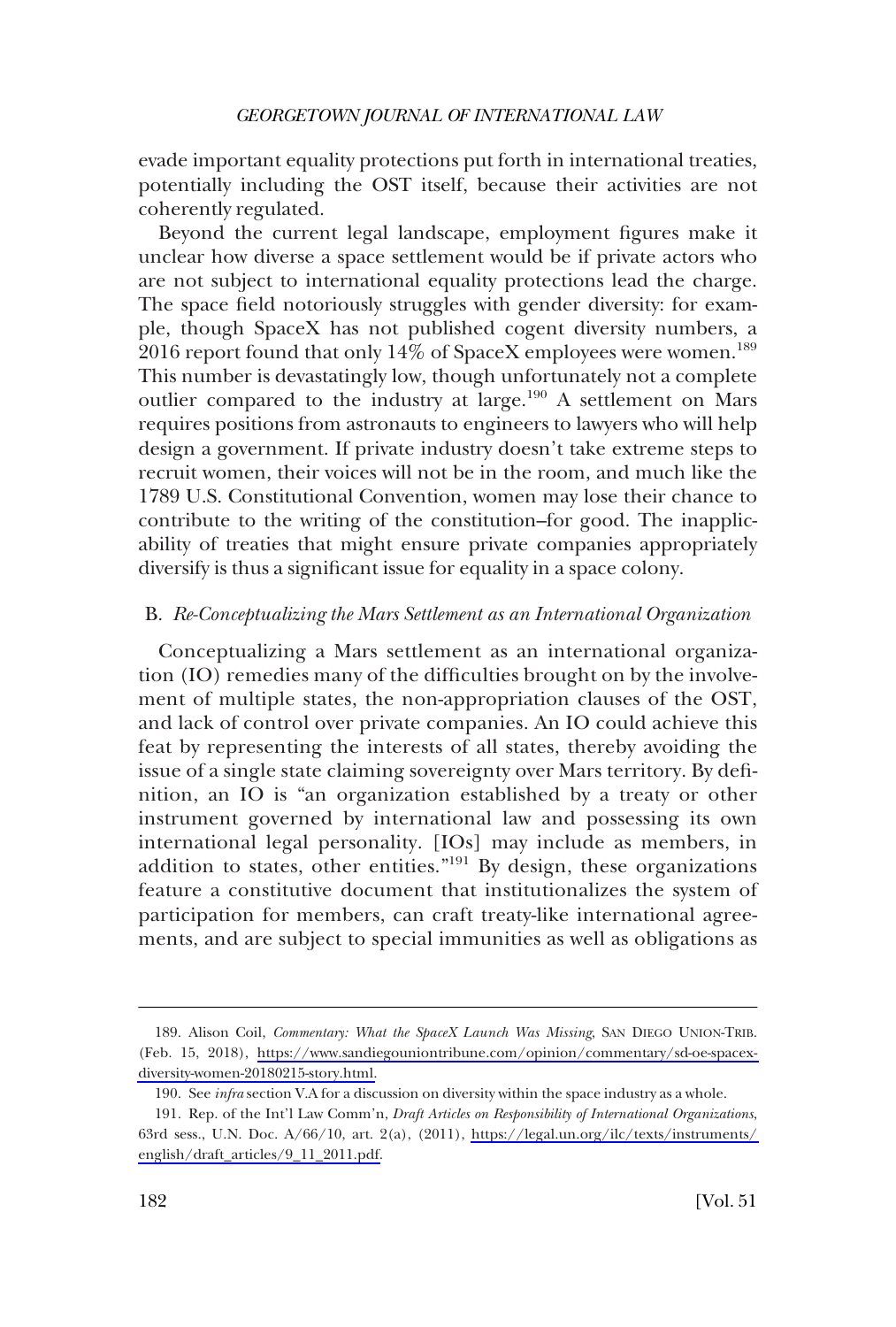a result of their legal personality.192 Space law frequently relies on IOs to accomplish joint ventures: the European Space Agency (ESA), International Telecommunications Union (ITU) and the European Telecommunications Satellite Organization (EUTELSAT) are all space IOs,193 with perhaps the most well-known organization being UNCOPUOUS, an organization through which all major space treaties have been discussed, promulgated, and ratified.<sup>194</sup>

An IO could easily bind multiple states under a cohesive, constitution-like document by structuring this document like a treaty. Unlike a traditional constitution, which is meant to govern one state, IOs are typically established by and can promulgate treaty law, which serves as an easy mechanism to involve and to bind many states.195 Some IOs, considered regulatory organizations, cooperate on political and legal questions and draft guidelines, recommendations, and rules that are binding for internal purposes.<sup>196</sup> This could prove beneficial in space as these rules, as written in a constitutive document would have an effcient means of promulgation and a general applicability.197 The organization could also serve as a single, cohesive public face for non-member states. Additionally, some IOs provide a more operational beneft, pooling "fnancial, technical, and scientifc resources to actually undertake activities in the extremely alien, risky, and costly realm of outer space activities."198 The Mars IO could function similarly in order to fnancially support the settlement, as a joint effort, and to allow for future research.

Recognizing the Mars settlement as the product of an IO that represents all of mankind's efforts in space, rather than permitting each state to retain sovereignty over the physical parts it built for the settlement, reduces potential conficts with the OST. As previously stated, one reason the International Space Station model cannot function on Mars is that under the ISS's IGA, each state retains quasi-territorial jurisdiction over its contributions to the ISS.199 On Mars, to do so would represent an impermissible form of national appropriation over territory on a

<sup>192.</sup> Frans von der Dunk, *International Organizations in Space Law*, *in* HANDBOOK OF SPACE LAW 269-70 (Frans von der Dunk ed., 2015).

<sup>193.</sup> Freeland, *supra* note 26, at 417.

<sup>194.</sup> *See supra* Section II.A, of UNCOPUOS; *see also* von der Dunk, *supra* note 192, at 274.

<sup>195.</sup> Von der Dunk, *supra* note 192, at 269–70.

<sup>196.</sup> *Id*. at 270–71.

<sup>197.</sup> *Id*. at 270.

<sup>198.</sup> *Id*.

<sup>199.</sup> See *supra* section part IV.A.1 for a discussion describing the functioning of the ISS.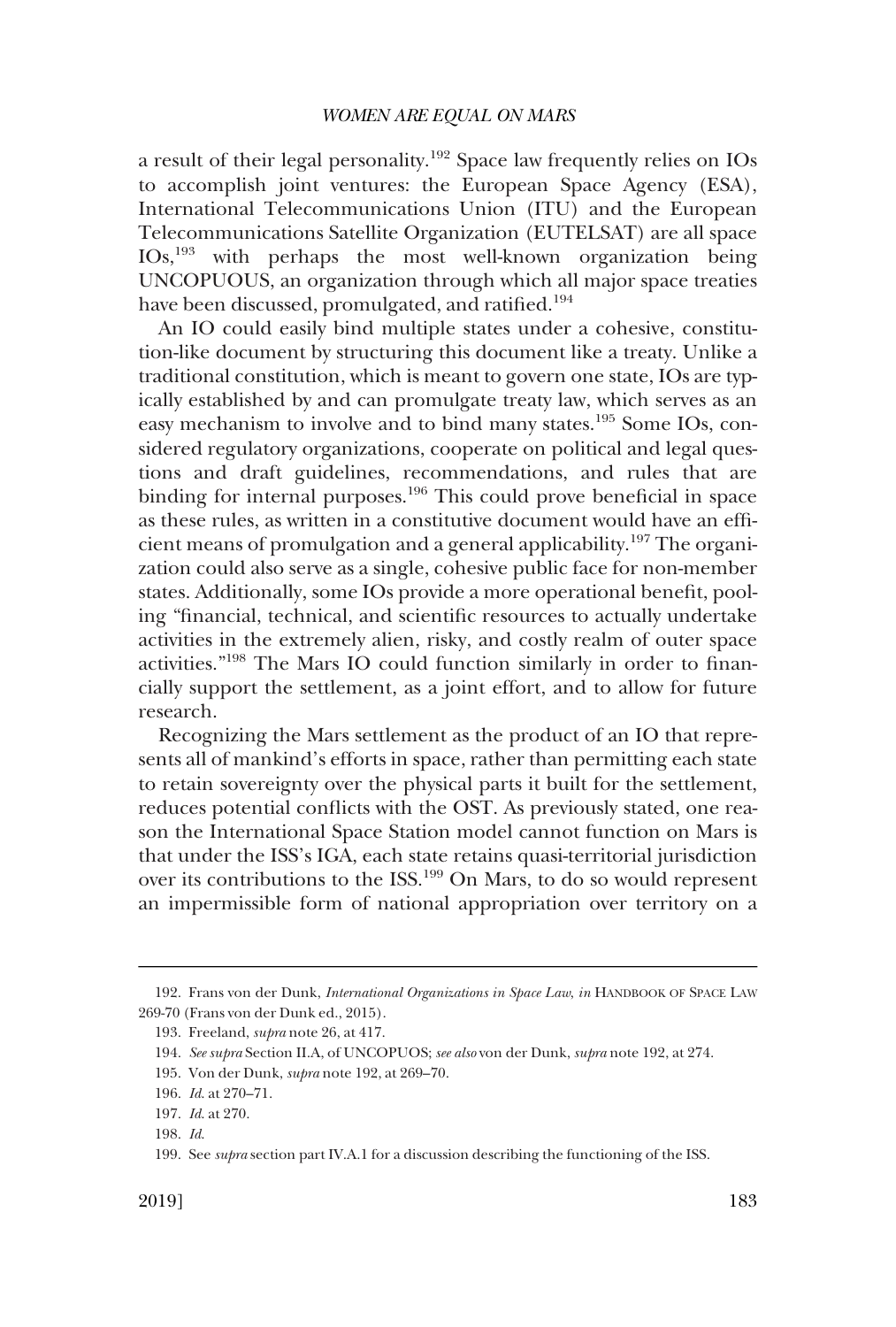celestial body.200 Instead, a potential workaround to this problem could be to follow the example of another international organization's physical outpost: the United Nations Headquarters in New York. Though located in the United States, the Headquarters is considered a "district" that remains under the control and authority of the United Nations  $(U.N.)$ <sup>201</sup> The U.N. has the power to make regulations operative within the Headquarters District for any purpose necessary to fully carry out its functions. While the Headquarters District has a duty to respect the laws and regulations of the United States, where there is legally binding U.N. policy under the relevant agreements that law supersedes the application of U.S. law. Similarly, the functional immunity provisions of the agreement restrict U.S. authorities from enforcing U.S. laws within the district, absent certain special permission from the U.N. Secretary-General. 202 The Mars settlement could function similarly: the IO would "own" the property associated with the settlement district, though this would not be ownership in truth, for the district would be accessible to all parties to the treaty and held in the interests of all humankind. The Mars IO's constitutional document could govern to the exclusion of all other law, and the territory would be accessible, though functionally inviolable. Such a scheme, permitting use for all and protecting the settlement through the IO's regulations, provides a potential workaround to non-appropriation concerns stemming from the OST.<sup>203</sup>

Finally, an IO might go further than the OST in controlling the activities of private companies. Though companies traditionally cannot be parties to treaties, the governing treaty could require states to go much further than the OST requires in supervising and regulating their private actors. Such a treaty could require that states mandate that their private actors comply with the terms of the constitution, which would include nondiscrimination provisions that protect women's rights in space. To require companies to comply with gender equality provisions before they are allowed to launch might help increase their obligations and provide some accountability.

<sup>200.</sup> *See* Lee, *supra* note 5, at 249.

<sup>201.</sup> Agreement regarding the Headquarters of the United Nations, U.N.-U.S., art. III, § 7(a), June 26, 1947, T.I.A.S. No. 1676.

<sup>202.</sup> *Id*. art. III, § 9(a).

<sup>203.</sup> See *supra* section IV.A, regarding the non-appropriation provisions of the OST. The present discussion seeks to avoid the issue of any one state appropriating territory on Mars by having an intergovernmental organization own and govern a Mars territory, which would no longer represent the activities of one state.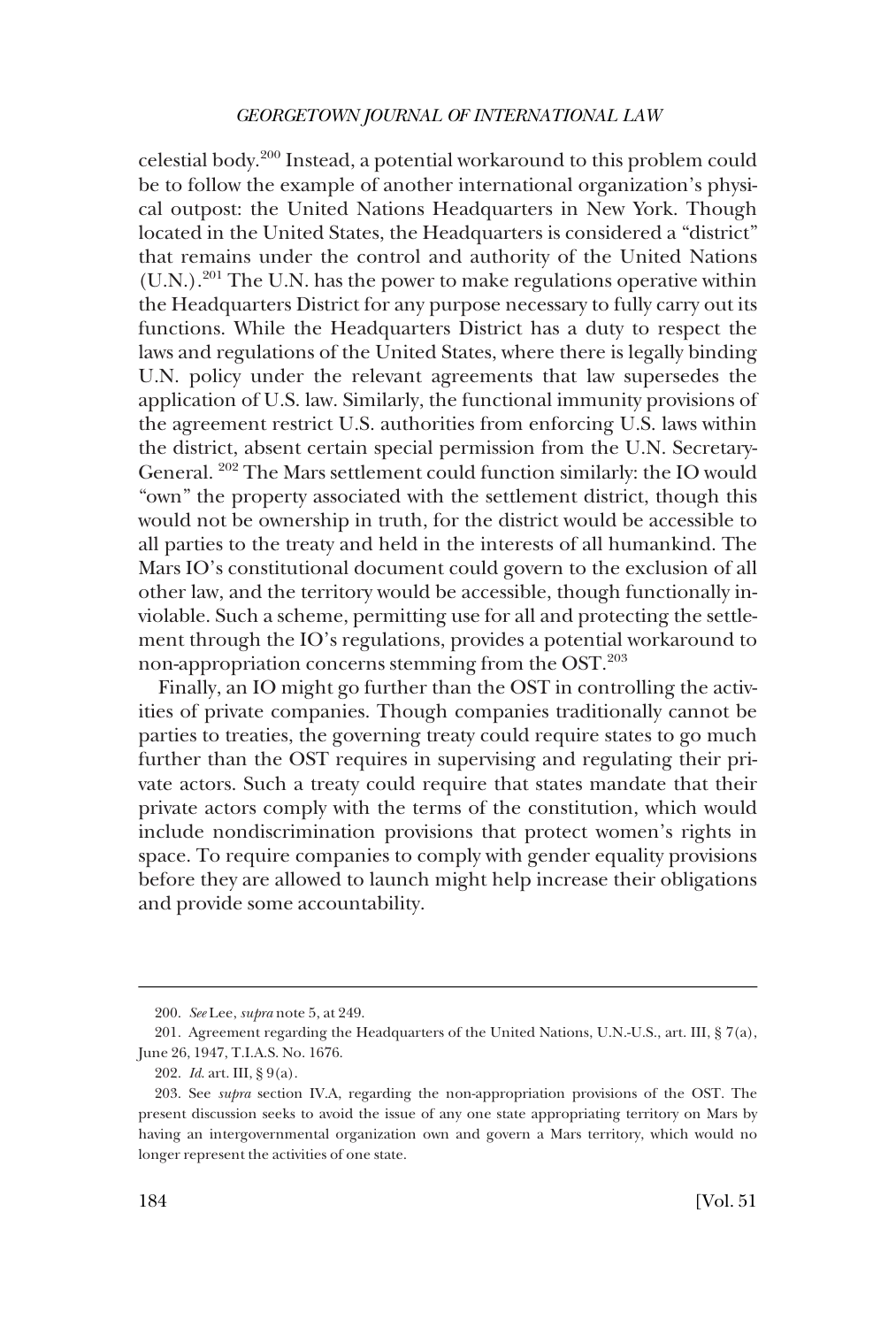### <span id="page-38-0"></span>C. *Draft Language on Gender Equality for a Mars Constitutive Document*

Having established that an IO might be the best format for a Mars government, the next step involves writing a constitutional treaty. Writing a constitution for Mars would involve many stakeholders, public participation, and some period of time for negotiations and deliberation, not to mention the initial theorizing that goes into any political instrument. Before undertaking such a complicated process, many nations begin by establishing aspirations for the community, which may later be written into an Interim Constitution that framers can then draw on in formulating a draft for a final document.<sup>204</sup> Schemes involving provisional, initial measures met success in several instances, such as the American framers' Virginia Plan developed before the Philadelphia Convention or the pre-constitution developed for Australia.205 South African constitution-making also followed a similar format.206

Preliminary resolutions assist framers in designing a final constitutional document by providing broad language that can later be revised and tailored. A Mars constitution, an enormous undertaking, would beneft from resolutions that theorize different articles which will eventually form part of the constitution. Based on the above discussion, gender equality might be enshrined in several places in a Mars constitutional document, such as in preamble language and in articles that specifcally articulate women's rights. To promote gender equality, articles would include a general, symmetrical provision on sex equality that espouses the constitution's aspirations and goals; provisions with specifc, asymmetrical language that evokes a commitment to gender equality and describes positive rights to effectuate that goal; and broad language throughout to refect the fexibility needed in the unknown world of outer space. These articles are drafted below as mere examples of language that would put into words the broad values of gender equality that should comprise part of a Mars preliminary resolution.

<sup>204.</sup> IRVING, *supra* note 19, at 38.

<sup>205.</sup> *Id*.

<sup>206.</sup> *See* Saunders, *supra* note 112, at 6. In South Africa, "[a] multi-party negotiating forum (MPNF) agreed on 34 principles with which the fnal Constitution was required to comply. These included, for example, a democratic system of government based on equality and nondiscrimination; separation of powers; judicial independence; proportional representation; freedom of information; and the protection of linguistic and cultural diversity. The 34 principles were enshrined in an interim Constitution, which was written by the MPNF but formally enacted by the white majority Parliament."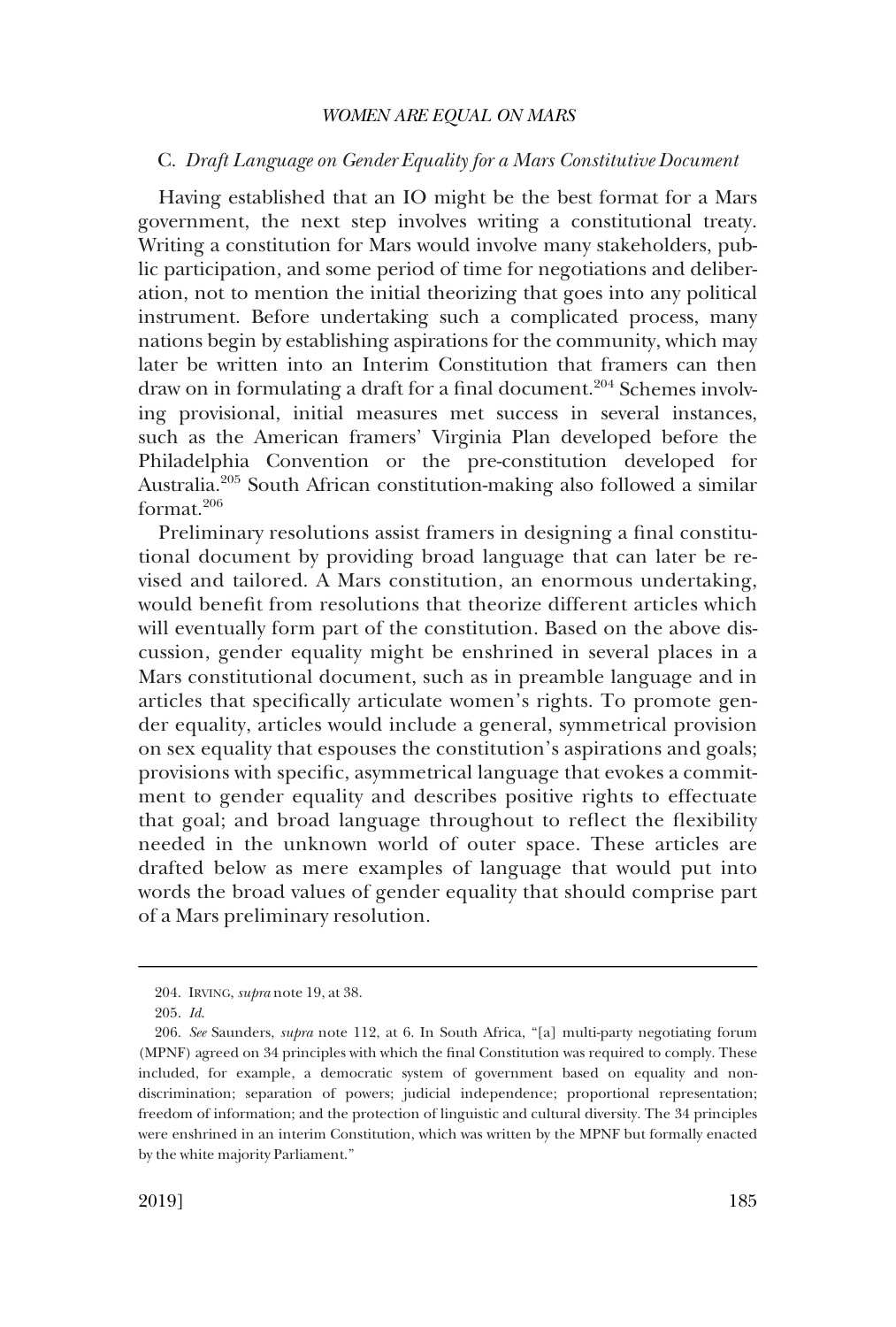The following provisions of the Mars Preliminary Resolution would address gender equality:

Preamble

Whereas, a human settlement on Mars represents a new chapter for humanity, where humankind can shed the social ills that plagued civilizations on Earth and establish a new order based on shared universal values,

Whereas, these values include a commitment to the equal treatment of all persons, to the abstention from violence, and to the promotion of peace throughout the universe,

Whereas, the Charter of the United Nations and the Universal Declaration of Human Rights recognize the dignity of every human person and each individual's fundamental human rights,

Whereas, the Convention on the Elimination of Discrimination Against Women recognizes that these human rights include women's rights, and that women are full and equal members of society,

Now, the parties to this treaty agree to the following articles as the foundation for the establishment of a Mars Colony, to be governed exclusively by this agreement in addition to established international law:

Article 1 [human rights clause]

All human beings are born free and equal in dignity and rights.

Article 2 [symmetrical clause]

The government shall not unfairly discriminate, directly or indirectly, against any individual on the basis of sex, race, national origin or any combination thereof. $207$ 

Article 3 [asymmetrical clause, positive rights]

Recognizing that sex discrimination long-plagued women on Earth and has caused women the denial of full and equal worth in society and under the law, diminished access to equal opportunities in education, employment, healthcare, and political participation, and that this discrimination was fundamentally wrong as a denial of equality;

a) The Mars government as a whole, and each state party to this agreement, recognizes and condemns discrimination

<sup>207.</sup> Ideally, Article 2 would ultimately protect several other aspects of identity. As this Note primarily concerns sex, it does not provide a full list of suggested protected classifcations.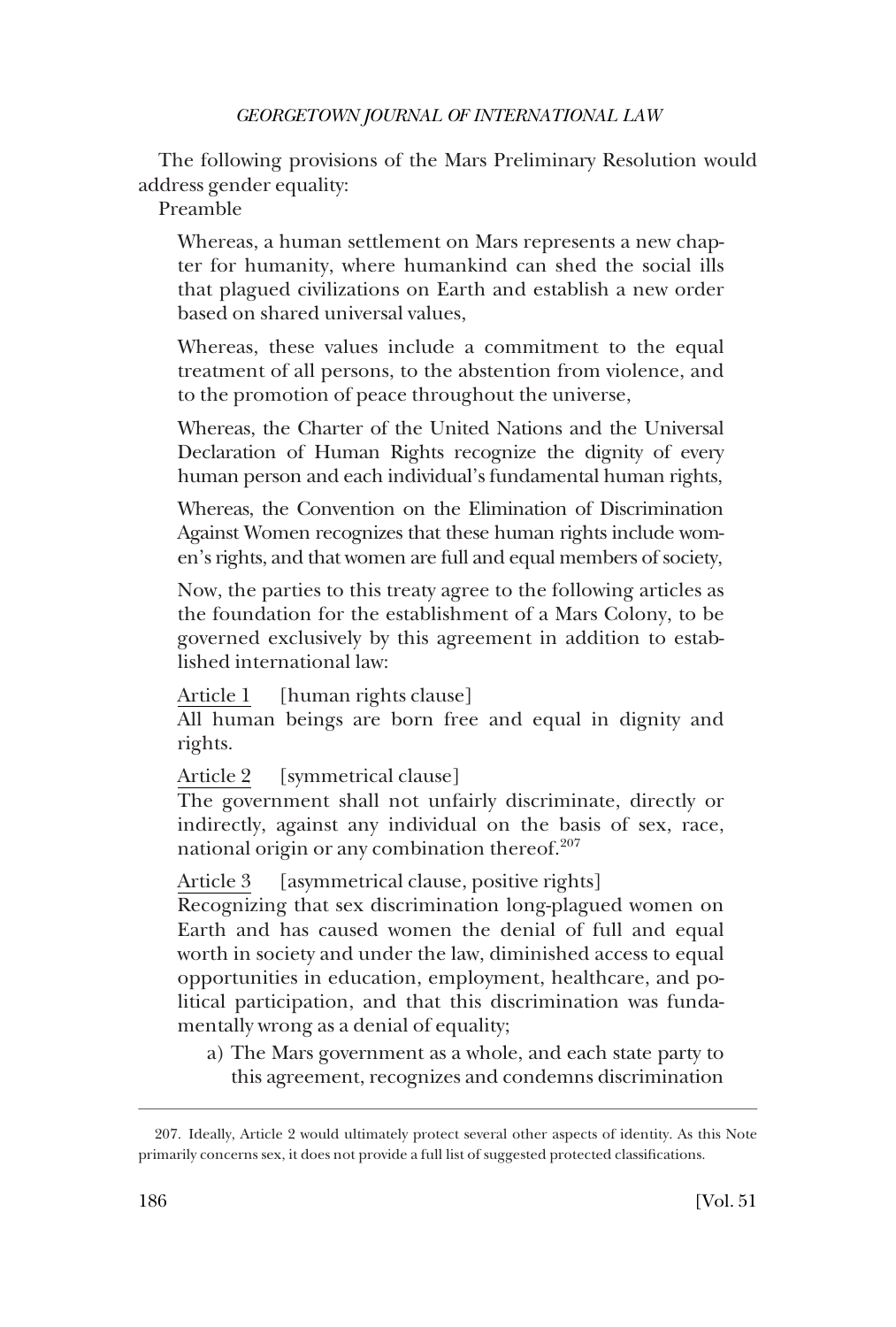<span id="page-40-0"></span>against women, and commits to ensuring that women be treated as full equals in society.

- b) The government shall not discriminate, directly or indirectly, against women; however, discrimination on the basis of sex shall be excepted for positive discrimination intended to remedy or correct for past harms.
- c) No person or entity, whether or not representing the government, shall unfairly discriminate against women.
- d) Though the government strives to prohibit discrimination against women in all forms and by all actors, it shall pay particular attention to upholding the rights of women in relation to:
	- 1. Equal access to healthcare facilities, medical treatment, and accommodations necessary to support pregnancy.
	- 2. Equal employment opportunities, workplace rights and benefts, and compensation, and fair treatment at work.
	- 3. Equal opportunities to represent the Mars government and to participate in all levels of political life, and to any accommodations necessary to ensure full political participation.
	- 4. Equal access to a quality education.
	- 5. Equal treatment before the law and the right to a fair and just trial before a group of peers that includes at least one person of the same gender.

These provisions are by no means comprehensive, nor do they beneft from the careful drafting they would be afforded by a committee dedicated to ensuring proper language and wording.<sup>208</sup> However, they provide a starting point, and at the very least a reminder to any framers that gender equality must be enshrined in both the preamble and the body of constitutional text.

V. CHALLENGES TO FULL GENDER EQUALITY IN SPACE

The above framework demonstrates that there is both a foundation for gender equality in space through the OST, and that this

<sup>208.</sup> Many countries utilize a specifc committee to help refne the document's text and ensure the words will be properly interpreted in the future. For example, the United States relied on two committees, the Committee of Detail and the Committee of Style and Arrangement, to draft and organize the Constitution's terms. *See* DAVID O. STEWART, THE SUMMER OF 1787: THE MEN WHO INVENTED THE CONSTITUTION 229–30 (2008).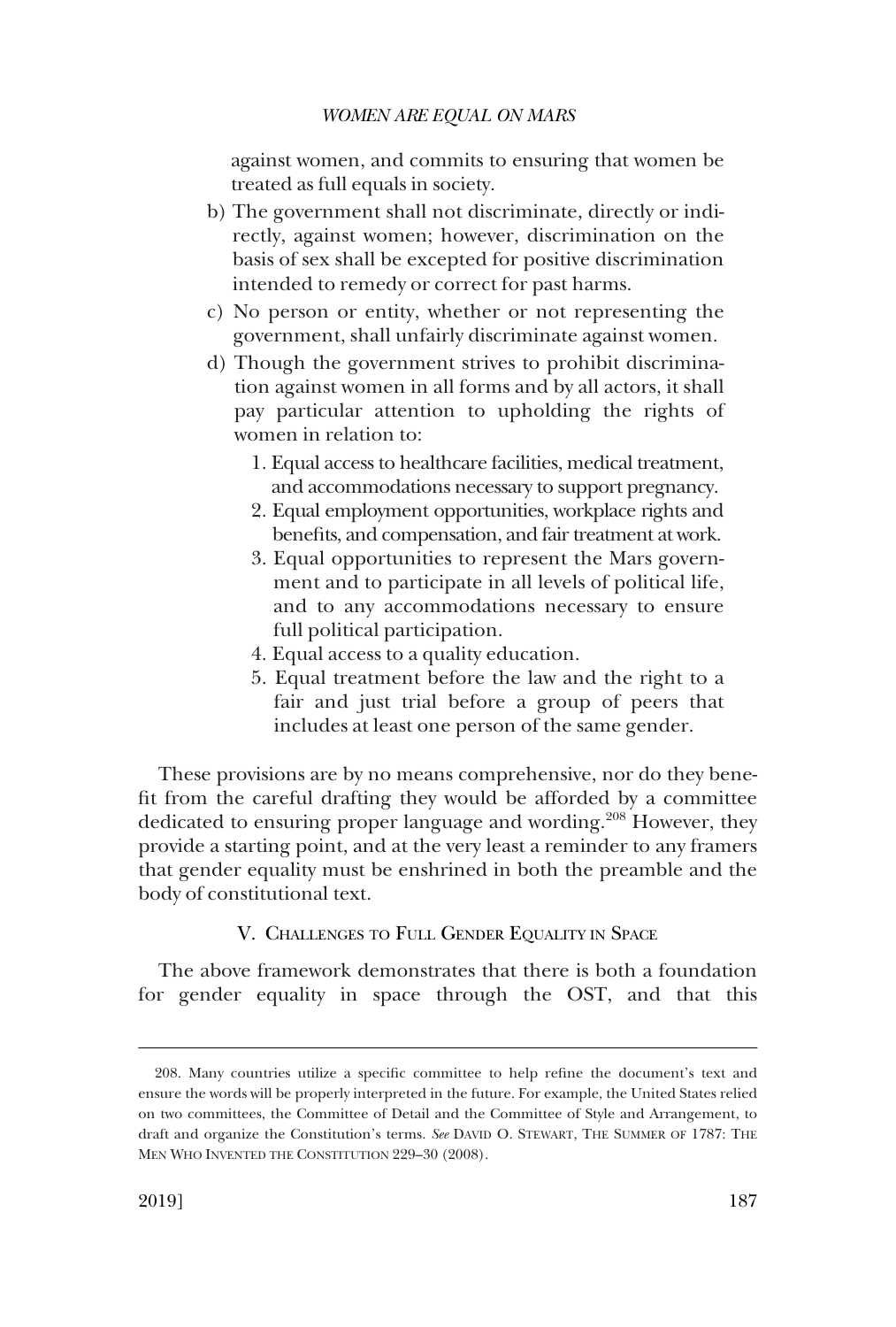<span id="page-41-0"></span>nondiscrimination goal can be effectuated through well-drafted constitutional language promoting sex equality. However, an effectively written constitutive document is but one factor in the realization of full and equal rights for women. Social and cultural factors, particularly as regarding women at work, also serve as barriers to women's equality in the space industry.

### A. *Conditions on Earth that Hinder Women's Equality*

The space industry is no stranger to gender inequality.<sup>209</sup> Early efforts to design a space program saw signifcant discrimination against women as scientifc theories co-mingled with prevailing societal norms that permitted workplaces to be more inhospitable to women than they are today.210 During the early space race, shortly after the launch of Sputnik, NASA engineers seemed initially open-minded to female astronauts; however, this openness soon changed, and female exclusion hardened into official NASA policy:

At the time, NASA engineers were considering the weight of the spacecraft that would be sent into space, and American scientists hypothesized that a woman would be a superior choice for the frst American astronaut because women are 'generally smaller, lighter, and eat less than men.' However, the gender mores of the time – as well as a fear that sending a woman into space would make the United States look weak – effectively silenced the concerns of scientists and an all-male spacefight program was born.<sup>211</sup>

The early decision to exclude women from the astronaut program set an initial tone for NASA that extended well into the late 1970s.<sup>212</sup> It was not until 1983 that the frst American woman was even able to

<sup>209.</sup> For a depiction of the barriers women faced in early days at NASA, see generally MARGOT LEE SHETTERLY, HIDDEN FIGURES: THE AMERICAN DREAM AND THE UNTOLD STORY OF THE BLACK WOMEN WHO HELPED WIN THE SPACE RACE  $(2016)$ , and the film version, HIDDEN FIGURES  $(20<sup>th</sup>$ Century Fox 2016).

<sup>210.</sup> *See* Healey, *supra* note 155, at 596–600.

<sup>211.</sup> *Id*. at 596.

<sup>212.</sup> It is worth noting that this was not necessarily the case elsewhere; the first woman in space was Valentina Tereshkova, a Russian woman who completed a three-day mission in space on June 16, 1963. *See Valentina Tereshkova*, SMITHSONIAN NAT'L AIR AND SPACE MUSEUM, [https://](https://airandspace.si.edu/people/historical-figure/valentina-tereshkova)  [airandspace.si.edu/people/historical-fgure/valentina-tereshkova](https://airandspace.si.edu/people/historical-figure/valentina-tereshkova) (last accessed Feb. 2, 2019).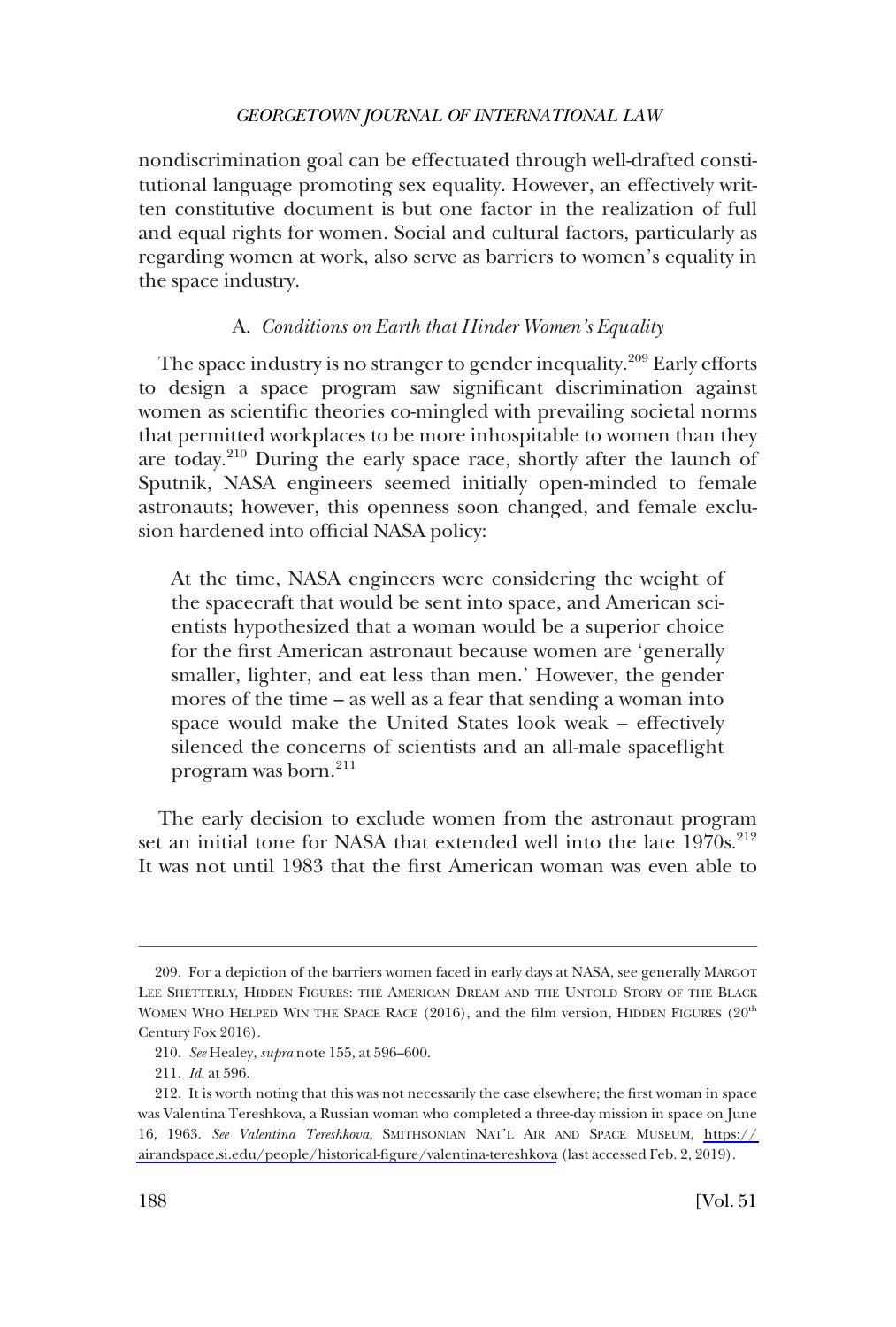represent her country as an astronaut in space. $^{213}$  Though today the astronaut program involves women, the U.S. space program's early misogyny effectively held women back for many years, and still affects current statistics on women's overall involvement in space.<sup>214</sup> NASA's restrictions stymied what could have been equal and robust female involvement in early space efforts. Every effort must be made to ensure women are fully involved in the future, even amongst the great unknown of future long-term space missions.<sup>215</sup>

Looking forward towards envisioning the development of a space colony, one of the greatest diffculties in achieving gender equality will be related to career opportunities as gender inequality still permeates many fields.<sup>216</sup> For a space colony, the greatest barriers will lie in gender discrimination within the space industry, the greater scientifc community, and among lawmakers and leaders. First, despite improvements in the astronaut program, the broader space community does not fare well—in 2016, women constituted only 20% of space industry employees, which is no better than how women fared  $30$  years ago.<sup>217</sup> When it comes to Science, Technology, Engineering, and Math (STEM) careers on the whole, the fgures are at times even worse. Women made up only 1% of engineers in 1960, and by 2000 comprised only 11% of the field.<sup>218</sup> Of scientists engaged in research and development, only 28.8%

*Sally Ride: First American Woman in Space*, SPACE.COM (Jan. 18, 2018), [https://www.space.](https://www.space.com/16756-sally-ride-biography.html) 213. [com/16756-sally-ride-biography.html.](https://www.space.com/16756-sally-ride-biography.html) Sally Ride applied to NASA and was accepted into the astronaut program in 1978. She became the frst American woman in space in 1983.

*Space for Women*, UNOOSA, [http://www.unoosa.org/oosa/en/ourwork/topics/](http://www.unoosa.org/oosa/en/ourwork/topics/spaceforwomen/index.html) 214. [spaceforwomen/index.html](http://www.unoosa.org/oosa/en/ourwork/topics/spaceforwomen/index.html) (last visited Oct. 6, 2019). Over 560 people have been to space since 1961, but only 11% have been women. This is in part due to early restrictions and their lingering effects.

<sup>215.</sup> Healey, *supra* note 155, at 604 ("Overall, the trajectory at NASA is inclusive for women. Women are being considered for and participating in spacefight missions more and more frequently. However, NASA's goal of a manned mission to Mars appears to have reset the progression, as NASA is once again collecting data on the effects of spacefight on women and the results could impact how NASA moves forward in staffng long-duration spacefight missions. In effect, longer-duration spacefight may mean again adapting to the unique needs of women in space.").

<sup>216.</sup> *See generally* Valerie N. Streets & Debra A. Major, *Gender and Careers: Obstacles and Opportunities*, *in* THE OXFORD HANDBOOK OF GENDER IN ORGANIZATIONS 293 (Savita Kumra et al. eds., 2014).

*Space for Women*, UNOOSA, [http://www.unoosa.org/oosa/en/ourwork/topics/spacefor](http://www.unoosa.org/oosa/en/ourwork/topics/spaceforwomen/index.html)  217. [women/index.html](http://www.unoosa.org/oosa/en/ourwork/topics/spaceforwomen/index.html) (last visited Oct. 6, 2019).

Catherine Hill, Christianne Corbett, & Andresse St. Rose, *Why So Few? Women in Science,*  218. *Technology, Engineering, and Mathematics*, AAUW 14 (2010), [https://www.aauw.org/aauw\\_check/](https://www.aauw.org/aauw_check/pdf_download/show_pdf.php?file=why-so-few-research)  [pdf\\_download/show\\_pdf.php?fle=why-so-few-research.](https://www.aauw.org/aauw_check/pdf_download/show_pdf.php?file=why-so-few-research)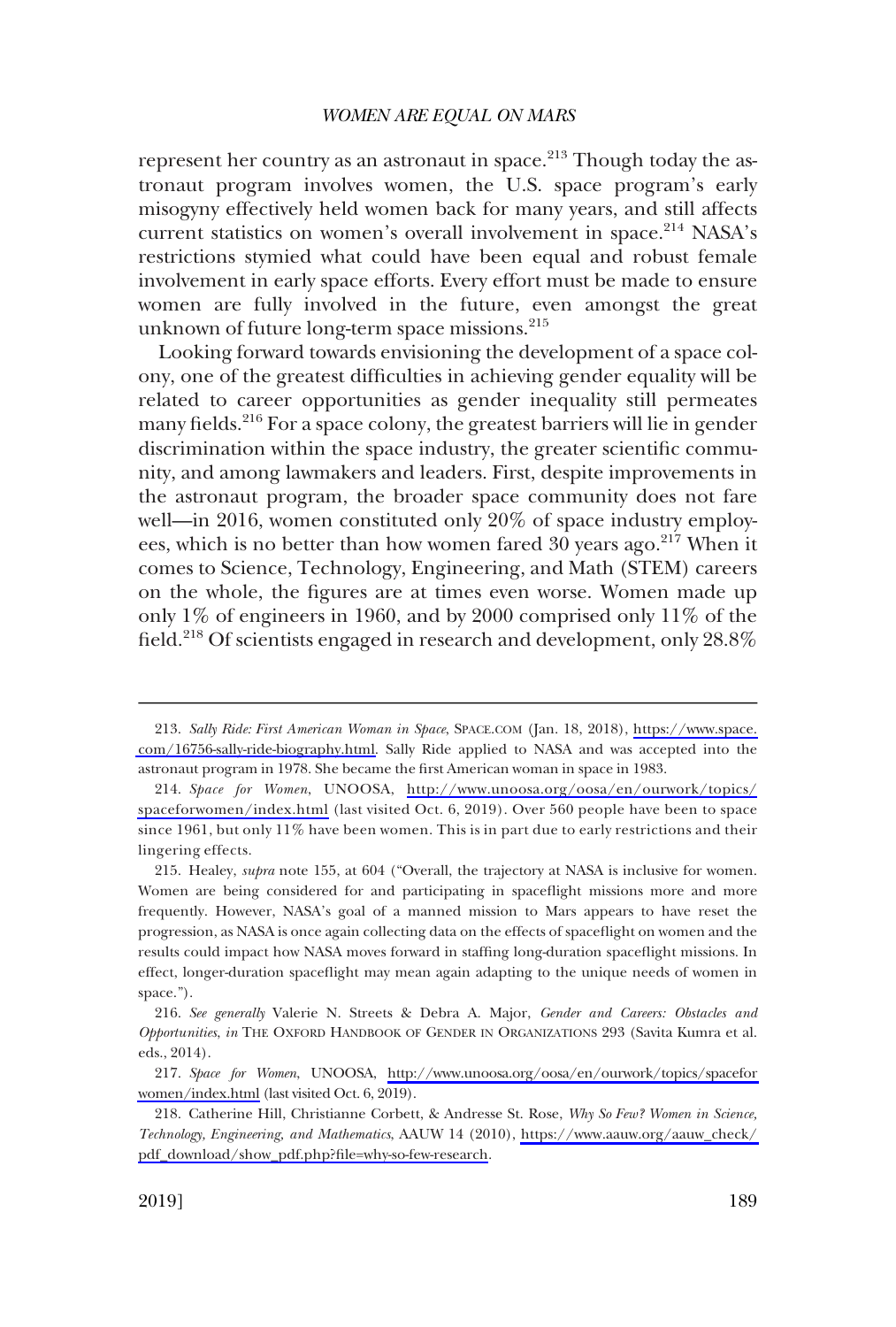are women.<sup>219</sup> In academia, an area in which women could contribute to ongoing efforts by conducting research, publishing, or mentoring female students, women make up only 19% of math faculty, 18% in the physical sciences, and  $12\%$  in engineering.<sup>220</sup>

While critics may suggest that women simply aren't interested in sci- $\text{ence},^{221}$  this assessment fails to adequately take into account extensive data showing girls are discouraged from entering science felds at an early age.<sup>222</sup> Data strongly suggests that teachers frequently over-assess the skills of boys in science felds, yielding a positive and signifcant effect on boys' overall future achievements, while exhibiting the opposite behavior towards girls.<sup>223</sup> Women also face barriers entering science felds due to the sex discrimination and toxic workplace culture female scientists often face once beginning work.<sup>224</sup> The world has been led to believe that science is a field for men, $225$  and this long-held belief has proved a remarkable burden for women hoping to participate in the feld. Barriers to full female career success pose serious risks for space, which relies on a diversity of perspectives in contemplating scientifc challenges regarding astronaut habitats or ascertaining supply needs.<sup>226</sup> Female success also matters because early missions rely on crew

223. Victor Lavy & Edith Sand, *On the Origins of Gender Human Capital Gaps: Short and Long Term Consequences of Teachers' Stereotypical Biases*, 167 J. OF PUB. ECON. 263, 278 (2018). These effects persist through middle and high school and actually have dramatic implications on the probability of receiving a diploma. Favoritism of boys by math and science teachers also greatly impacted test scores and the likelihood of completing advanced studies at statistically signifcant levels.

224. Hill, *supra* note 218, at 24. Female scientists in one study cited "feelings of isolation, an unsupportive work environment, extreme work schedules, and unclear rules about advancement and success as major factors in their decision to leave."

225. *Id*. The authors noted that "even individuals who espouse a belief of gender equity and equality may harbor implicit biases about gender and, hence, negative gender stereotypes about women and girls in science and math." A 2002 study quoted within also found that "majorities of both women and men of all racial-ethnic groups hold a strong implicit association of male with science and female with liberal arts."

226. During the preparations for Sally Ride's trip to space, male engineers famously asked her if one hundred tampons would be enough for her weeklong mission. *See* Healy, *supra* note 155, at 606. A space colony involves many such practical, human concerns, and without women in leadership, mistakes will continue to be made based on an ignorance over gender-specifc needs.

UNESCO Inst. for Stat., *UIS Fact Sheet: Women in Science* (2018), [http://uis.unesco.org/](http://uis.unesco.org/sites/default/files/documents/fs51-women-in-science-2018-en.pdf)  219. [sites/default/fles/documents/fs51-women-in-science-2018-en.pdf](http://uis.unesco.org/sites/default/files/documents/fs51-women-in-science-2018-en.pdf)

<sup>220.</sup> Hill, *supra* note 218, at 15.

<sup>221.</sup> *See id*. at xiv.

<sup>222.</sup> *See id*. at 22. "Culturally prescribed gender roles also infuence occupational interest," suggesting that societal views that women do not belong in science may discourage women from even developing an interest in the frst place.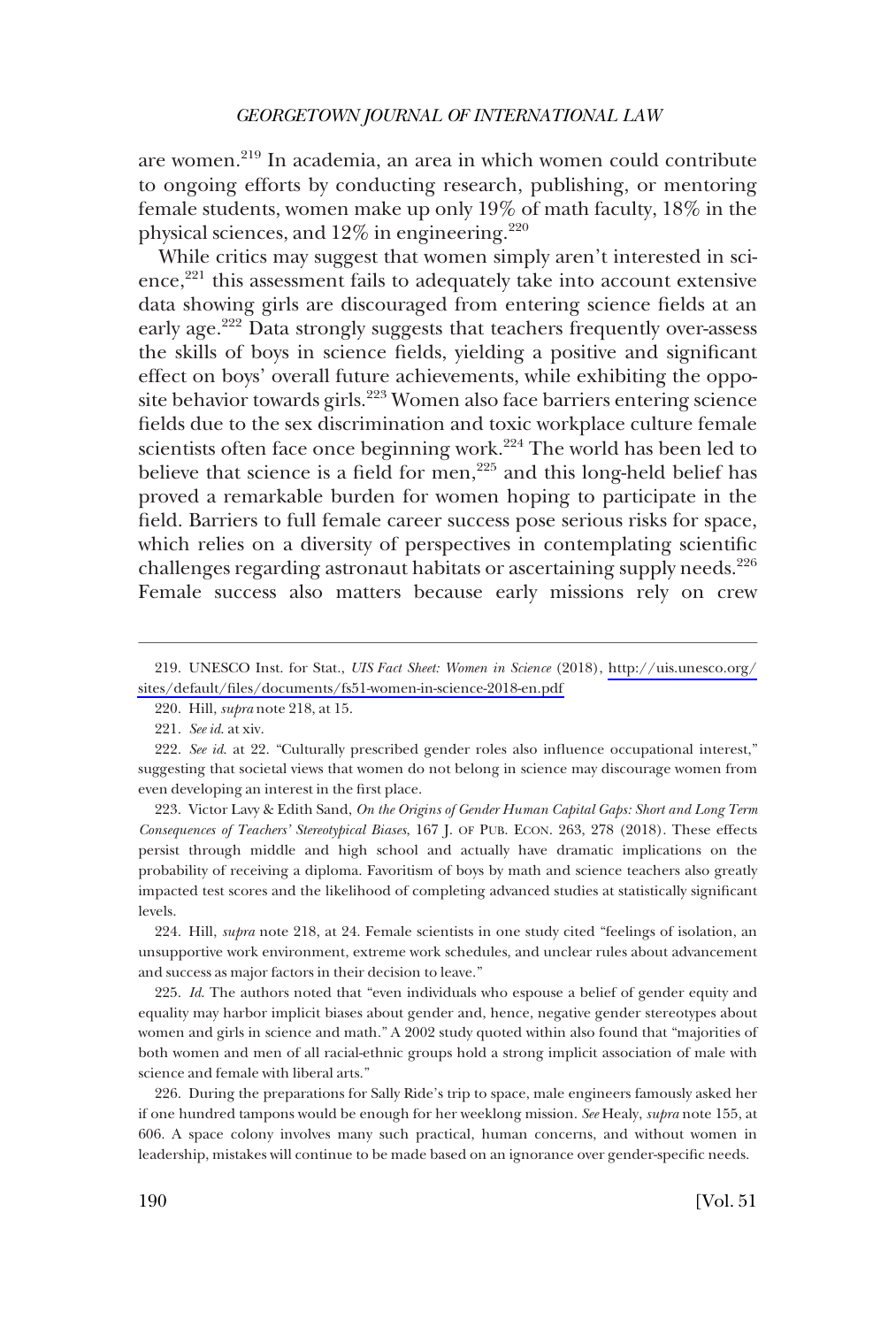members having science skills to effectively carry out science experiments in space, $227$  which means there must be a sufficient pool of female scientists from which space organizations can draw.

Finally, for there to be female founders of a Mars settlement, there needs to be a suffcient number of women in politics, domestic and international law, and leadership at major space organizations who can contribute to the legal and political theory needed to write a constitutive document. In the United States, women make up just  $35\%$  of all lawyers; $^{228}$  worldwide, only fifty-two countries have greater than 30% female representation among employed lawyers.<sup>229</sup> In terms of politics, women make up 24.3% of all national parliamentarians, with only twelve women leading their country as Head of Government.<sup>230</sup> These figures impact who will make up a future constitutional convention, and great attention must be given to anticipating and correcting barriers women may face to participating in those deliberations:

[T]here are signifcant and systematic barriers to women's participation in the political processes that lead up to and include constitutional drafting. These barriers include cultural expectations about women's abilities, interests, and behaviors; educational disadvantages that reduce women's chances for the training in law or politics that would facilitate their participation in constitution making; economic disadvantages created by women's responsibility for household survival and child care; and political habits and cultures that keep women from holding positions in mainstream political organizations that would naturally lead to their presence in constitutional deliberations.<sup>231</sup>

<sup>227.</sup> ZUBRIN, *supra* note 13, at 7–8.

<sup>228.</sup> COMM'N ON WOMEN IN THE PROFESSION, AM. BAR ASS'N, A CURRENT GLANCE AT WOMEN IN THE LAW (2018). [https://www.americanbar.org/content/dam/aba/administrative/women/a](https://www.americanbar.org/content/dam/aba/administrative/women/a-current-glance-at-women-in-the-law-jan-2018.pdf)[current-glance-at-women-in-the-law-jan-2018.pdf.](https://www.americanbar.org/content/dam/aba/administrative/women/a-current-glance-at-women-in-the-law-jan-2018.pdf)

<sup>229.</sup> Women in the Global Legal Profession, THE PRACTICE, May-June 2015, [https://thepractice.](https://thepractice.law.harvard.edu/article/women-in-the-global-legal-profession/) [law.harvard.edu/article/women-in-the-global-legal-profession/](https://thepractice.law.harvard.edu/article/women-in-the-global-legal-profession/).

<sup>230.</sup> U.N. WOMEN, FACTS AND FIGURES: LEADERSHIP AND POLITICAL PARTICIPATION, [http://www.](http://www.unwomen.org/en/what-we-do/leadership-and-political-participation/facts-and-figures) [unwomen.org/en/what-we-do/leadership-and-political-participation/facts-and-fgures](http://www.unwomen.org/en/what-we-do/leadership-and-political-participation/facts-and-figures) (last updated Feb. 2019). There are still 27 states in which women hold less than 10% of parliamentary seats; 3 chambers have no women at all.

<sup>231.</sup> Williams, *supra* note 133, at 21.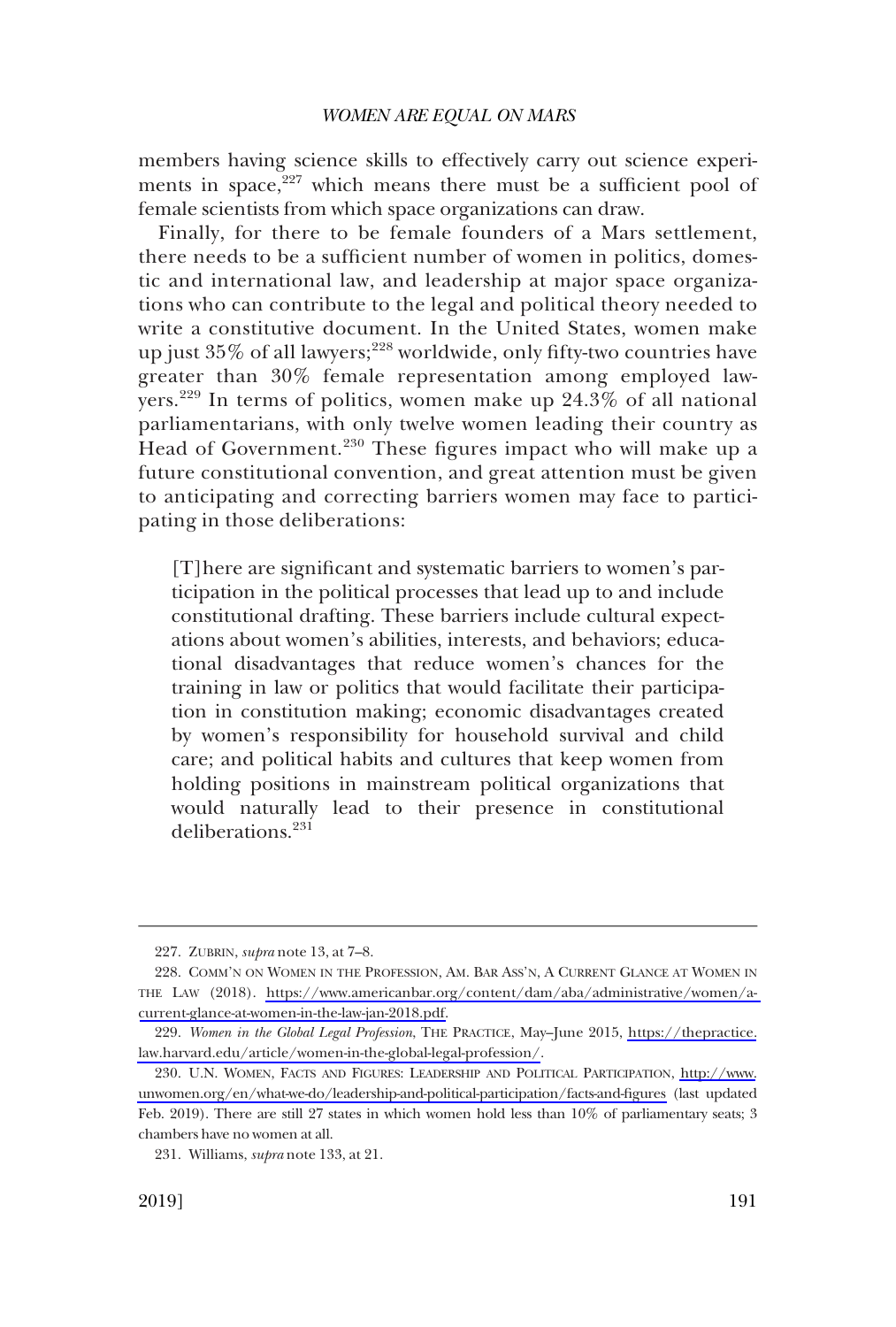<span id="page-45-0"></span>Having a female perspective in "the room where it happens"<sup>232</sup> matters. No law can be considered legitimate unless both genders contribute to its formulation and implementation.233 To ensure that gender equality makes it into a Mars constitutive document at all, women must participate in deliberations at all stages. Mars represents a new world, a second chance at ensuring all humans are treated equally, with dignity and respect; when it comes to gender equality, it means that women must be involved from the beginning in writing the document meant to govern a world with these ideals.

#### VI. CONCLUSION

One day not too far from now, humans may stand on the surface of Mars, looking out across its dusty red surface towards the horizon, and even further, towards the direction of Earth. These envoys will be beacons of hope for those who remain earthbound, left to dismantle ongoing inequalities and divisions. Instead, these initial settlers have the opportunity to build a new and better order. How will this be accomplished?

To devise a space settlement built on equality and justice frst requires establishing a legal basis for equality in space. The framework for equality in space, as established by this Note, has already been accomplished through the OST, which calls for space exploration in accordance with international law.234 Adherence to international principles, agreements, and custom ensures that a much broader set of issues remain at the forefront of space experts' minds when planning missions. In fact, it requires that a subject that may at frst seem only tangentially related to space—gender—be respected in conducting space activities. To explore space in accordance with international law means to avoid gender discrimination, and to treat all humans as equal partners in the race to explore new worlds.

For human envoys to Mars to successfully embody our shared human value of equality, they must have some sort of principles to guide this noble pursuit. In other words, some structure must be in place to effectuate equality for a space colony. The best way to do so would be through a governing body beholden to the values set forth in a comprehensive, carefully considered constitutional document. When it comes to gender, scholars can at times disagree as to the proper legal and

<sup>232.</sup> LIN-MANUEL MIRANDA, THE ROOM WHERE IT HAPPENS, *on* HAMILTON: AN AMERICAN MUSICAL (Atlantic Records 2015).

<sup>233.</sup> Jackson, *supra* note 20, at 222.

<sup>234.</sup> Outer Space Treaty, *supra* note 27, art. 1.